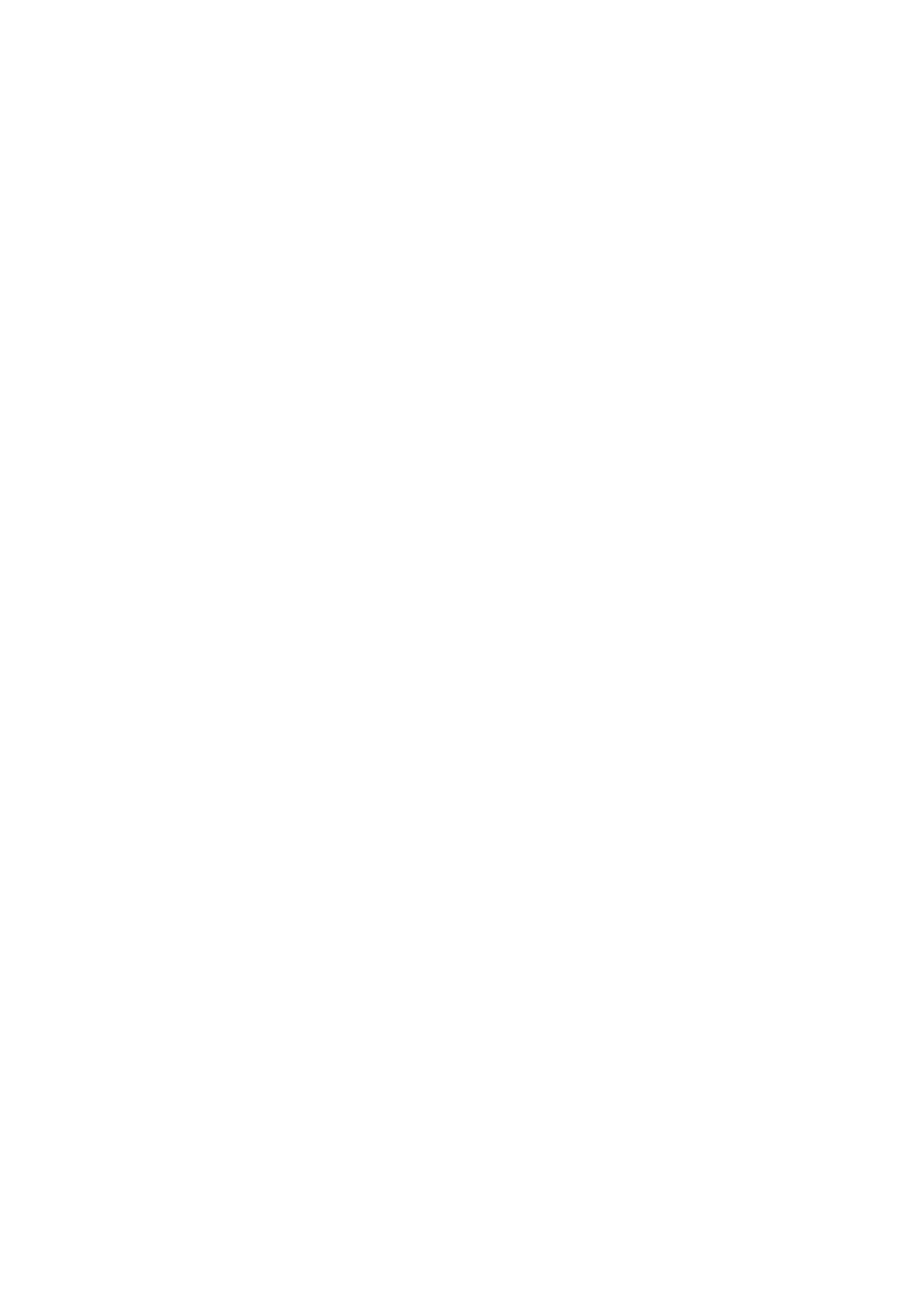

# Report II: Marine Debris and Commercial Marine Vessel Best **Practice**

Review Required under CMS Resolution 10.4 on Marine **Debris** 

Authors: Dr Chris Sherrington Clare Pitts-Tucker Dr Dominic Hogg

March 2014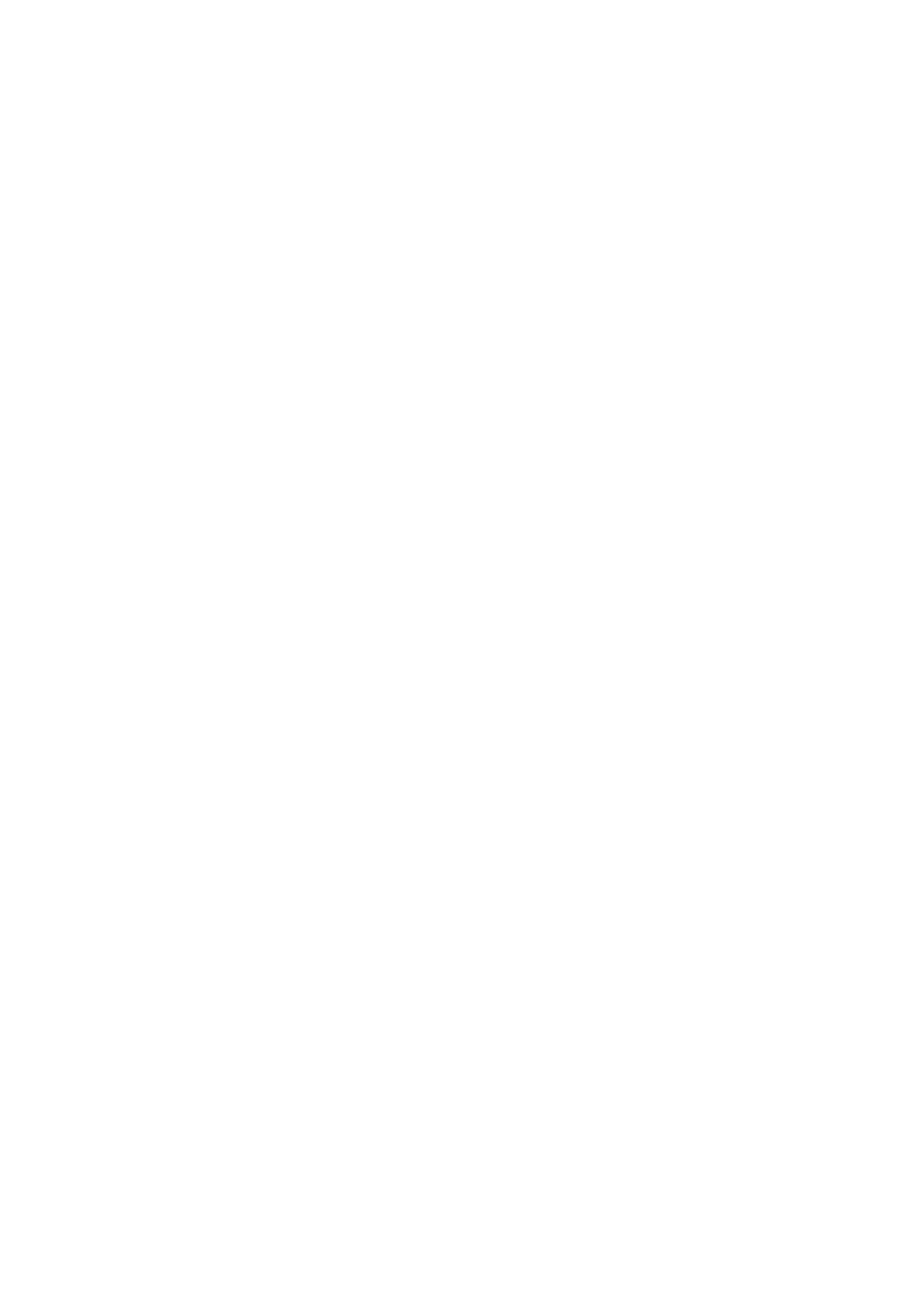*Report for:* The Secretariat of the Convention on Migratory Species *Prepared by:* Chris Sherrington, Clare Pitts-Tucker

*Approved by:*

…………………………………………………………… Dominic Hogg (Project Director)

*Contact Details*

Eunomia Research & Consulting Ltd 37 Queen Square Bristol BS1 4QS

United Kingdom

Tel: +44 (0)117 9172250 Fax: +44 (0)8717 142942

Web: www.eunomia.co.uk

#### *Acknowledgements*

Our thanks go to Chris Carroll (IUCN) and Sue Kinsey (MCS UK) for their valuable cooperation and advice throughout this project.

#### *Disclaimer*

Eunomia Research & Consulting has taken due care in the preparation of this report to ensure that all facts and analysis presented are as accurate as possible within the scope of the project. However no guarantee is provided in respect of the information presented, and Eunomia Research & Consulting is not responsible for decisions or actions taken on the basis of the content of this report.

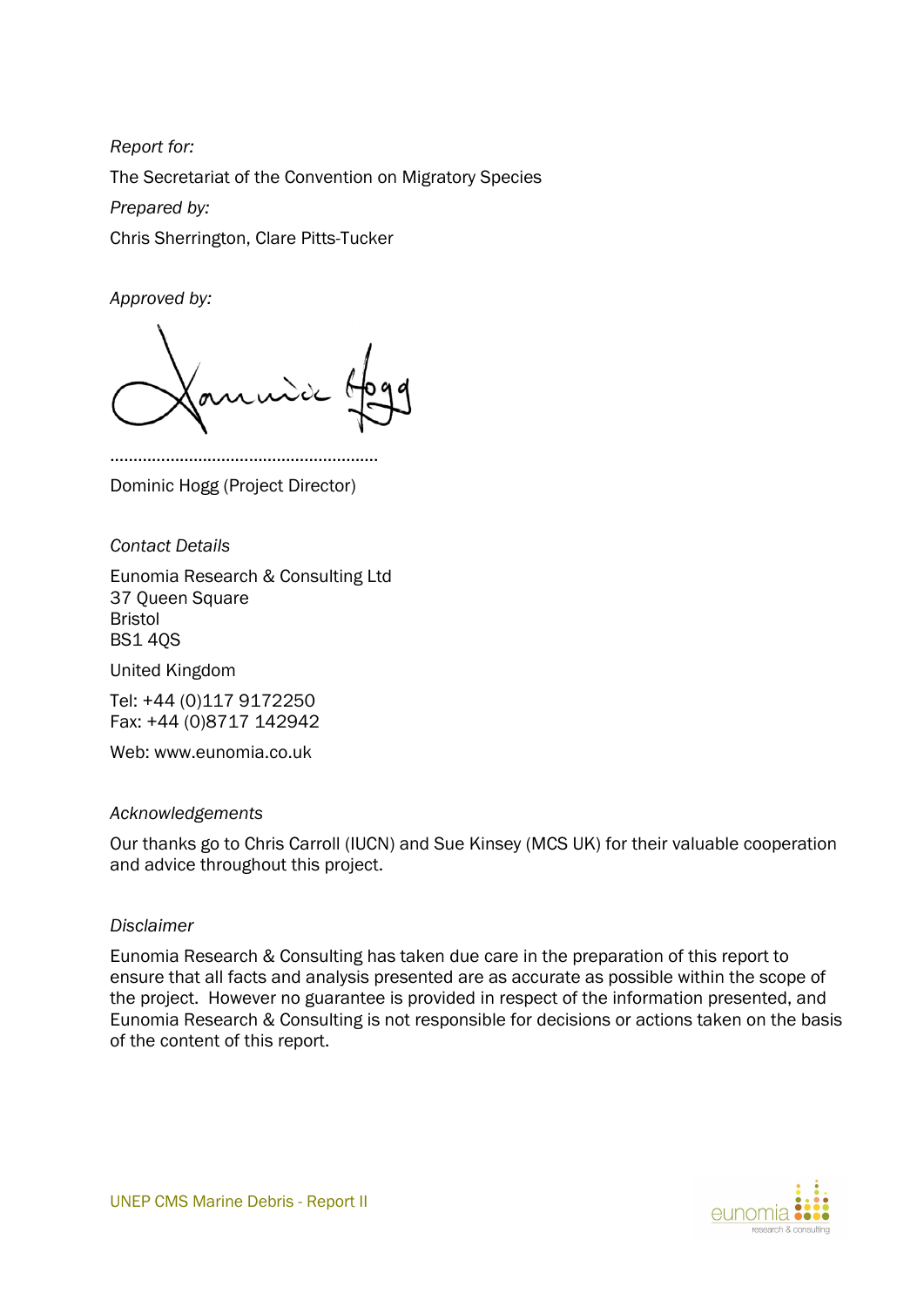03/03/2014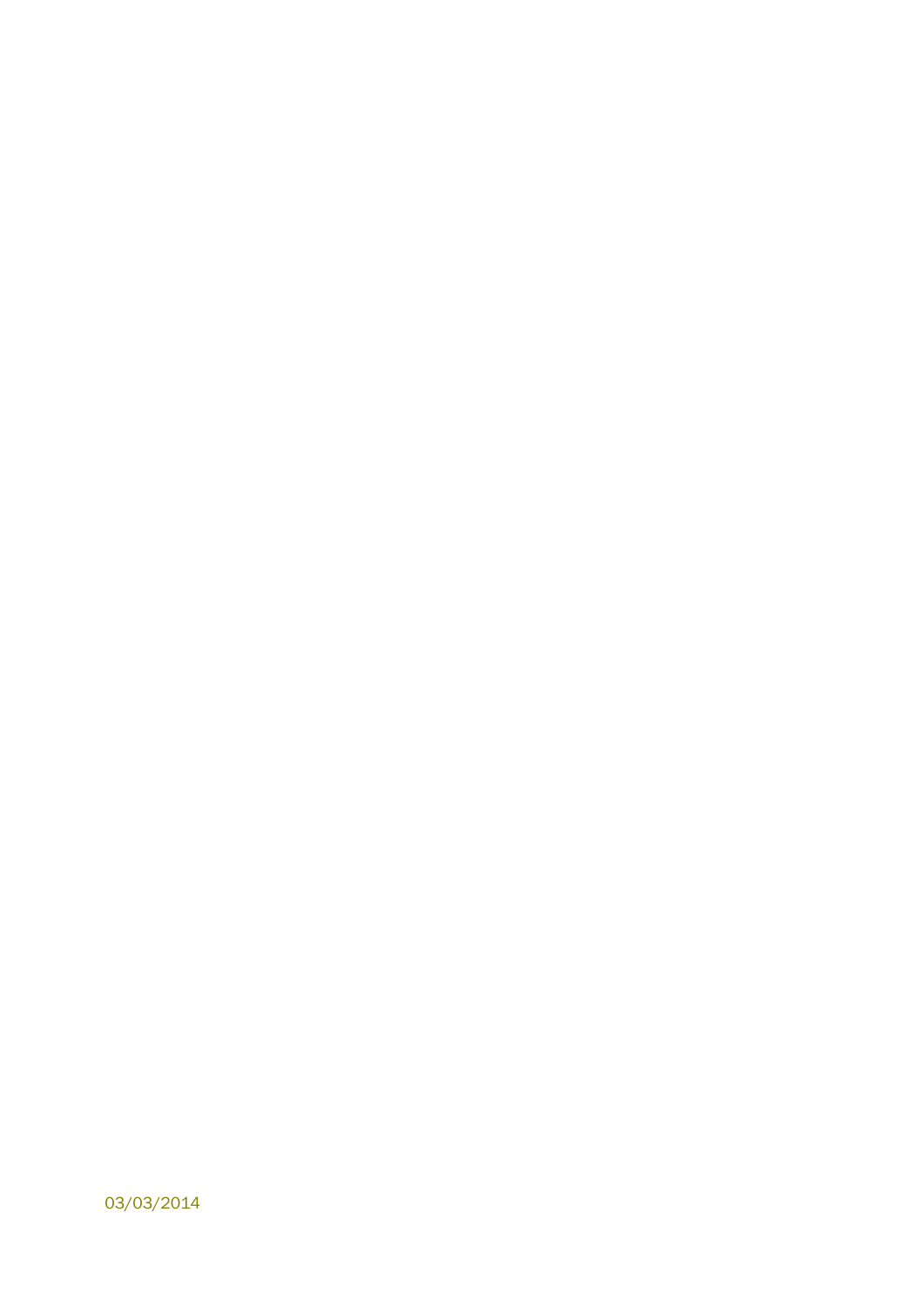## EXECUTIVE SUMMARY

Eunomia Research & Consulting (Eunomia) has worked in partnership with the International Union for the Conservation of Nature (IUCN) and the Marine Conservation Society (MCS) to prepare three reports for the Convention on the Conservation of Migratory Species of Wild Animals (CMS) for 'Reviews required under Resolution 10.4 on Marine Debris'. The three reports are as follows:

- ▶ Report I: Migratory Species, Marine Debris and its Management;
- ▶ Report II: Marine Debris and Commercial Marine Vessel Best Practice: and
- ▶ Report III: Marine Debris Public Awareness and Education Campaigns.

Based on an extensive review of peer reviewed and grey literature, Report II identifies and evaluates the existing measures employed to manage waste on board commercial marine vessels and prevent the disposal of garbage at sea. Such measures include:

- Conventions:
- $\blacktriangleright$  Legislation;
- $\triangleright$  Codes of conduct:
- $\triangleright$  Guidelines; and
- $\triangleright$  Best practice strategies.

These are categorised into international, regional, and industry / vessel based measures in Section [2.0](#page-12-0) of the report.

Enforcement of such measures is essential to guarantee compliance, a precursor to ensuring their effectiveness. However, 'policing the seas' is one of the most challenging aspects in relation to improving waste management practices employed at sea. Enforcement mechanisms for existing measures are based on inspections and fines, where an organisation responsible for enforcement is in place and has sufficient resource. The issue of enforcement is explored further in Section [3.0.](#page-41-0)

Establishing the effectiveness of measures is also important in order to identify those which have the greatest impact and should be promoted as best practice. Key factors affecting the effectiveness of measures include the degree of participation, how well the measure is implemented, the cost of implementation, and the relevant enforcement mechanism (if any). Whilst these factors are discussed in Section [4.0,](#page-45-0) accurately establishing the effectiveness of the measures described in Section [2.0](#page-12-0) is extremely difficult due to the significant lack of information regarding the existing baseline volume and dispersion of marine debris. This would need to be addressed in order for the impact of measures to be fully identified, thus providing a better understanding of the measures that have the most potential to reduce the disposal of garbage at sea from commercial vessels.

Despite the implementation of international legislation, gaps still remain in the regulatory framework. Key gaps identified in Section [5.0](#page-50-0) of this report relate to the scope of specific requirements within MARPOL Annex V, which do not cover fishing vessels, despite fishing vessels constituting a significant proportion of the global commercial shipping fleet and therefore a significant potential source of marine debris at sea.

Another area where legislation does not sufficiently address the problem is the cruise shipping industry. Cruise ships have the potential to generate wastes similar in volume and character to those generated in hotels. The majority of current legislation regarding pollution and shipboard waste was developed prior to the rapid growth of the cruise market, and

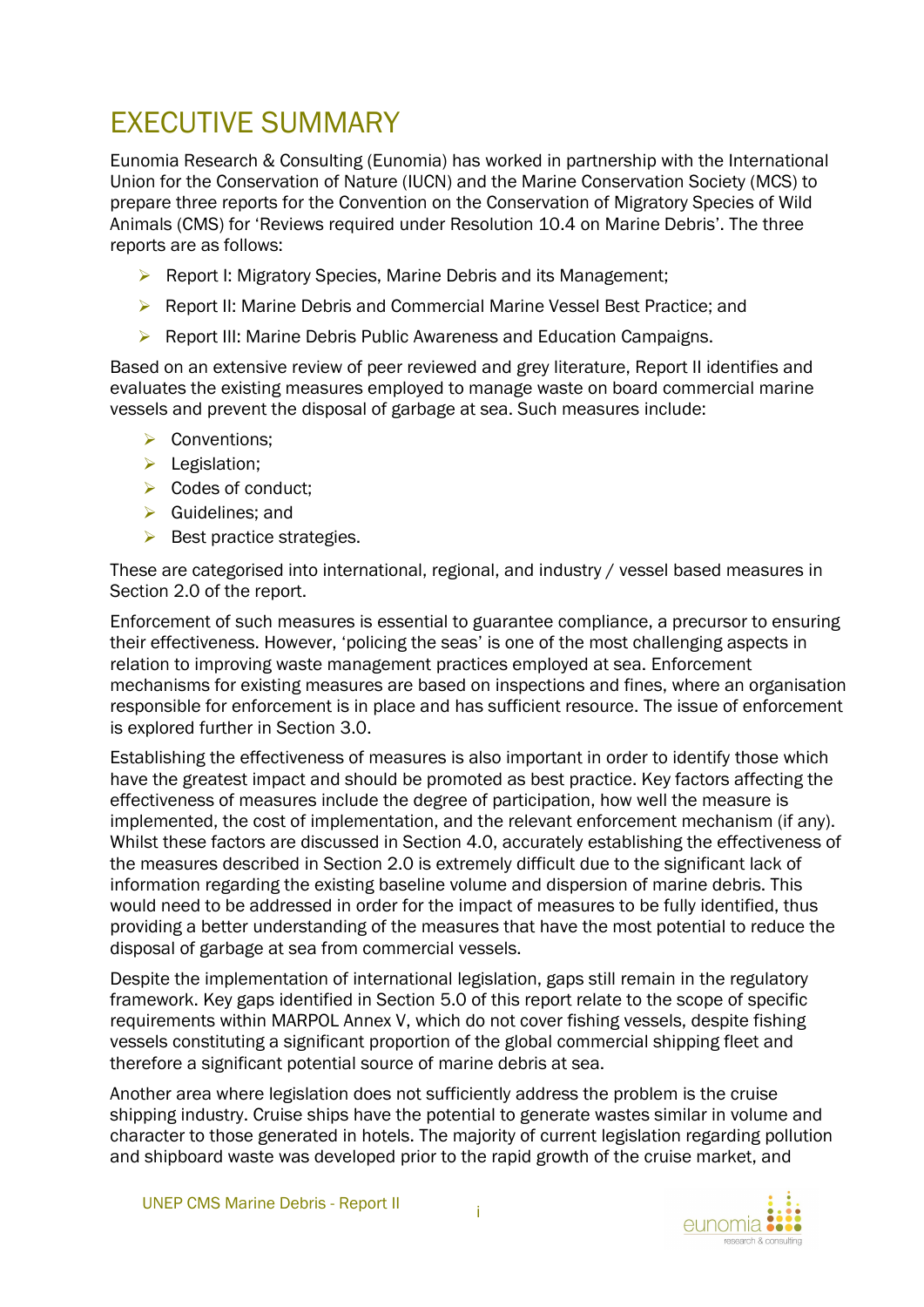consequently no international legislation exists to address this large and growing industry as a significant potential contributor to marine debris at sea.

Marine debris remains a global problem and challenge. In 2005, UNEP concluded that: *"… marine litter is not a problem which can be solved only by means of legislation, law enforcement and technical solutions. It is a social problem which requires efforts to change behaviours, attitudes, management approaches and multi-sectoral involvement."*<sup>1</sup> The circumstances do not appear to have changed since 2005, as such the report's recommendations, fully described in Section [6.0,](#page-55-0) include:

- Specific improvements to existing legislation, particularly MARPOL Annex V:
	- o Suggestions include implementing zero discharge at sea, phasing out on-board waste incineration, and providing improved and harmonised port reception facilities;
- $\triangleright$  Significant gaps to address, including:
	- o Lack of baseline and monitoring data surrounding marine debris;
	- o Education for seafarers;
	- o Targeting improvements within the cruise shipping industry; and
- $\triangleright$  The potential introduction of market-based instruments, for example:
	- $\circ$  Offering appropriate tax relief or a reduction in port fees to ships or fleets that operate a zero waste discharge at sea policy.

The maritime industry is a complex sector with stakeholders to be engaged at all levels. These interdependencies between fuel suppliers, ship owners, cargo owners and financing and insurance companies mean that the implementation of best practice requires not only technological, but also social and organisational changes. Ensuring success calls for a multistakeholder approach; the crew and ship owner are important, but a number of other players in the maritime industry must also be involved. When thinking about incentives or possible actions that are to be included it is essential to ensure they are well targeted to actors that can, and importantly are willing, to make a difference. 2

As in other spheres there is always a tendency to try and shift the responsibilities to others. An example is waste collection and treatment. Ship operators complain that ports do not offer reception facilities while ports claim that the crew of visiting ships do not deliver their waste in port. Without clear directions, problems – and associated solutions – will be put on the shoulders of others. 3

UNEP, perhaps through the Regional Seas Programme, can facilitate coordination between all of the different stakeholders to enable best practice measures to be implemented. International forums such as the IMO take decisions on the basis of a consensus, which

<sup>1</sup> UNEP (2005) *Marine Litter: An Analytical Overview*, 2005

<sup>2</sup> Seas at Risk (2007) *The Clean Ship Concept: A strategy for uncoupling growth in shipping from environmental harm*, accessed 10 October 2013, http://www.seas-at-

risk.org/1mages/Seas%20At%20Risk%20Policy%20Analysis%20\_V\_W%20case%20study%201\_.pdf

<sup>3</sup> Seas at Risk (2007) *The Clean Ship Concept: A strategy for uncoupling growth in shipping from environmental harm*, accessed 10 October 2013, http://www.seas-at-

risk.org/1mages/Seas%20At%20Risk%20Policy%20Analysis%20\_V\_W%20case%20study%201\_.pdf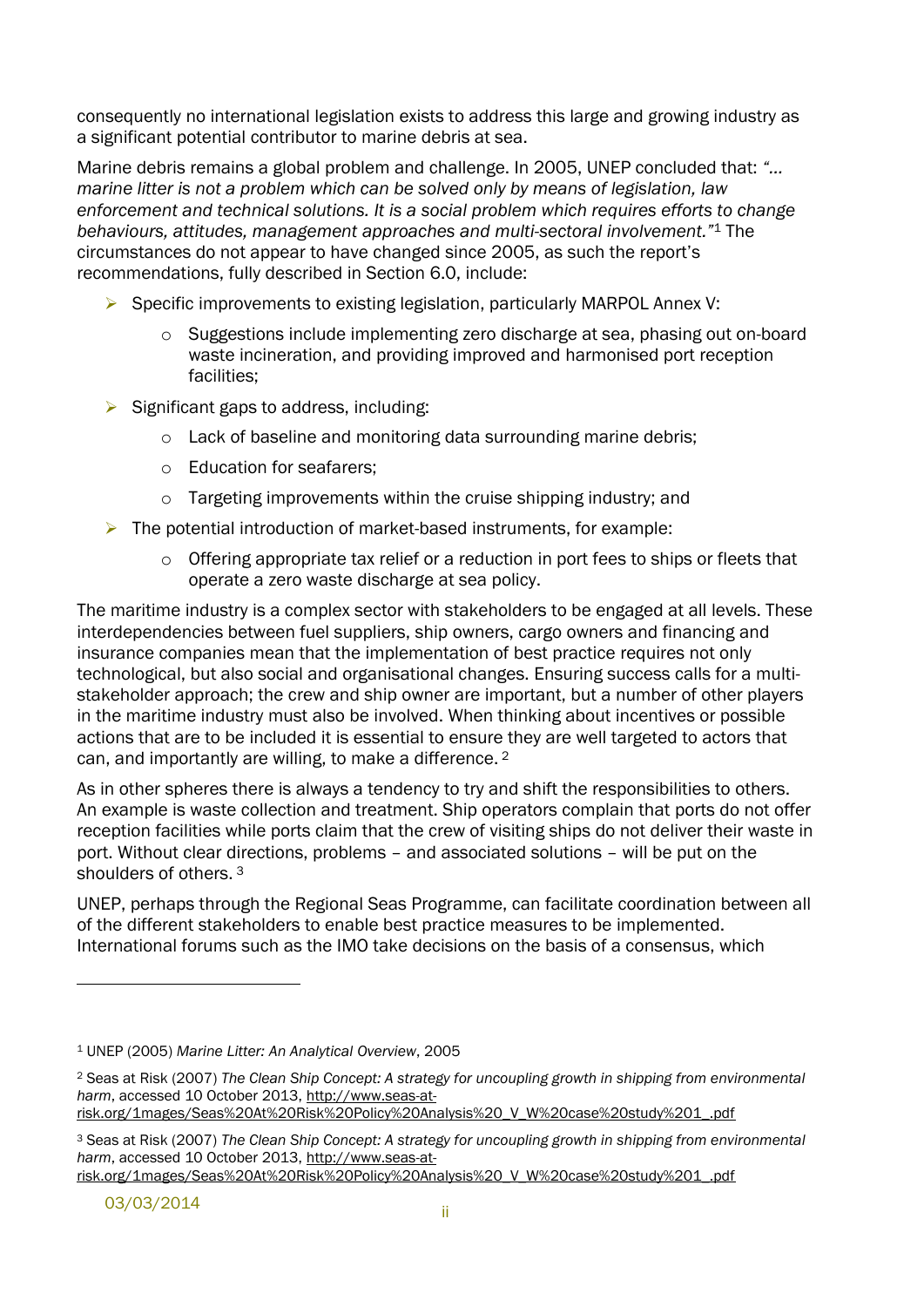invariably means that large flag-States (particularly those acting as "open registry" for a large proportion of ships) have a loud voice and considerable influence. Therefore, the outcome of IMO deliberations may be somewhat lacking in ambition at times. It is important that key players are supported in promoting best practice and addressing the gaps identified to ensure improvements in international legislation and the global situation do not get overlooked, and UNEP, supported by CMS, can help provide this support.

To this end, CMS can encourage Parties to the Convention on Migratory Species to:

- $\triangleright$  Ratify key international legislation such as MARPOL Annex V (where CMS Parties have not yet done so);
- Initiate and support the improvement of MARPOL Annex V so that exemptions are tightened, in order to include most fishing vessels.
- **Encourage ships and shipping operators from CMS Parties to sign up to measures** such as the Clean Shipping Index;
- $\triangleright$  Encourage and support every seafarer to attend a marine environmental awareness course provided by ProSea or another similar organisation;
- Encourage shipping operators and other key industries from CMS Parties involved with the international transport of goods to drive environmental demands;
- $\triangleright$  Promote the wider rollout of the indirect fees system in ports, and support the improvement of port waste reception facilities in general; and
- $\triangleright$  Support and encourage CMS Parties to implement and achieve relevant ISO standards.

Many of the activities suggested here may involve approaching governments, industries and international organisations to facilitate research and explore funding potential for investigating how such actions could be best implemented. CMS may not be able to undertake all these activities alone, and so should support UNEP and the Regional Seas Programme to do so. Developing research questions around these topics and co-ordinating research to address information gaps is a good approach. For instance, initiating further research to investigate whether market based instruments are appropriate measures for preventing commercial shipping from disposing of garbage at sea. Additionally, identifying a strategy to target specific audiences and work with key industries in order to improve awareness, knowledge and behaviour with regards to marine debris would be beneficial. We recommend that one of the first industries to target would be the cruise ship industry, as they produce a significant amount of garbage at sea, therefore improving waste management and performance in this global industry would potentially have a large and beneficial impact.

Encouraging ratification of international legislation such as MARPOL is all well and good, but this report clearly shows that there are significant gaps that need to be addressed if the legislation is to become more effective. Therefore one of the key recommendations for CMS Parties and the Secretariat is to focus on the gaps identified in this report and explore the possible means to address them.

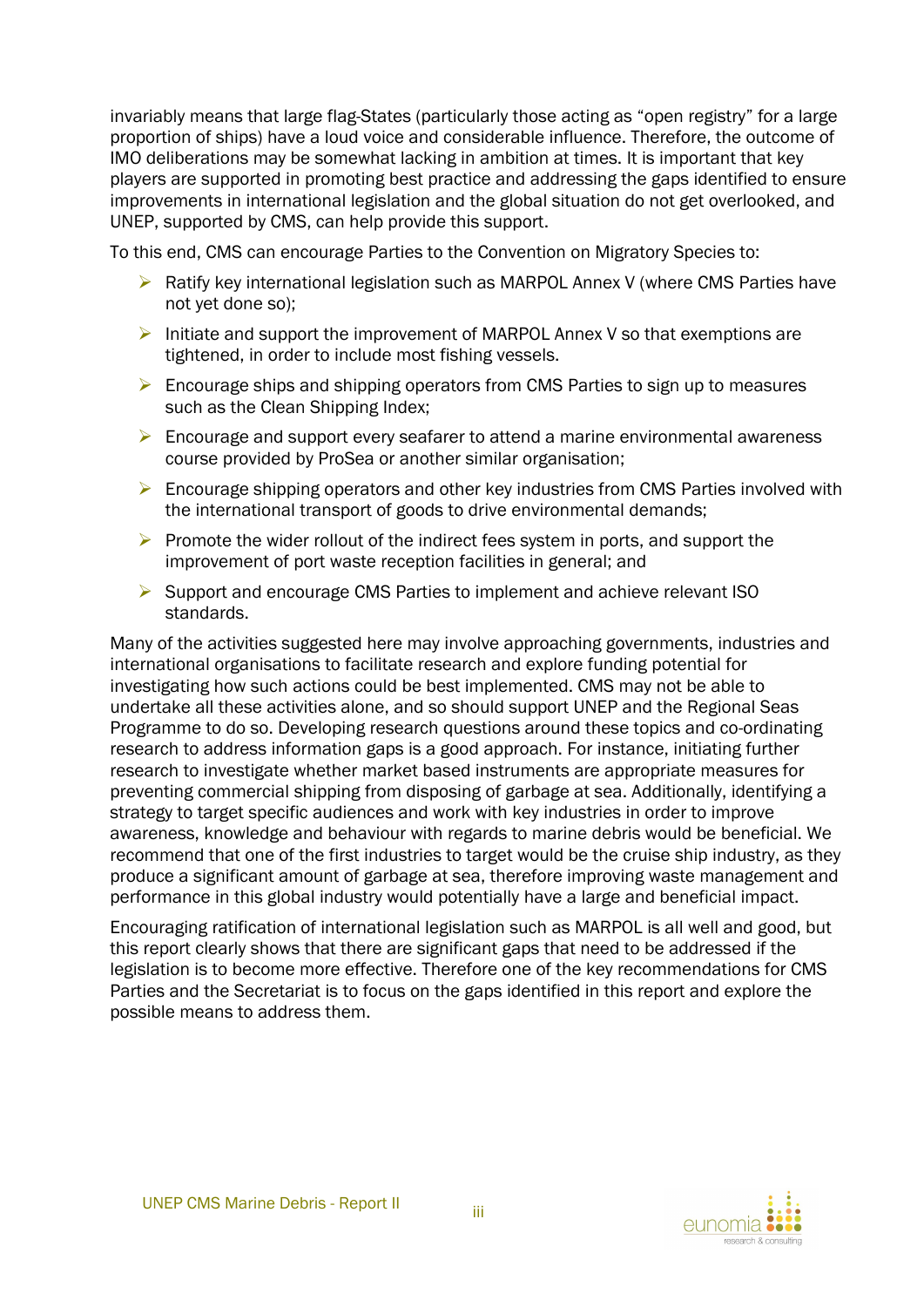## **Contents**

| 1.0   |       |                                                                              |  |  |  |  |  |  |
|-------|-------|------------------------------------------------------------------------------|--|--|--|--|--|--|
|       | 1.1   |                                                                              |  |  |  |  |  |  |
| 2.0   |       |                                                                              |  |  |  |  |  |  |
|       | 2.1   |                                                                              |  |  |  |  |  |  |
|       | 2.1.1 |                                                                              |  |  |  |  |  |  |
|       | 2.1.2 |                                                                              |  |  |  |  |  |  |
| 2.1.3 |       |                                                                              |  |  |  |  |  |  |
|       | 2.1.4 |                                                                              |  |  |  |  |  |  |
|       | 2.1.5 |                                                                              |  |  |  |  |  |  |
|       | 2.1.6 |                                                                              |  |  |  |  |  |  |
|       | 2.1.7 |                                                                              |  |  |  |  |  |  |
|       | 2.1.8 |                                                                              |  |  |  |  |  |  |
| 2.2   |       |                                                                              |  |  |  |  |  |  |
|       | 2.2.1 |                                                                              |  |  |  |  |  |  |
| 2.2.2 |       | EU Directive on Port Reception Facilities for Ship-generated Waste and Cargo |  |  |  |  |  |  |
|       | 2.2.3 |                                                                              |  |  |  |  |  |  |
|       | 2.2.4 |                                                                              |  |  |  |  |  |  |
|       | 2.2.5 |                                                                              |  |  |  |  |  |  |
| 2.3   |       |                                                                              |  |  |  |  |  |  |
|       | 2.3.1 |                                                                              |  |  |  |  |  |  |
|       | 2.3.2 |                                                                              |  |  |  |  |  |  |
|       | 2.3.3 |                                                                              |  |  |  |  |  |  |
|       | 2.3.4 |                                                                              |  |  |  |  |  |  |
|       | 2.3.5 |                                                                              |  |  |  |  |  |  |
| 3.0   |       |                                                                              |  |  |  |  |  |  |
| 3.1   |       |                                                                              |  |  |  |  |  |  |
| 3.2   |       |                                                                              |  |  |  |  |  |  |
| 3.3   |       |                                                                              |  |  |  |  |  |  |
| 4.0   |       |                                                                              |  |  |  |  |  |  |
| 4.1   |       |                                                                              |  |  |  |  |  |  |
| 4.2   |       |                                                                              |  |  |  |  |  |  |
| 4.3   |       |                                                                              |  |  |  |  |  |  |
| 4.4   |       |                                                                              |  |  |  |  |  |  |

03/03/2014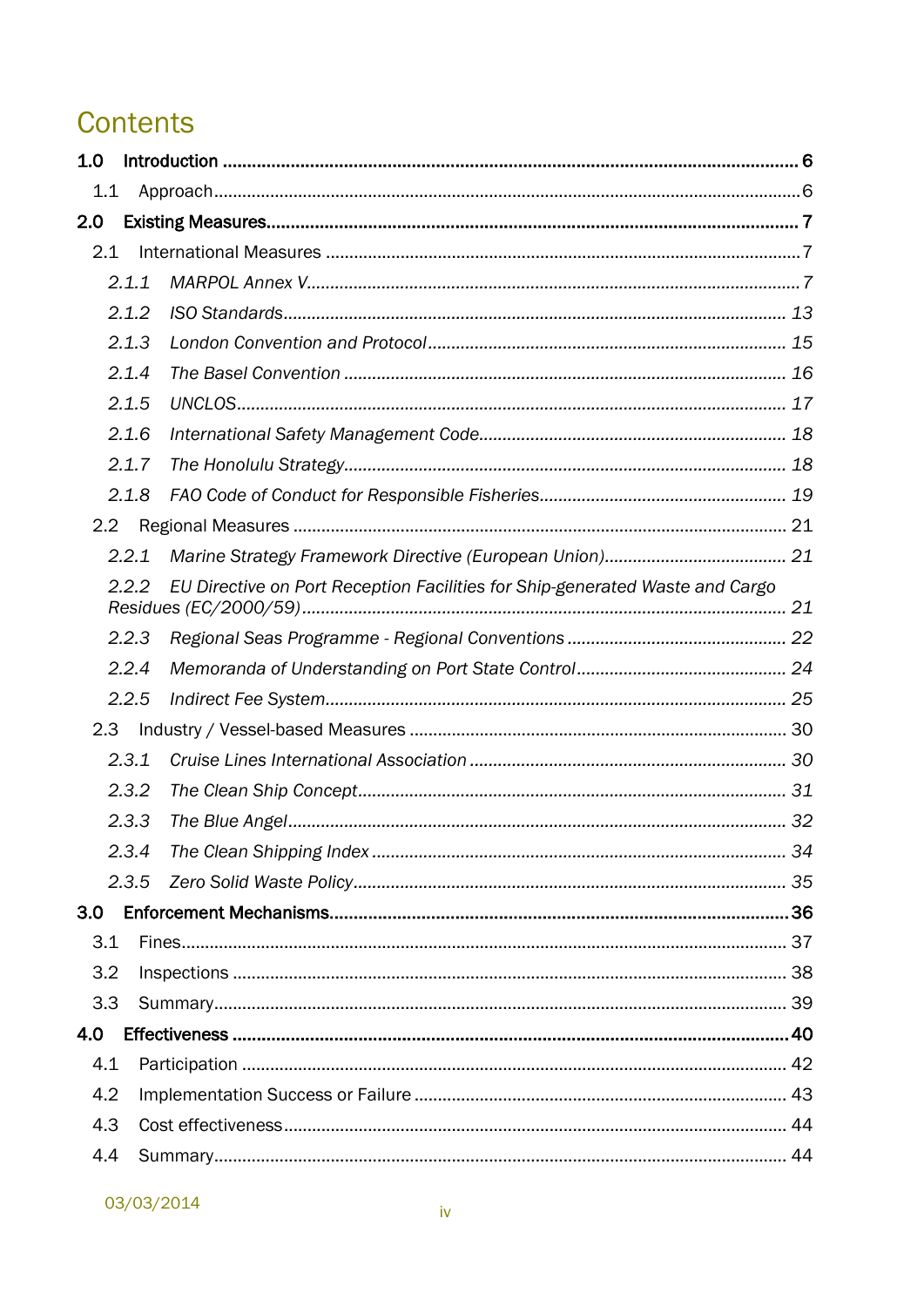| 5.1<br>5.2<br>5.3<br>6.0<br>6.1<br>6.2<br>6.4 | 5.0 |  |  |
|-----------------------------------------------|-----|--|--|
|                                               |     |  |  |
|                                               |     |  |  |
|                                               |     |  |  |
|                                               |     |  |  |
|                                               |     |  |  |
|                                               |     |  |  |
|                                               |     |  |  |
|                                               |     |  |  |
|                                               |     |  |  |
|                                               |     |  |  |
|                                               |     |  |  |
|                                               |     |  |  |
|                                               |     |  |  |
|                                               | 6.5 |  |  |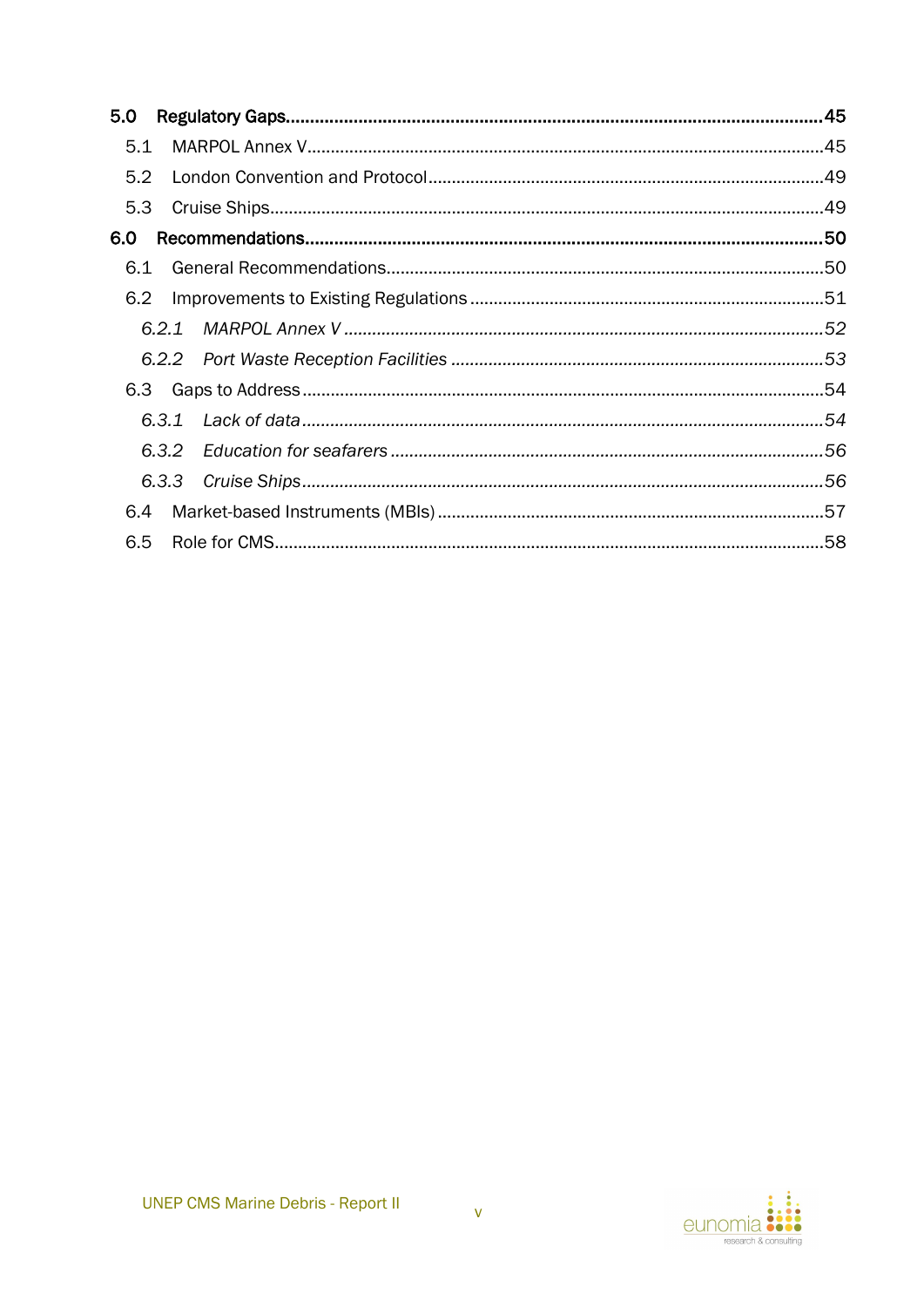## <span id="page-11-0"></span>1.0 Introduction

Globally, marine vessels are estimated to account for about 20% of marine debris (albeit this figure is subject to some considerable uncertainty), <sup>4</sup> but in areas of high shipping density such as the North Sea the proportion coming from shipping is closer to 40%.<sup>5</sup> The protection of the marine environment can be enhanced significantly by reducing discharges of all kind of ship-generated waste and cargo residues into the sea.<sup>6</sup>

## <span id="page-11-1"></span>1.1 Approach

The key objective of Part B is to identify best practice for commercial marine vessels in terms of preventing the disposal of marine debris at sea. Our research of both peerreviewed and grey literature has focused on the following areas:

- $\triangleright$  Section [2.0](#page-12-0) identifies existing guidelines, codes of conduct, best practice strategies, and international conventions, that address the management of solid waste on board commercial vessels;
- $\triangleright$  Section [3.0](#page-41-0) indicates the different types of enforcement mechanisms currently being used;
- $\triangleright$  Section [4.0](#page-45-0) investigates the effectiveness of the existing measures and initiatives;
- $\triangleright$  Section [5.0](#page-50-0) highlights the gaps in current regulation and management measures; and
- $\triangleright$  Section [6.0](#page-55-0) details our recommendations to CMS, addressing the gaps and issues raised by the previous sections.

Where possible we have been comprehensive in identifying the different *types* of schemes, measures, and enforcement mechanisms, but it is important to note that we have not listed every single instance.

Within the literature the phrase 'commercial marine vessels' tends not to include fishing vessels. However, we have included best practice measures, gaps in management and recommendations that apply to fishing vessels, as they may contribute a significant amount to the issue of marine debris from ocean based sources, and therefore should be included within the definition of 'commercial marine vessels'.

l

<sup>4</sup> EMSA (2013) *Port Waste Reception Facilities*, accessed 18 October 2013, http://www.emsa.europa.eu/implementation-tasks/environment/port-waste-reception-facilities.html

<sup>5</sup> Zero Waste Europe (2013) *How much plastic litter is currently in EU waters?*, accessed 22 October 2013, http://www.zerowasteeurope.eu/2013/03/how-much-plastic-litter-is-currently-in-eu-waters/

<sup>6</sup> EMSA (2013) *Port Waste Reception Facilities*, accessed 18 October 2013, http://www.emsa.europa.eu/implementation-tasks/environment/port-waste-reception-facilities.html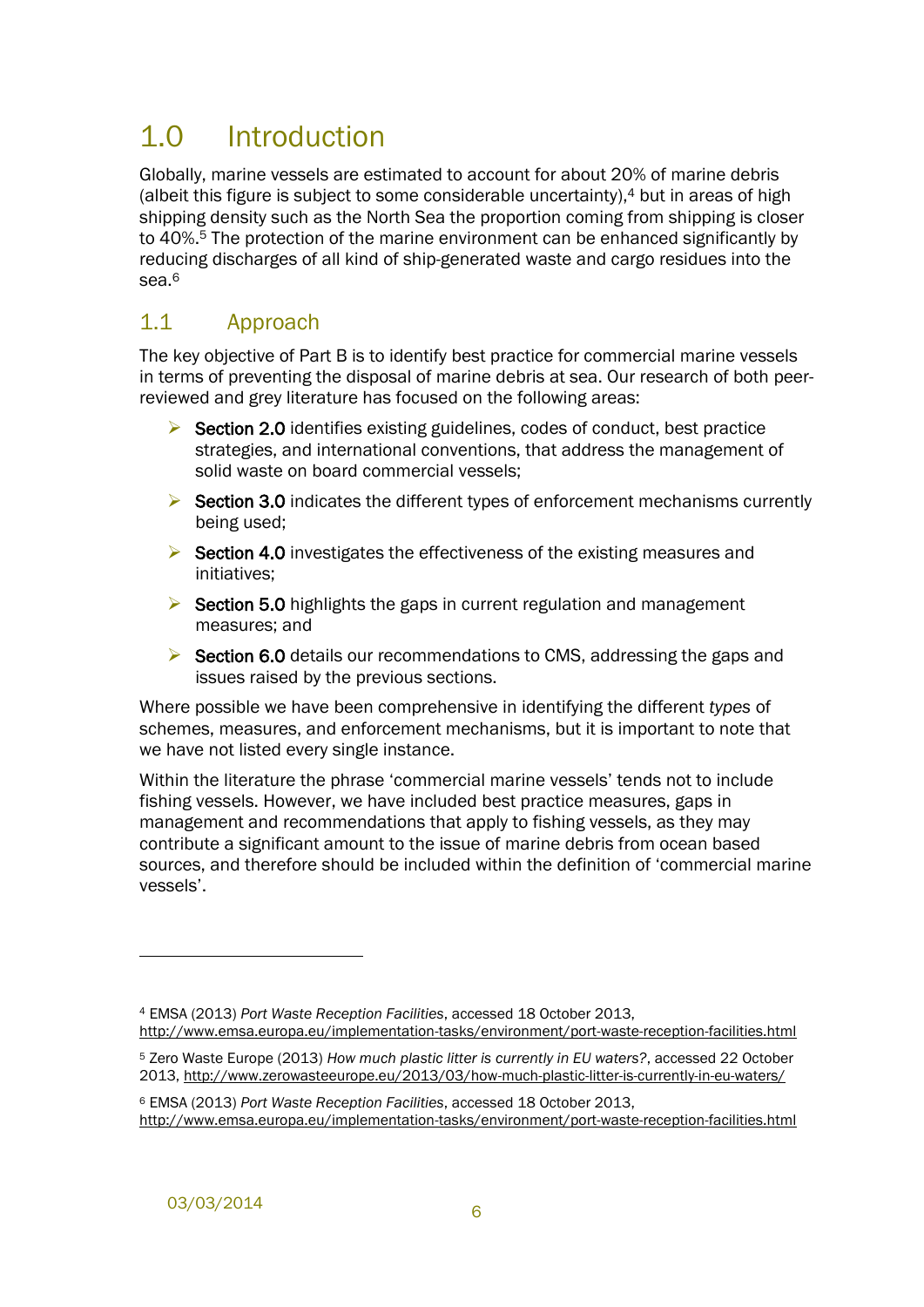## <span id="page-12-0"></span>2.0 Existing Measures

This section identifies the existing measures, such as codes of conduct, guidelines, best practice strategies, and regulations, which have been implemented throughout the world in order to prevent or discourage commercial shipping vessels from disposing of garbage at sea.

At the global level, there are several conventions and agreements applicable to the issue of marine vessel derived marine debris. At the regional level, there are no specific legal instruments dealing with marine debris, although it is addressed in several regional conventions and protocols on controlling marine pollution. At the national level, only the Wider Caribbean and Northwest Pacific regions contain countries with specific national legislation addressing marine debris. Marine debris (from both land and sea based sources) is not usually dealt with in policies or laws as a separate category of waste, it is considered to be part of the general solid waste stream. A majority of the regions acknowledge the inadequacy of implementation and enforcement of existing laws and regulations related to solid waste management.<sup>7</sup>

## <span id="page-12-1"></span>2.1 International Measures

## <span id="page-12-2"></span>2.1.1 MARPOL Annex V

l

The Convention for the Prevention of Pollution from Ships (MARPOL 73/78) is the most significant international convention that addresses and aims to control the disposal of garbage at sea from the shipping sector. The Convention was held in 1973, and the subsequent Protocol was established in 1978.

Annex V provides specific detail regarding the type and quantity of garbage that ships may or may not discharge into the sea, and the associated restrictions according to location, see [Table 1](#page-14-0) for further information.<sup>8</sup> <sup>9</sup> As of 30th September 2013, 145 States have ratified MARPOL Annex V, which represents 98.5% of the global shipping fleet tonnage.<sup>10</sup> According to Annex V, all ships of 100 gross tonnage and above, or ships certified to carry more than 15 persons, should develop and follow a written garbage management plan. A Garbage Record Book is supplied to every ship of 400 gross tonnage and above, and every ship which is certified to carry 15 or more



<sup>7</sup> UNEP (2009) *Marine Litter - A Global Challenge*, accessed 11 October 2013, http://www.unep.org/pdf/unep\_marine\_litter-a\_global\_challenge.pdf

<sup>8</sup> IMO (2013) *MARPOL Annex V Discharge Requirements*, accessed 15 October 2013, http://www.ukpandi.com/fileadmin/uploads/uk-

pi/Documents/Conventions/Environmental\_Compliance/Annex%20V%20discharge%20requirements% 2001-2013.pdf

<sup>9</sup> IMO (2011) *MARPOL Annex V*, accessed 10 October 2013,

http://www.imo.org/OurWork/Environment/PollutionPrevention/Garbage/Documents/201%2862%29 .pdf

<sup>10</sup> NOAA, and UNEP (2013) *IMO Status of Conventions*, accessed 15 October 2013, http://www.imo.org/About/Conventions/StatusOfConventions/Pages/Default.aspx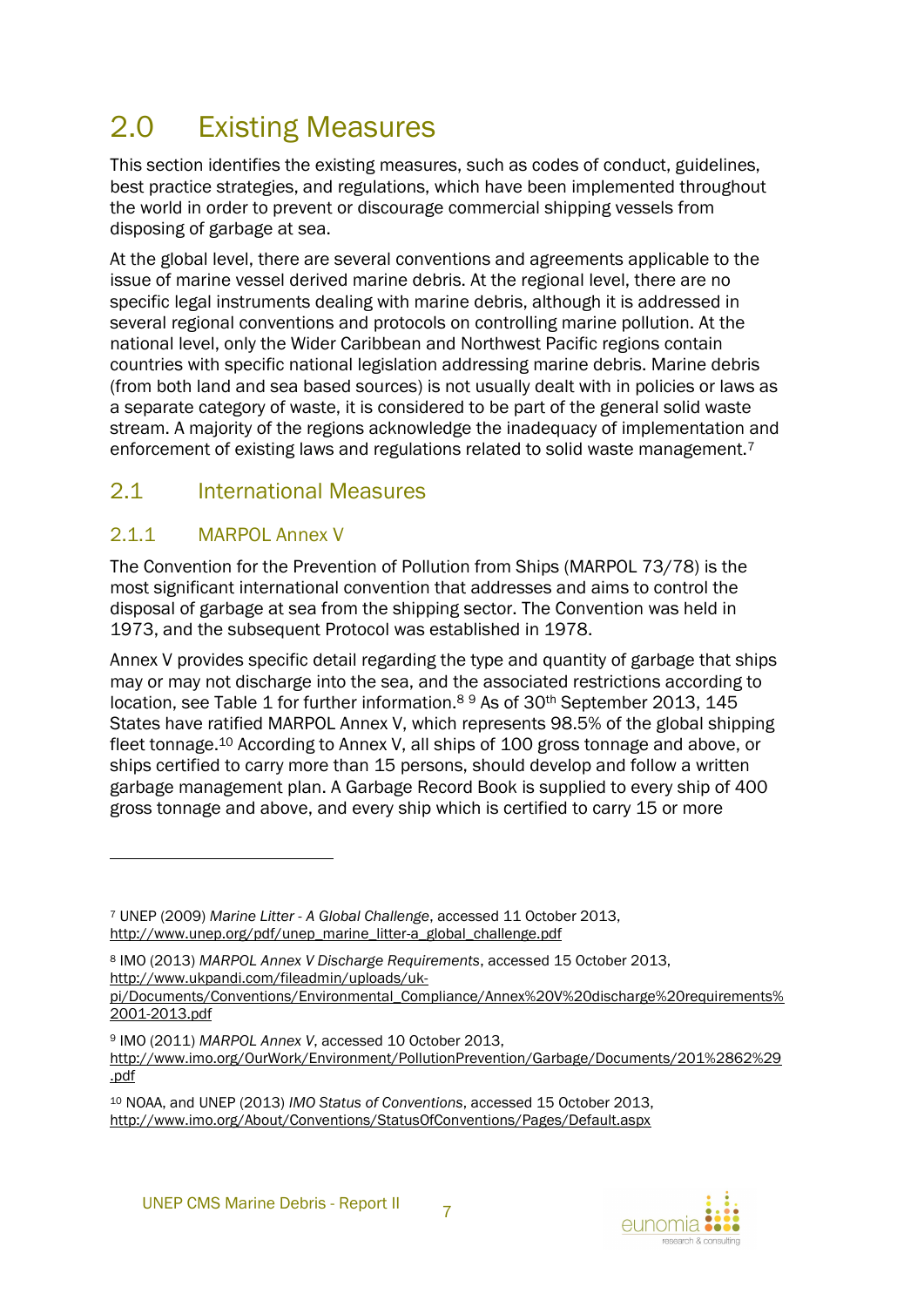persons. The details of each discharge to sea or to a reception facility, or a completed incineration must be recorded in the Garbage Record Book, as per the requirements in Annex V.<sup>11</sup>

l

<sup>11</sup> IMO (2011) *MARPOL Annex V*, accessed 10 October 2013, http://www.imo.org/OurWork/Environment/PollutionPrevention/Garbage/Documents/201%2862%29 .pdf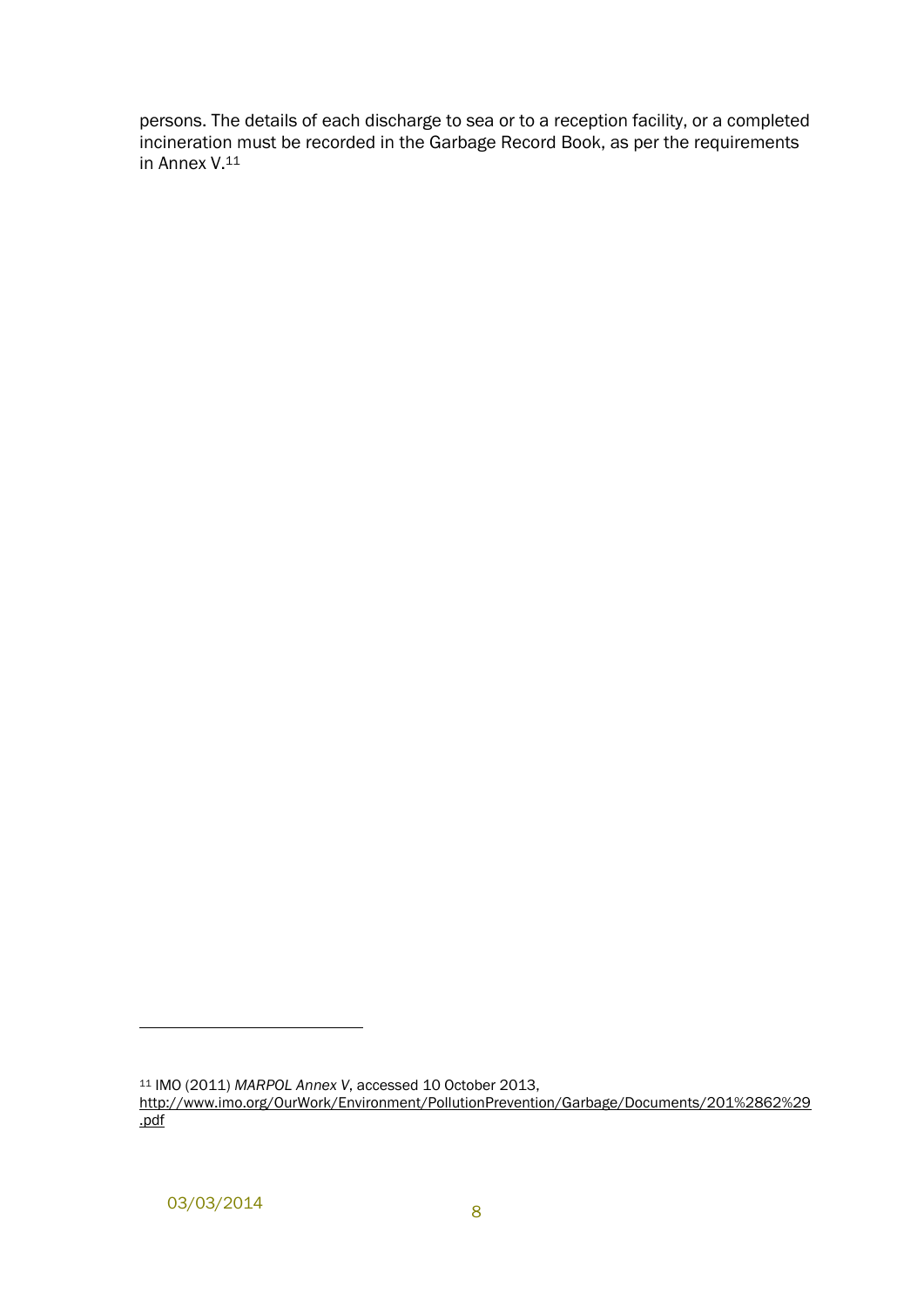#### <span id="page-14-0"></span>Table 1: Revised Discharge Requirements under MARPOL Annex V (resolution MEPC.201 (62)) which entered into force on 1 January 2013

| <b>Type of Garbage</b>                                                                                                                                                                                  | Ships outside special<br>areas                                                            | Ships within special<br>areas                                                                                                  | Offshore platforms and<br>all ships within 500m of<br>such platforms                |  |  |
|---------------------------------------------------------------------------------------------------------------------------------------------------------------------------------------------------------|-------------------------------------------------------------------------------------------|--------------------------------------------------------------------------------------------------------------------------------|-------------------------------------------------------------------------------------|--|--|
| Food waste<br>comminuted or ground                                                                                                                                                                      | <b>Discharge permitted</b><br>$\geq$ 3 nm from the<br>nearest land and en<br>route        | <b>Discharge permitted</b><br>$\geq$ 12 nm from the<br>nearest land and en<br>route                                            | <b>Discharge permitted</b><br>$\geq$ 12 nm from the<br>nearest land and en<br>route |  |  |
| Food waste not<br>comminuted or ground                                                                                                                                                                  | <b>Discharge permitted</b><br>$\geq$ 12 nm from the<br>nearest land and en<br>route       | <b>Discharge prohibited</b>                                                                                                    | <b>Discharge prohibited</b>                                                         |  |  |
| Cargo residues* not<br>contained in wash<br>water                                                                                                                                                       |                                                                                           | <b>Discharge prohibited</b>                                                                                                    | <b>Discharge prohibited</b>                                                         |  |  |
| Cargo residues*<br>contained in wash<br>water                                                                                                                                                           | <b>Discharge permitted</b><br>$\geq$ 12 nm from the<br>nearest land and en<br>route       | <b>Discharge only</b><br>permitted in specific<br>circumstances**<br>and $\geq$ 12 nm from the<br>nearest land and en<br>route | <b>Discharge prohibited</b>                                                         |  |  |
| Cleaning agents and<br>additives* contained in<br>cargo hold wash water                                                                                                                                 | <b>Discharge permitted</b>                                                                | <b>Discharge only</b><br>permitted in specific<br>circumstances**<br>and $\geq 12$ nm from the<br>nearest land and en<br>route | <b>Discharge prohibited</b>                                                         |  |  |
| Cleaning agents and<br>additives* contained in<br>deck and external<br>surfaces wash water                                                                                                              |                                                                                           | <b>Discharge permitted</b>                                                                                                     | <b>Discharge prohibited</b>                                                         |  |  |
| Carcasses of animals<br>carried on board as<br>cargo and which died<br>during the voyage                                                                                                                | <b>Discharge permitted</b><br>as far from the<br>nearest land as<br>possible and en route | <b>Discharge prohibited</b>                                                                                                    | <b>Discharge prohibited</b>                                                         |  |  |
| All other garbage<br>including plastics,<br>domestic wastes,<br>cooking oil, incinerator<br>ashes, operational<br>wastes and fishing<br>gear                                                            | <b>Discharge prohibited</b>                                                               | <b>Discharge prohibited</b>                                                                                                    | <b>Discharge prohibited</b>                                                         |  |  |
| When garbage is mixed with or contaminated by other substances prohibited<br>from discharge or having different discharge requirements, the more<br>Mixed garbage<br>stringent requirements shall apply |                                                                                           |                                                                                                                                |                                                                                     |  |  |

\* These substances must not be harmful to the marine environment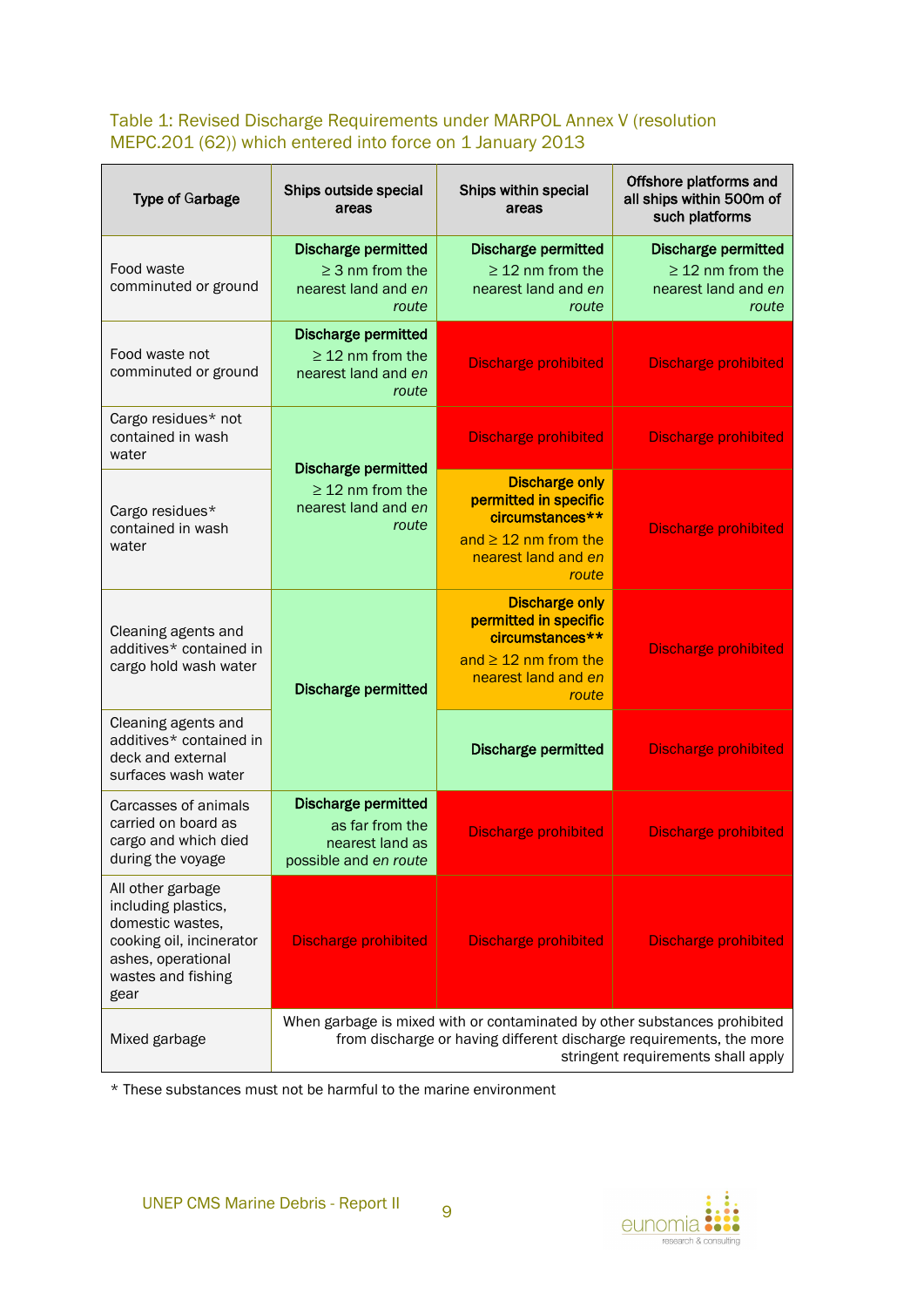\*\* According to regulation 6.1.2 of MARPOL Annex V, the discharge shall only be allowed if: (a) both the port of departure and the next port of destination are within the special area and the ship will not transit outside the special areas between these ports (regulation 6.1.2.2); and (b) if no adequate reception facilities are available at those ports (regulation 6.1.2.3).

The designation of 'special areas' under MARPOL means "a sea area where for recognised technical reasons in relation to its oceanographic and ecological condition and to the particular character of its traffic the adoption of special mandatory methods for the prevention of sea pollution by sea garbage is required".<sup>12</sup>

The special areas established under Annex V are:

- $\triangleright$  The Mediterranean Sea:
- $\triangleright$  The Baltic Sea Area;
- $\triangleright$  The Black Sea Area:
- $\triangleright$  The Red Sea Area;
- $\triangleright$  The Gulfs Area;
- $\triangleright$  The North Sea:

l

- $\triangleright$  The Wider Caribbean Region; and
- $\triangleright$  The Antarctic Area 13

Within these areas, discharges of all kinds of garbage (except comminuted or ground food waste and cleaning agents/additives<sup>14</sup> contained in deck and external surfaces wash water) into the sea are prohibited.<sup>15</sup> However, not all these areas have adequate port facilities to handle the increased amount of garbage from ships and this is a prerequisite before designation can take effect. Consequently, many of the designated Special Areas may not yet be fully recognised as Special Areas.<sup>16 17</sup>

<sup>12</sup> IMO (2011) *MARPOL Annex V*, accessed 10 October 2013,

http://www.imo.org/OurWork/Environment/PollutionPrevention/Garbage/Documents/201%2862%29 .pdf

<sup>13</sup> IMO (2011) *MARPOL Annex V*, accessed 10 October 2013, http://www.imo.org/OurWork/Environment/PollutionPrevention/Garbage/Documents/201%2862%29 .pdf

<sup>&</sup>lt;sup>14</sup> These substances must not be harmful to the marine environment

<sup>15</sup> IMO (2013) *MARPOL Annex V Discharge Requirements*, accessed 15 October 2013, http://www.ukpandi.com/fileadmin/uploads/uk-

pi/Documents/Conventions/Environmental\_Compliance/Annex%20V%20discharge%20requirements% 2001-2013.pdf

<sup>16</sup> Sheavly, S.B. (2005) Marine Debris – an Overview of a Critical Issue for Our Oceans, Sixth Meeting of the UN Open-ended Informal Consultative Process on Oceans and the Law of the Sea, 2005, http://www.un.org/depts/los/consultative\_process/documents/6\_sheavly.pdf

<sup>17</sup> Greenpeace (2006) *Plastic Debris in the World's Oceans*, accessed 16 October 2013, http://www.unep.org/regionalseas/marinelitter/publications/docs/plastic\_ocean\_report.pdf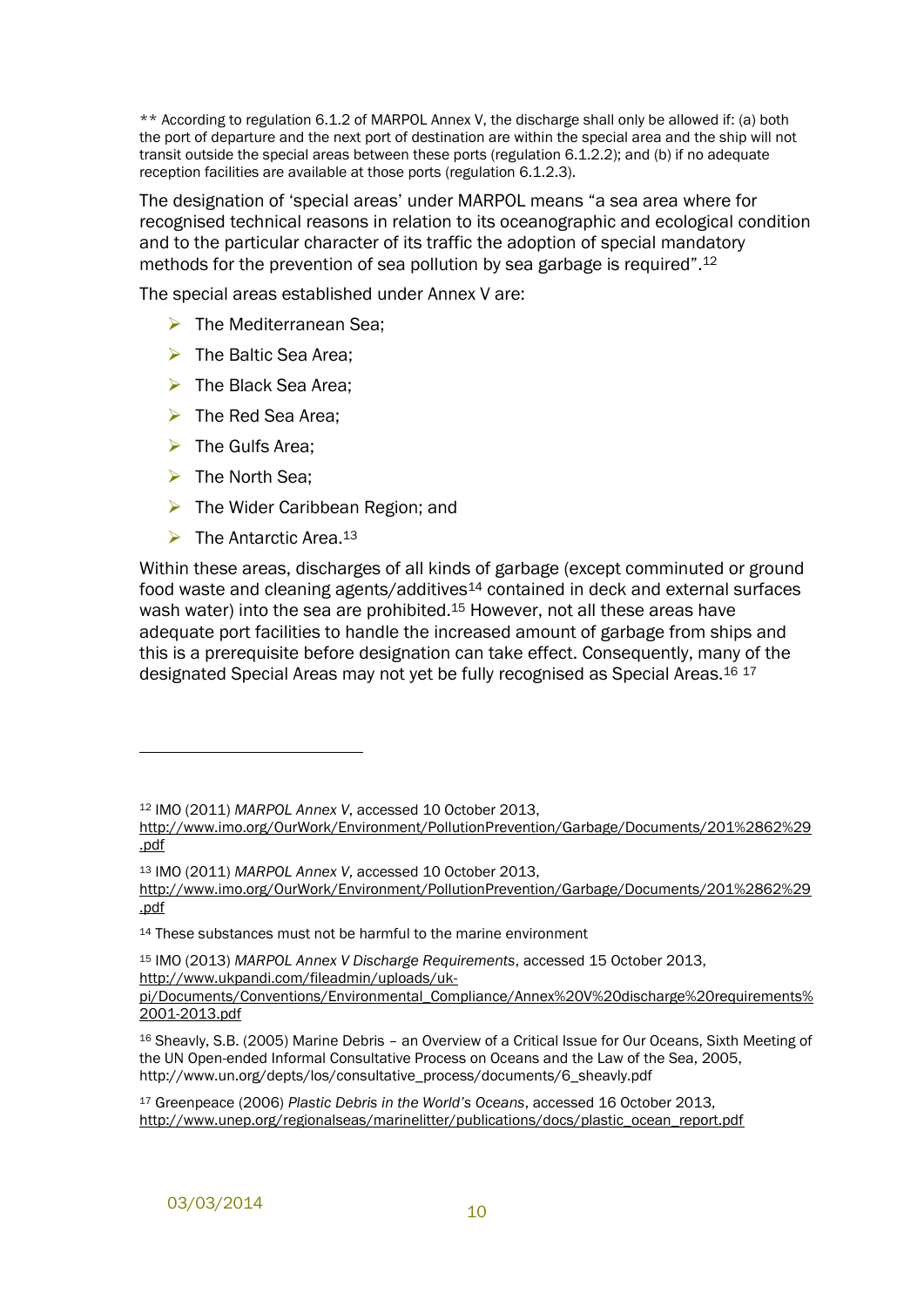All Contracting Parties to MARPOL Annex I and II should also ratify Annex V on garbage (although seven Parties have not yet done  $so^{18}$ ). Regional and national authorities must take steps to fully implement Annex V through national legislation, based on MARPOL guidance, in order to make sure that the requirements are met by all ships and ports under their jurisdiction.<sup>19</sup> <sup>20</sup>

MARPOL applies to ships through their Flag State, and to ports and terminals through the Government in Port States.<sup>21</sup> Ships of signatory nations have to abide by Annex V at all times in all waters, while ships from non-signatory nations must follow Annex V when in waters of signatory countries.<sup>22</sup>

With regards to open registry states, a total of 34 states have been identified by the International Transport Workers' Federation, <sup>23</sup> however only 27 of these are nations recognised by the UN. All but one (Myanmar) of these 27 states are signatories to MARPOL Annex V, meaning that even ships from an open registry state should be adhering to the requirements of Annex V. The remaining seven states that are not UN recognised nations<sup>24</sup> are either overseas territories or international ship registers, and therefore they are all covered by Annex V (to which the governing states of France, Germany, Denmark, the Netherlands and the UK are all signatories). In theory, none of the ships flying under an open registry are outside of the requirements set by MARPOL Annex V. Whether open registry states enforce MARPOL requirements is another question to be answered.

#### 2.1.1.1 Port Waste Reception Facilities

l

Another requirement of MARPOL is for State Parties to provide facilities for the reception of ship-generated residues and garbage. These reception facilities must be



<sup>18</sup> Brunei Darussalam, Cook Islands, Dijbouti, Myanmar, Seychelles, Thailand and Vietnam. Of these states only the Cook Islands, Dijbouti and Seychelles are signatories of the Convention on Migratory Species.

<sup>19</sup> UNEP GPA (2001) *Marine Litter - Trash That Kills*, accessed 11 October 2013, http://www.epa.gov/owow/oceans/debris/toolkit/files/trash\_that\_kills508.pdf

<sup>20</sup> Derraik, J.G. (2002) The pollution of the marine environment by plastic debris: a review, *Marine Pollution Bulletin*, Vol.44, No.9, pp.842–852

<sup>21</sup> Condino, D. (2013) Environmentally Sound Management of Ship's Waste and Adequate Port Reception Facilities, paper given at World Ocean Council Sustainable Ocean Summit, Washington D.C., 23 April 2013, http://oceancouncil.org/site/summit\_2013/Presentation%20PDFs/2- PORT%20WASTE%20SECURED%20PDFS/2-PORTWASTE\_Condino%20nn.pdf

<sup>22</sup> Sheavly, S.B. (2005) Marine Debris – an Overview of a Critical Issue for Our Oceans, Sixth Meeting of the UN Open-ended Informal Consultative Process on Oceans and the Law of the Sea, 2005, http://www.un.org/depts/los/consultative\_process/documents/6\_sheavly.pdf

<sup>23</sup> International Transport Workers' Federation (2012) *Flags of Convenience Countries*, accessed 22 November 2013, http://www.itfglobal.org/flags-convenience/flags-convenien-183.cfm

<sup>24</sup> Bermuda (UK), Cayman Islands (UK), Faroe Islands (Denmark), French International Ship Register (France), German International Ship Register (Germany), Gibraltar (UK), and Netherlands Antilles (Netherlands)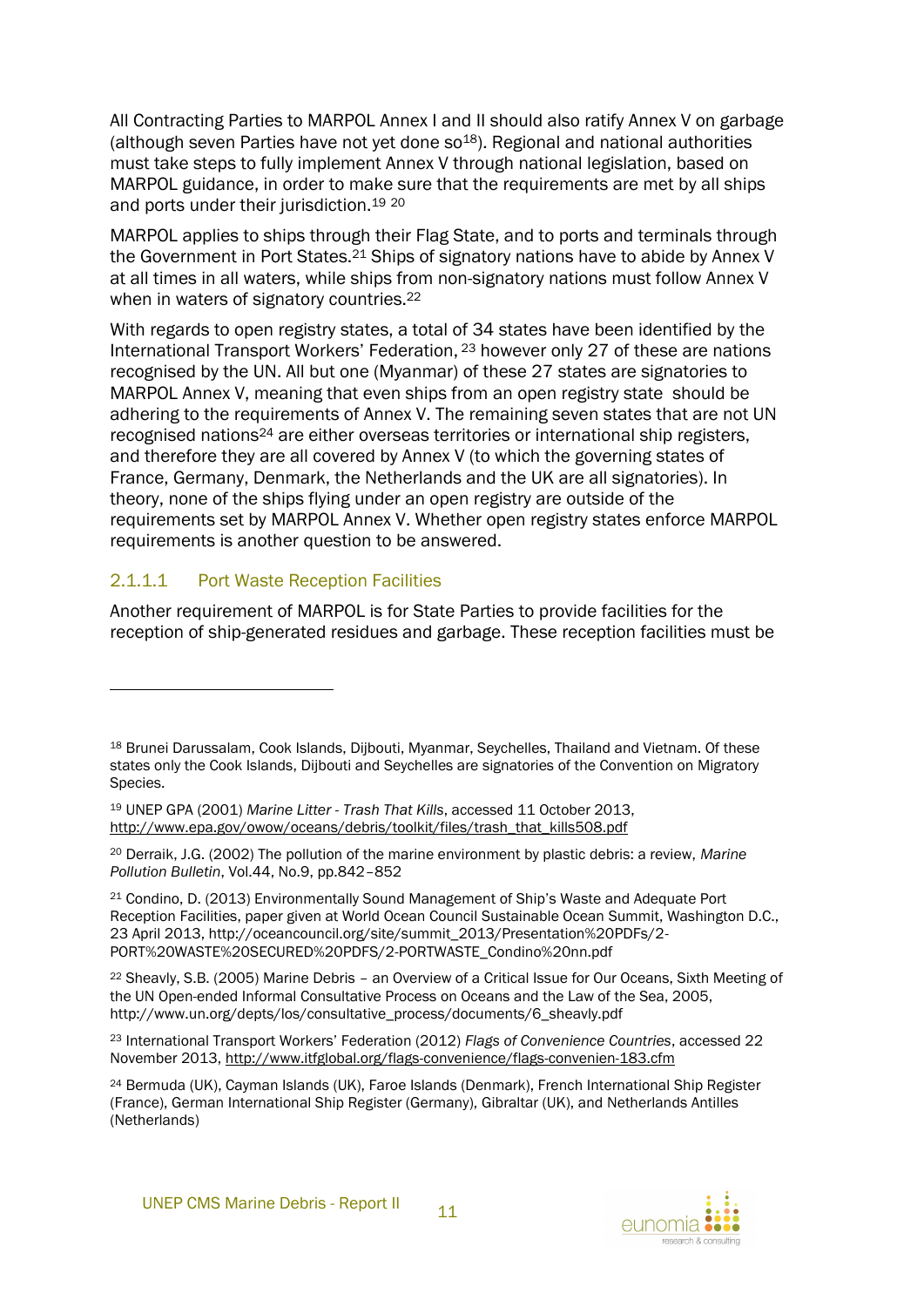adequate to meet the needs of ships using the port, without causing undue delay for ships. The relevant MARPOL regulations on port reception facilities are:

- $\triangleright$  Annex I Regulation 38;
- $\triangleright$  Annex II: Regulation 18;
- $\triangleright$  Annex IV: Regulation 12;
- $\triangleright$  Annex V: Regulation 8; and
- $\triangleright$  Annex VI: Regulation 17.

The 42nd session of the Marine Environment Protection Committee (MEPC) in November 1998 agreed that to achieve "adequate" reception facilities the port should have regard to the operational need of users and provide reception facilities for the type and quantities of waste from ships normally using the port, without causing undue delay for the ships. Resolution MEPC.83 (44) further stated that facilities provided by the port must meet the needs of the ships normally using the port, and allow for the ultimate disposal of ships' wastes to take place in an environmentally appropriate way.<sup>25</sup> In other words, port operators must not provide mariners with a disincentive to use the waste reception facilities.<sup>26</sup>

With the aim of promoting the effective implementation of MARPOL, IMO has developed a port reception facilities module in their Global Integrated Shipping Information System (GISIS)database, including a list of available port reception facilities (PRF) in ports and the possibility to report cases of alleged inadequacies.<sup>27</sup> However, research by the IMO suggests that there are still barriers to the efficient delivery of MARPOL residues/wastes ashore. One such barrier already identified is the lack of clear, easy to use guidance that outlines how the shipping community and reception facility providers can best conduct their operations in order to comply with MARPOL and to facilitate efficient, environmentally responsible disposal of MARPOL residues/wastes. <sup>28</sup>

In response to this, as well as the need to tackle the long-standing problem of the inadequacy of port reception facilities, IMO has developed a number of guidelines, most recent of which have been published as a Comprehensive Manual on Port Reception Facilities. The manual provides guidance on matters such as waste management strategy, type and quantity of ship-generated wastes, planning, choice of location, collection and treatment, financing and cost recovery, and cooperation of

<sup>25</sup> EMSA (2013) *Port Waste Reception Facilities*, accessed 18 October 2013, http://www.emsa.europa.eu/implementation-tasks/environment/port-waste-reception-facilities.html

<sup>26</sup> Condino, D. (2013) Environmentally Sound Management of Ship's Waste and Adequate Port Reception Facilities, paper given at World Ocean Council Sustainable Ocean Summit, Washington D.C., 23 April 2013, http://oceancouncil.org/site/summit\_2013/Presentation%20PDFs/2- PORT%20WASTE%20SECURED%20PDFS/2-PORTWASTE\_Condino%20nn.pdf

<sup>27</sup> EMSA (2013) *Port Waste Reception Facilities*, accessed 18 October 2013, http://www.emsa.europa.eu/implementation-tasks/environment/port-waste-reception-facilities.html

<sup>28</sup> IMO (2013) Guide to good practice for port reception facility providers and users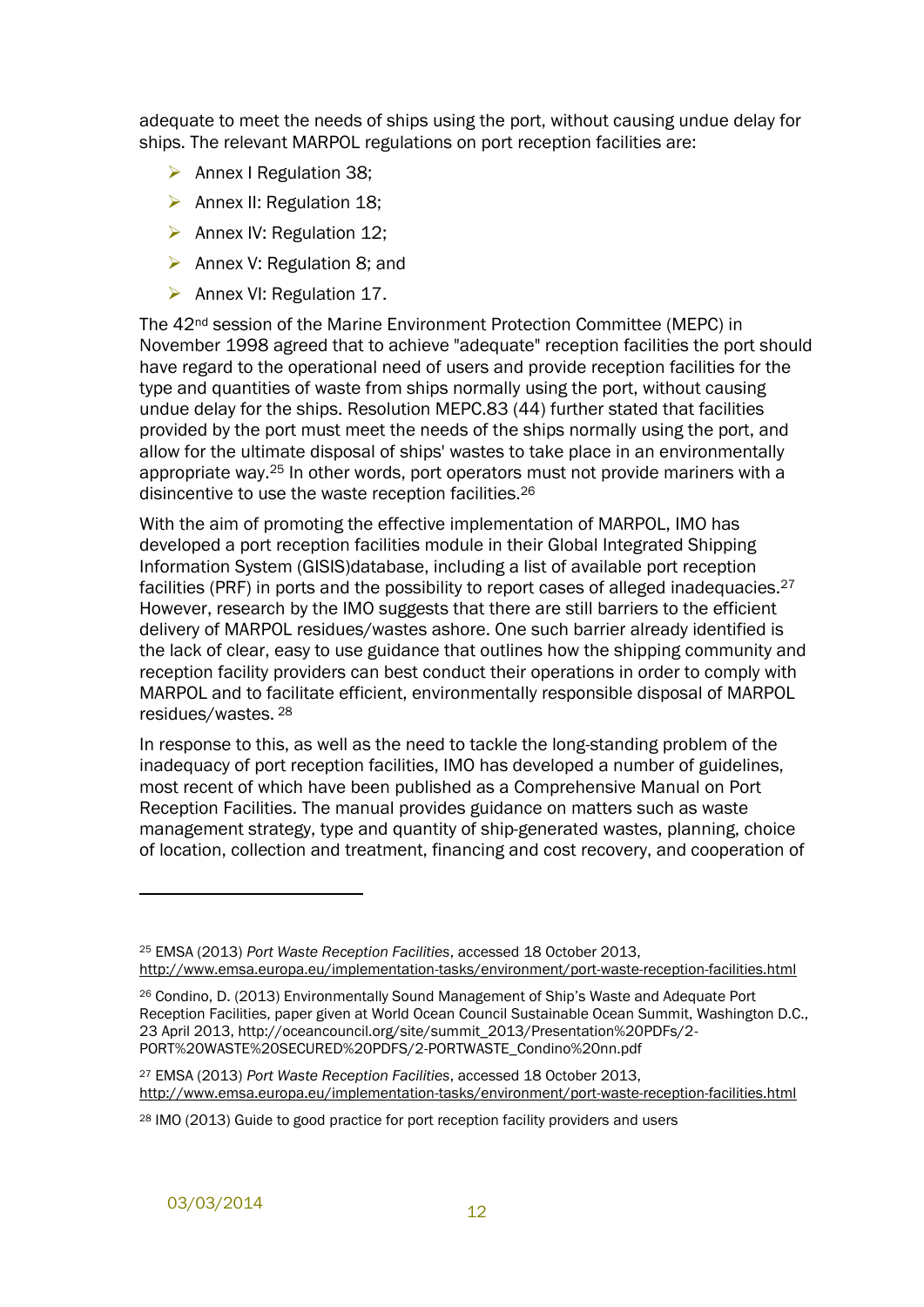port and ship requirements. IMO has also provided technical assistance over many years to a large number of countries in the form of seminars, symposia and workshops, mostly at the regional level. Progress has been made in certain parts of the world. It is apparent, however, that, in some oil producing regions, the situation with regard to the provision of reception facilities is not improving.

The provision of adequate reception facilities worldwide is a matter of extreme complexity which involves the shipping industry, port operators, oil and chemical companies and governments. A satisfactory solution to the shortage of reception facilities in many parts of the world has yet to be found. It is widely recognized that, if this problem is to be satisfactorily resolved, it will be necessary to address the economic as well as the technical aspects of this issue. 29

## <span id="page-18-0"></span>2.1.2 ISO Standards

The International Organization for Standardization (ISO) has established two standards with regards to ships and marine technology (marine environment protection). Both of these standards relate to MARPOL and Annex V; however it is not a requirement that port authorities and ship operators obtain these standards:

- 1. ISO 16304:2013 Arrangement and management of port waste reception facilities; and
- 2. ISO 21070:2011 Management and handling of shipboard garbage.

The scope of each standard is described in more detail below.

The main driver for a ship or ship operator achieving accreditation in either or both of the standards would be to demonstrate to stakeholders the commitment to improving environmental standard of ship activities. This may help win an advantage over competitors, providing the organisation with a lead in the market.

It is currently unknown how many applications for each standard have been submitted and awarded. This standard relating to port waste reception facilities (ISO 16304:2013) was only published in March 2013, therefore the application of this standard is likely to be relatively low until awareness is raised and requirements for port reception facilities become more specific, driving the market towards best practice.

One of the benefits of ISO standards is the requirement for monitoring, as well as internal and external auditing. This ensures credibility, and is an alternative approach to ensuring compliance where enforcement mechanisms fall short.

### ISO 16304:2013

l

This applies to the management of ship generated waste regulated by MARPOL that is discharged at ports and terminals. It also covers principles and issues that should be considered in the development of a port waste management plan (PWMP), its



<sup>29</sup> IMO (2012) *Implications of the United Nations Convention on the Law of the Sea for the International Maritime Organisation*, accessed 27 November 2013, http://www.imo.org/OurWork/Legal/Documents/Implications%20of%20UNCLOS%20for%20IMO.pdf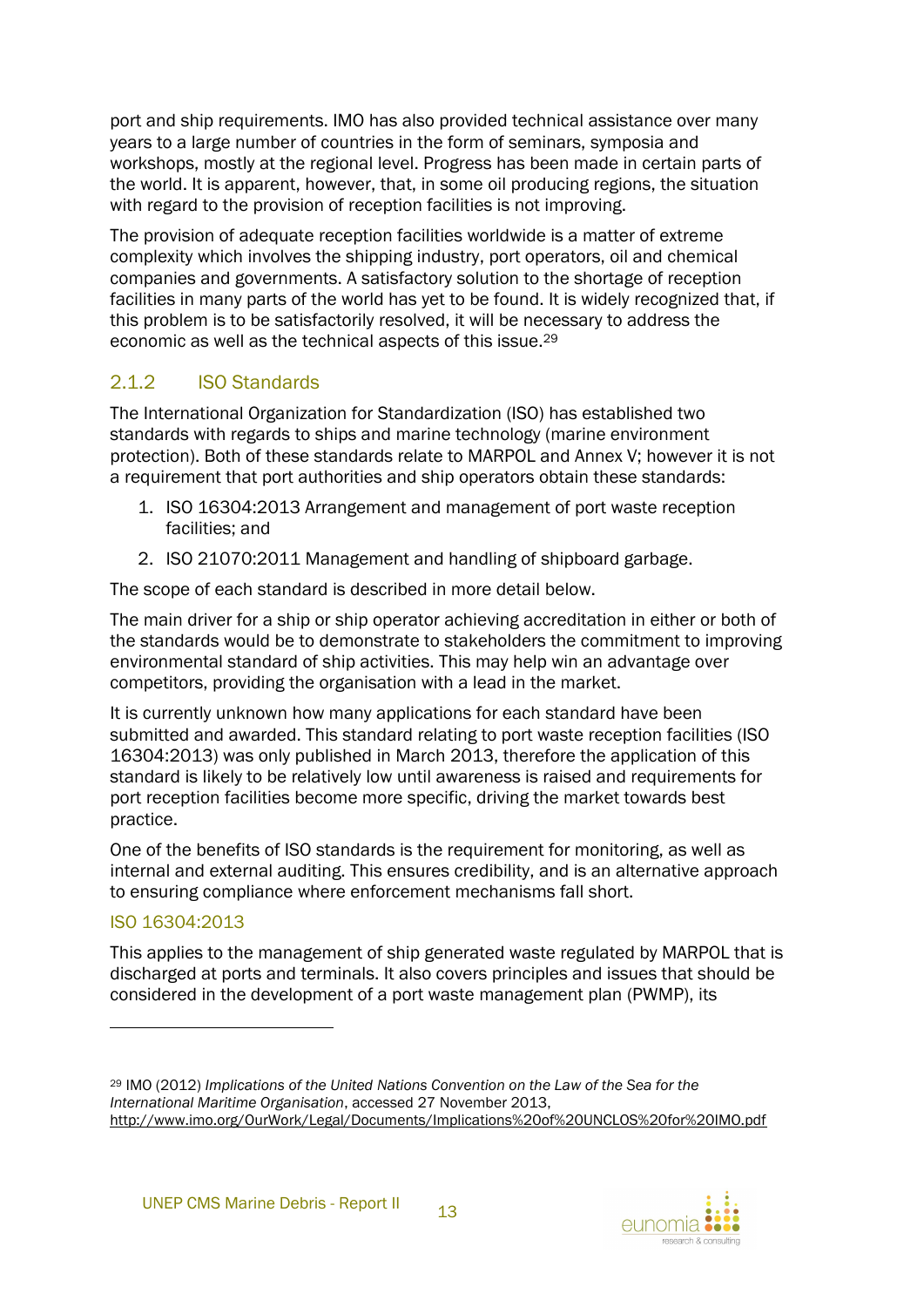implementation and port reception facilities (PRF) operations. The operation of any PRF is governed by the principles and procedures included in the PWMP. The procedures to operate the PRF and the development of a PWMP are closely linked and therefore are integrated into ISO 16304:2013.<sup>30</sup>

ISO 16304:2013 provides guidance and sets best practice for the following areas of arrangement and management of port waste reception facilities:

- $\triangleright$  Waste segregation;
- Storage:
- $\triangleright$  Waste minimisation;
- $\triangleright$  Waste handling equipment;
- $\triangleright$  Recycling;
- $\triangleright$  Local and national regulations;
- $\triangleright$  Treatment technologies at the port; and
- $\triangleright$  Waste management planning. 31

#### ISO 21070:2011

The requirements of MARPOL Annex V set the minimum standard for garbage management that apply to ships. Applicable national and regional regulations exceeding the requirements of MARPOL Annex V will also need to be observed. ISO 21070:2011 applies to the management and handling of garbage generated on board ships during the period the garbage will be on board. The definition of garbage in ISO 21070:2011 is as defined in MARPOL Annex V. ISO 21070:2011 contains procedures for the shipboard management of garbage, including handling, collection, separation, marking, treatment and storage. It also describes the vessel-to-shore interface and the delivery of garbage from the ship to the port reception facility. $32$ 

ISO 16304:2013 provides guidance and sets best practice for the following areas of management and handling of shipboard garbage:

- Equipment/technology (compactors, comminuters, pulpers, PAWDS (Plasma Arc Waste Destruction System, shredders, and incinerators)
- $\triangleright$  Calculating the amounts of waste; and

<sup>30</sup> ISO (2013) *ISO 16304:2013 - Ships and marine technology -- Marine environment protection -- Arrangement and management of port waste reception facilities*, accessed 22 October 2013, http://www.iso.org/iso/home/store/catalogue\_tc/catalogue\_detail.htm?csnumber=56129

<sup>31</sup> Condino, D. (2013) Environmentally Sound Management of Ship's Waste and Adequate Port Reception Facilities, paper given at World Ocean Council Sustainable Ocean Summit, Washington D.C., 23 April 2013, http://oceancouncil.org/site/summit\_2013/Presentation%20PDFs/2- PORT%20WASTE%20SECURED%20PDFS/2-PORTWASTE\_Condino%20nn.pdf

<sup>32</sup> ISO (2011) *ISO 21070:2011 - Ships and marine technology -- Marine environment protection -- Management and handling of shipboard garbage*, accessed 22 October 2013, http://www.iso.org/iso/home/store/catalogue\_tc/catalogue\_detail.htm?csnumber=51003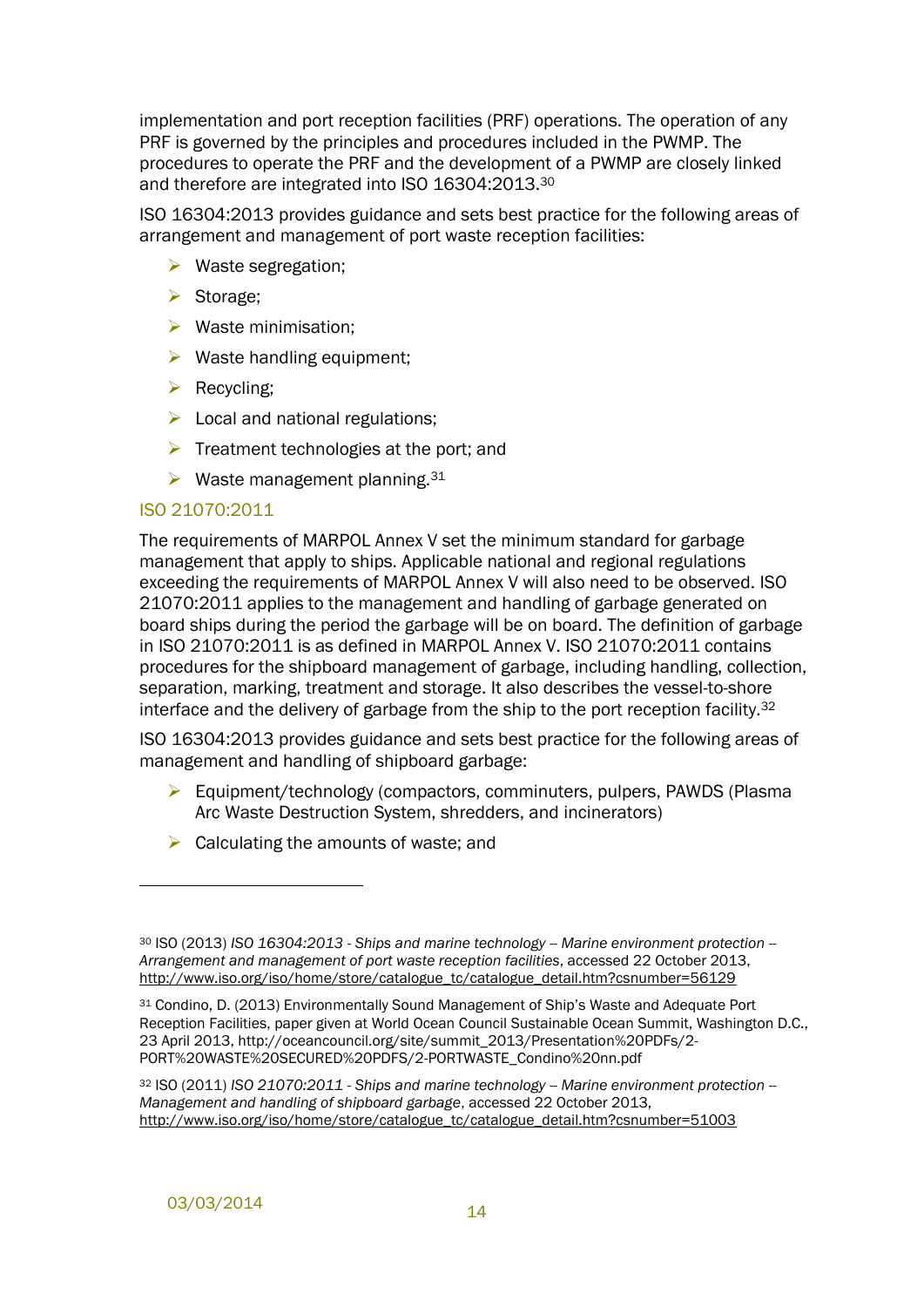#### $\triangleright$  Segregation of Wastes. 33

#### <span id="page-20-0"></span>2.1.3 London Convention and Protocol

The Convention on the Prevention of Marine Pollution by Dumping of Wastes and Other Matter 1972 (the London Convention) is one of the first global conventions to protect the marine environment from human activities. It has been in force since 1975, and its objective is to promote the effective control of all sources of marine pollution and to take all practicable steps to prevent pollution of the sea by dumping of wastes and other matter.<sup>34</sup> As of 30th September 2013, 87 States are Parties to this Convention.<sup>35</sup>

In 1996, the 'London Protocol' was agreed to further modernise the Convention and, eventually, replace it. Under the Protocol all dumping is prohibited, except for eight types of waste that may be considered for dumping:

- $\triangleright$  Dredged material;
- $\triangleright$  Fish waste:
- $\triangleright$  Vessels, platforms or other man-made structures;
- $\triangleright$  Inert, inorganic geological material;
- $\triangleright$  Organic material of natural origin;
- $\triangleright$  Bulky items; and

 $\overline{a}$ 

 $\triangleright$  CO2 storage in sub-seabed geological formations.<sup>36</sup>

The Protocol entered into force in March 2006 and there are currently 42 parties to the Protocol.<sup>37</sup> <sup>38</sup> The move from the London Convention, a permissive approach to

<sup>35</sup> NOAA, and UNEP (2013) *IMO Status of Conventions*, accessed 15 October 2013, http://www.imo.org/About/Conventions/StatusOfConventions/Pages/Default.aspx

<sup>36</sup> Haag, F. (2013) Sea-based sources of marine litter: the IMO perspective, paper given at GLOC-2, Montego Bay, Jamaica, 2 October 2013, http://www.gpa.unep.org/index.php/global-partnership-onnutrient-management/publications-and-resources/second-global-conference-on-land-oceanconnections-gloc-2/214-haag-seabased-sources-of-marine-litter-the-imo-perspective/file?limit=100

<sup>33</sup> Condino, D. (2013) Environmentally Sound Management of Ship's Waste and Adequate Port Reception Facilities, paper given at World Ocean Council Sustainable Ocean Summit, Washington D.C., 23 April 2013, http://oceancouncil.org/site/summit\_2013/Presentation%20PDFs/2- PORT%20WASTE%20SECURED%20PDFS/2-PORTWASTE\_Condino%20nn.pdf

<sup>34</sup> IMO (2013) *London Convention and Protocol*, accessed 22 October 2013, http://www.imo.org/OurWork/Environment/SpecialProgrammesAndInitiatives/Pages/London-Convention-and-Protocol.aspx

<sup>37</sup> IMO (2013) *London Convention and Protocol*, accessed 22 October 2013, http://www.imo.org/OurWork/Environment/SpecialProgrammesAndInitiatives/Pages/London-Convention-and-Protocol.aspx

<sup>38</sup> NOAA, and UNEP (2013) *IMO Status of Conventions*, accessed 15 October 2013, http://www.imo.org/About/Conventions/StatusOfConventions/Pages/Default.aspx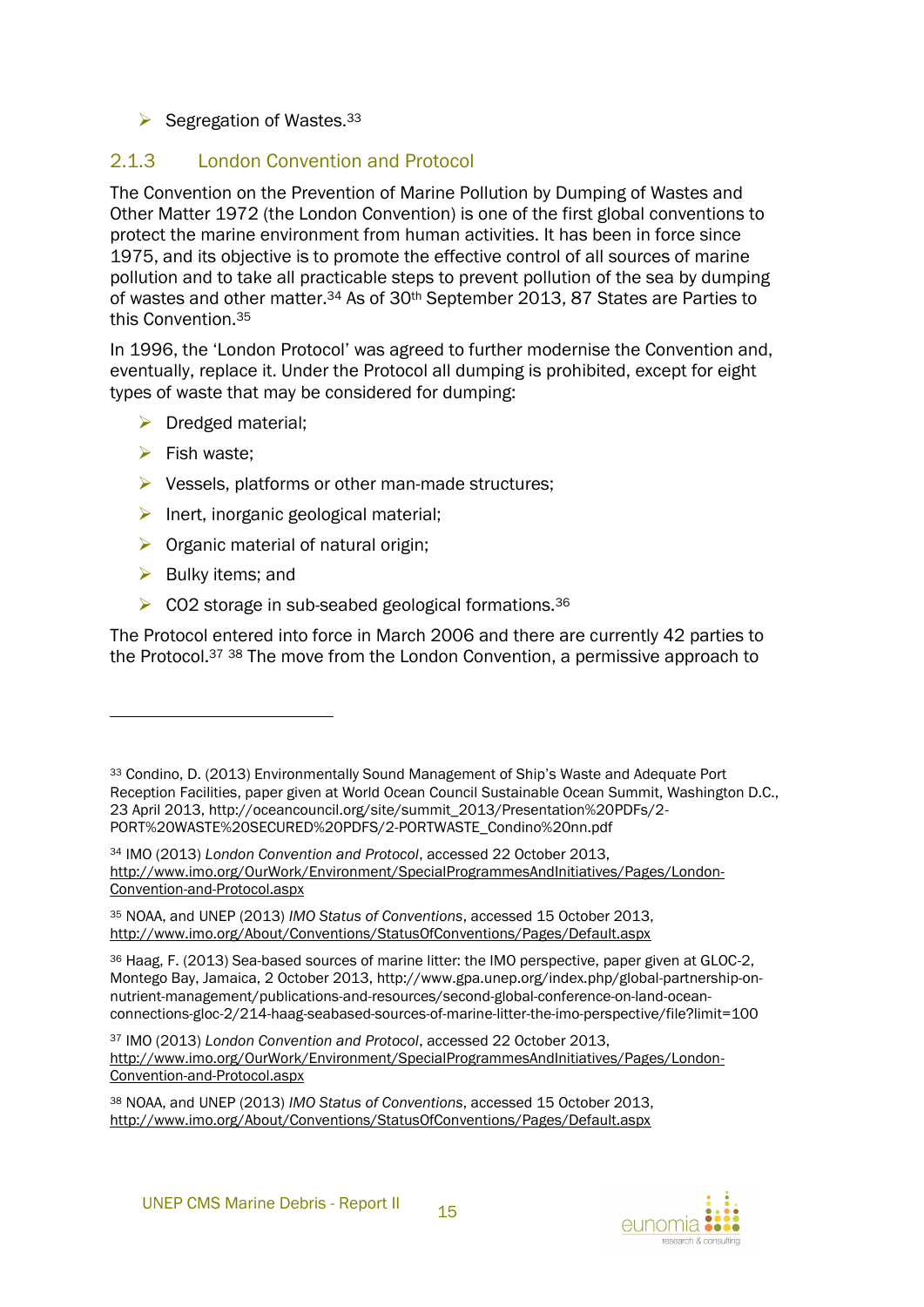ocean dumping, towards a precautionary approach under the Protocol represents a shift in attitude towards waste and the environment.<sup>39</sup>

In relation to other international legislation, both the London Convention and Protocol provide the global rules and standards on dumping as called for in Article 210.6 of the UN Convention on the Law of the Sea (see Section [2.1.5](#page-22-0) for further information).<sup>40</sup>

Whilst the MARPOL Convention covers technical aspects of pollution from ships, including the operational discharges by vessels, it does not cover the dumping of wastes by ships, which is covered by the London Convention. The prohibition of all incineration at sea under the London Protocol does not affect the incineration of garbage on board vessels allowed by Annex V of MARPOL (provided all conditions of that Annex are met).<sup>41</sup>

#### <span id="page-21-0"></span>2.1.4 The Basel Convention

Marine debris from commercial shipping is partially addressed through the Convention on the Control of Transboundary Movements of Hazardous Wastes and their Disposal (also known as the Basel Convention, 1992)

The main objective of this Convention, which has been ratified by 180 states, is 'environmentally-sound management', the aim of which is to protect human health and the environment by minimizing hazardous waste production whenever possible. 42, 43

This means addressing the issue through an 'integrated life-cycle approach', which involves strong controls, from the generation of a hazardous waste to its storage, transport, treatment, reuse, recycling, recovery and final disposal. Any hazardous (in the sense of the Convention) marine debris from land-based sources falls under the scope of the Convention. Some non-hazardous, land-based marine debris also falls under the scope of the Convention under the categories of wastes requiring special consideration. In this context, a number of technical guidelines for the

l

<sup>39</sup> VanderZwaag, D.L. (2011) The International Control of Ocean Dumping: Precautionary Currents, Sea of Challenges

<sup>40</sup> IMO (n.d.) *London Convention and Protocol: their role and contribution to protection of the marine environment*, accessed 27 November 2013,

http://www.imo.org/blast/blastDataHelper.asp?data\_id=21278&filename=LC-LPbrochure.pdf

<sup>41</sup> IMO (2005) *London Convention Frequently Asked Questions*, accessed 27 November 2013, http://www.imo.org/blast/mainframemenu.asp?topic\_id=1513

<sup>42</sup> UNEP (2009) *Marine Litter - A Global Challenge*, accessed 11 October 2013, http://www.unep.org/pdf/unep\_marine\_litter-a\_global\_challenge.pdf

<sup>43</sup> UNEP (2011) *The Basel Convention: Ship Dismantling*, accessed 8 November 2013, http://www.basel.int/Implementation/TechnicalAssistance/ShipDismantling/Overview/tabid/2762/De fault.aspx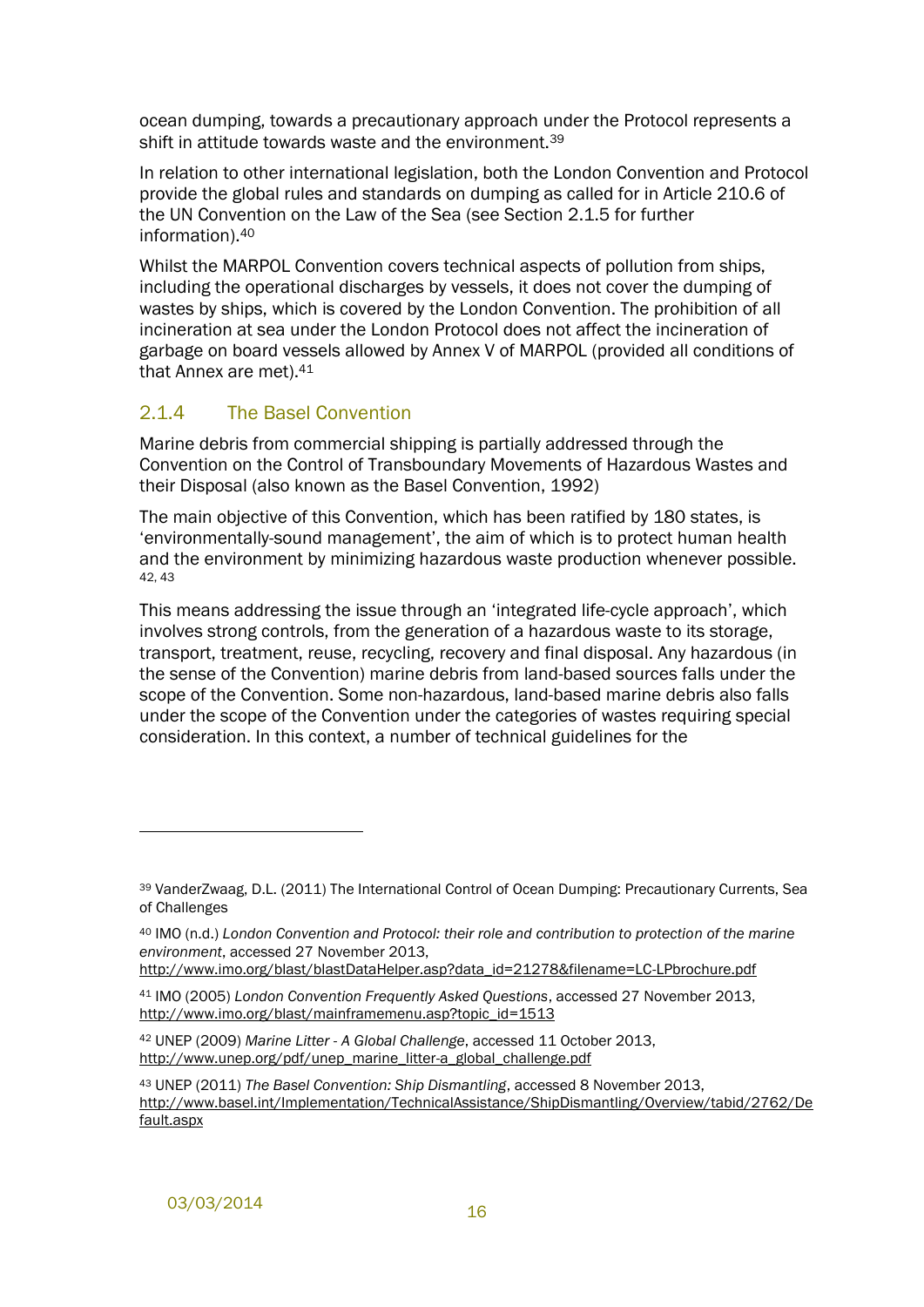environmentally sound management of hazardous and other wastes, adopted by the Parties to the Convention, are relevant to the marine debris problem.<sup>44</sup>

The issue of wastes generated on board ships and how far the Basel Convention regulates the generation and management of such wastes, including their Transboundary movement, raises the question of the relationship between the Basel Convention and other treaties regulating maritime affairs that fall under the framework of the IMO. Parties to the Basel Convention and the IMO are in the process of clarifying the relationship between the Basel Convention and MARPOL; through assessing how far the current Basel Convention technical guidelines cover MARPOL wastes, in addition to developing a guidance manual on how to improve the sea-land interface to ensure that wastes falling within the scope of MARPOL, once offloaded from a shop, are managed in an environmentally sound manner.<sup>45</sup>

## <span id="page-22-0"></span>2.1.5 UNCLOS

 $\overline{a}$ 

The United Nations Convention on the Law of the Sea (UNCLOS) is the international agreement that resulted from the third United Nations Conference on the Law of the Sea, which took place between 1973 and 1982. UNCLOS defines the rights and responsibilities of nations in their use of the world's oceans, establishing guidelines for the management of marine natural resources. A total of 166 States are party to this Convention.<sup>46</sup>

Part XII of the Convention (protection and preservation of the marine environment) includes measures to prevent, reduce and control pollution of the marine environment and to prevent transfer of damage or hazards from one area to another. Article 194 (measures to prevent, reduce and control pollution of the marine environment) and Article 195 (duty not to transfer damage or hazards or transform one type of pollution into another) are relevant to marine debris.<sup>47</sup> Article 211 details the international rules and national legislation to be set according to UNCLOS, with regards to pollution from vessels. The enforcement required by flag states is detailed in Article 217. <sup>48</sup> Through these articles, UNCLOS supports the requirements set out in MARPOL Annex V.

http://www.un.org/depts/los/convention\_agreements/texts/unclos/unclos\_e.pdf

<sup>44</sup> UNEP (2009) *Marine Litter - A Global Challenge*, accessed 11 October 2013, http://www.unep.org/pdf/unep\_marine\_litter-a\_global\_challenge.pdf

<sup>45</sup> UNEP (2013) Development of an assessment of how far the Basel Convention technical guidelines cover MARPOL wastes and of a guidance manual on how to improve the sea-land interface to ensure that MARPOL wastes, once offloaded a ship, are managed in an environmentally sound manner

<sup>46</sup> UN (2013) *United Nations Convention on the Law of the Sea: Chronological lists of ratifications of, accessions and successions to the Convention and the related Agreements as at 29 October 2013*, accessed 23 October 2013,

<sup>&</sup>lt;sup>47</sup> Butt, N. (2007) The impact of cruise ship generated waste on home ports and ports of call: A study of Southampton, *Marine Policy*, Vol.31, pp.591 – 598

<sup>48</sup> UN (2013) *United Nations Convention on the Law of the Sea: Chronological lists of ratifications of, accessions and successions to the Convention and the related Agreements as at 29 October 2013*,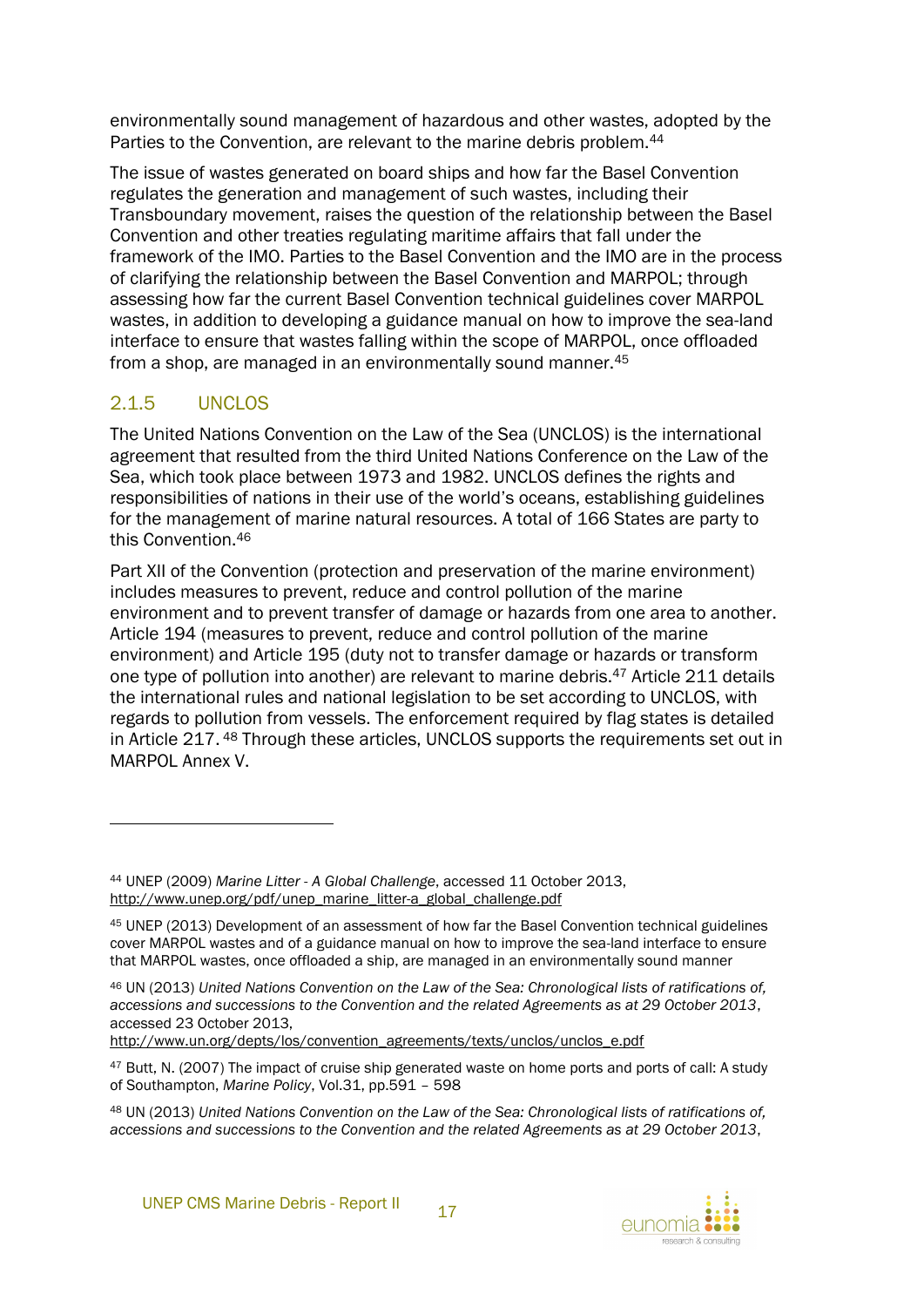### <span id="page-23-0"></span>2.1.6 International Safety Management Code

The IMO adopted the International Management Code for the Safe Operation of Ships and for Pollution Prevention (the ISM Code) in 1993, and it became mandatory in 1998. The code establishes safety-management objectives and requires a safety management system to be established by "the Company", which is defined as the person assuming responsibility for operating the ship. The Company is then required to establish and implement a policy for achieving these objectives. This includes providing the necessary resources and shore-based support.<sup>49</sup> The ISM Code also contains requirements for all vessels to record volumes and types of waste (in accordance with MARPOL 73/78) and method of disposal.<sup>50</sup>

#### <span id="page-23-1"></span>2.1.7 The Honolulu Strategy

The Fifth International Marine Debris Conference took place 20-25 March 2011, organised by the National Oceanic and Atmospheric Administration (NOAA) and UNEP, and established the Honolulu Strategy. This strategy sets forth a results-oriented framework of action with the overarching goal to reduce impacts of marine debris over the subsequent ten years. This goal will be achieved through the collective action of committed stakeholders at global, regional, country, local, and individual levels.<sup>51</sup>

The strategy establishes three main goals in a global framework for prevention and management of marine debris. The most relevant to marine debris from commercial shipping is Goal B, which aims to reduce the amount and impact of sea-based sources of marine debris, including solid waste; lost cargo; abandoned, lost, or otherwise discarded fishing gear (ALDFG); and abandoned vessels, introduced into the sea. The six strategies established to achieve this are as follows:

- $\triangleright$  Strategy B1. Conduct ocean-user education and outreach on marine debris impacts, prevention, and management
- $\triangleright$  Strategy B2. Develop incentives and markets to strengthen implementation of waste minimization and proper waste storage at sea, and of disposal at port reception facilities, in order to minimize incidents of ocean dumping
- $\triangleright$  Strategy B3.Develop and strengthen implementation of industry best management practices (BMP) designed to minimize abandonment of vessels and accidental loss of cargo, solid waste, and gear at sea

accessed 23 October 2013, http://www.un.org/depts/los/convention\_agreements/texts/unclos/unclos\_e.pdf

<sup>49</sup> IMO (2013) *Safety Management: Development of the ISM Code*, accessed 23 October 2013, http://www.imo.org/OurWork/HumanElement/SafetyManagement/Pages/Default.aspx

<sup>50</sup> Butt, N. (2007) The impact of cruise ship generated waste on home ports and ports of call: A study of Southampton, *Marine Policy*, Vol.31, pp.591 – 598

<sup>51</sup> NOAA, and UNEP (2011) *Fifth International Marine Debris Conference: The Honolulu Strategy*, accessed 23 October 2013, http://5imdc.wordpress.com/about/honolulustrategy/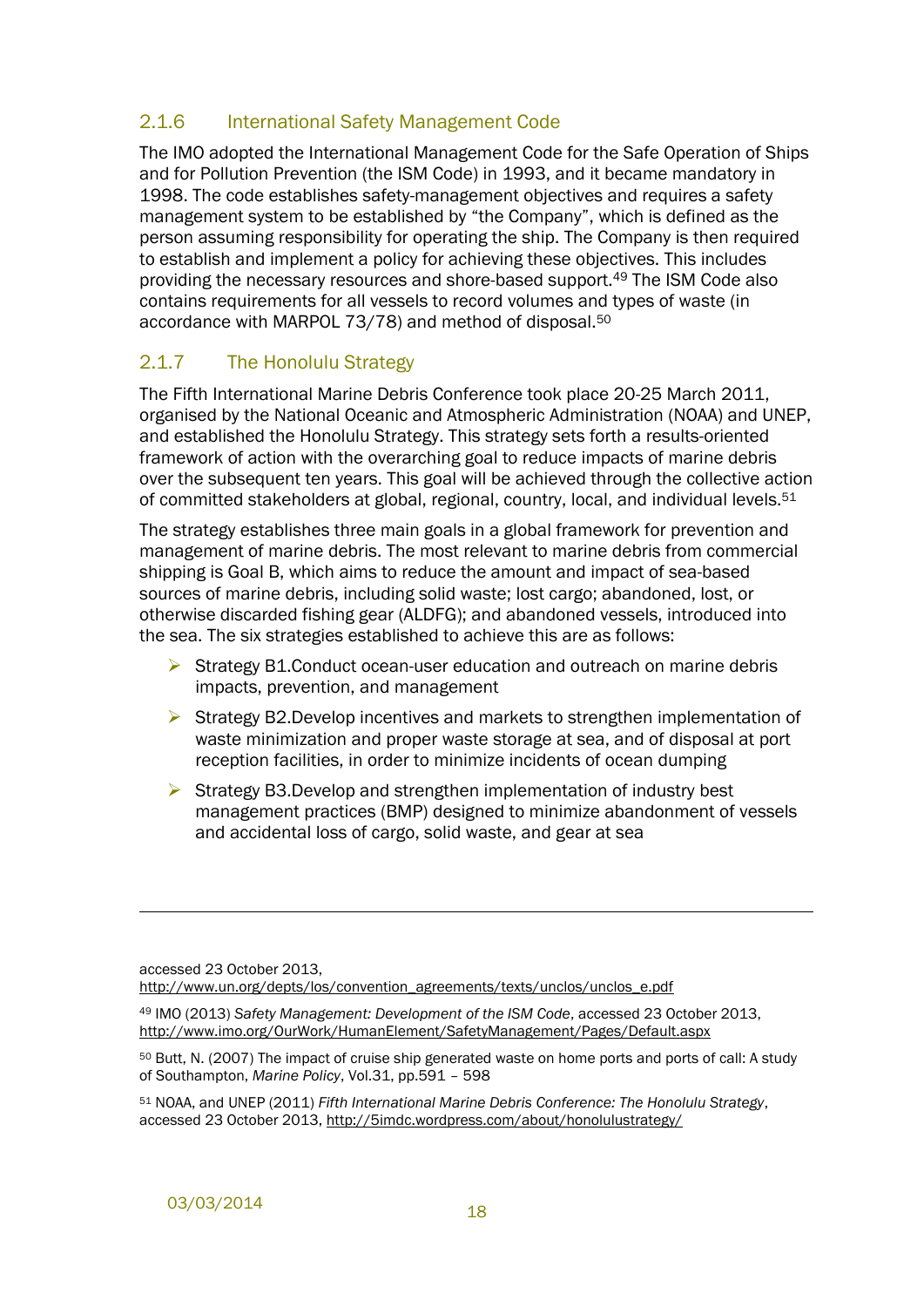- $\triangleright$  Strategy B4.Develop and promote use of fishing gear modifications or alternative technologies
- $\triangleright$  Strategy B5. Develop and strengthen implementation of legislation and policies to prevent and manage marine debris from at-sea sources, and implement the requirements of MARPOL Annex V, as well as other relevant international instruments and agreements
- Strategy B6. Build capacity to monitor and enforce  $(1)$  national and local legislation, and (2) compliance with requirements of MARPOL Annex V and other relevant international instruments and agreements.<sup>52</sup>

The Honolulu Strategy is being used to guide the Global Partnership on Marine Litter (GPML), a partnership formed by the Global Programme of Action (GPL) and UNEP in June 2012 following recommendations from the Manila Declaration.<sup>53</sup> <sup>54</sup> The three goals outlines in the Honolulu Strategy are the three key Partnership Areas driving research. The first partnership forum for the GPML was held during the Second Global Conference on land-Ocean Connections, 2-4 October, 2013, Montego Bay, Jamaica. Discussions during this conference will inform the priorities of the work plan, which, as of November 2013, has not yet been published.<sup>55</sup>

### <span id="page-24-0"></span>2.1.8 FAO Code of Conduct for Responsible Fisheries

As explained in Section [1.1,](#page-11-1) fishing vessels tend not to be included in the scope of 'commercial marine vessels', but as the fishing sector represents a significant proportion of seagoing vessels it is important that they are considered when discussing ocean based sources of marine litter.

The FAO (Food and Agriculture Organization of the United Nations) Code of Conduct for Responsible Fisheries is a guidance document that establishes this key message:

*The right to fish carries with it the obligation to do so in a responsible manner so as to ensure effective conservation and management of the living aquatic resources*.

This Code was adopted in 1995, and sets out principles and international standards of behaviour for responsible practices with a view to ensuring the effective

l



<sup>52</sup> NOAA, and UNEP (2011) *Fifth International Marine Debris Conference: The Honolulu Strategy*, accessed 23 October 2013, http://5imdc.wordpress.com/about/honolulustrategy/

<sup>53</sup> UNEP (2013) *Global Parnership on Marine Litter: Draft Framework Document/Operational Guidelines*, accessed 27 November 2013, http://www.gpa.unep.org/index.php/global-partnership-onnutrient-management/publications-and-resources/global-partnership-on-marine-litter-gpml/170-draftframework-document-for-gpml/file

<sup>54</sup> UNEP (2013) *Global Partnership on Marine Litter - Global Programme of Action for the Protection of the Marine Environment from Land-based Activities (GPA)*, accessed 27 November 2013, zotero://attachment/12140/

<sup>55</sup> UNEP (2013) *Global Partnership on Marine Litter - Global Programme of Action for the Protection of the Marine Environment from Land-based Activities (GPA)*, accessed 27 November 2013, zotero://attachment/12140/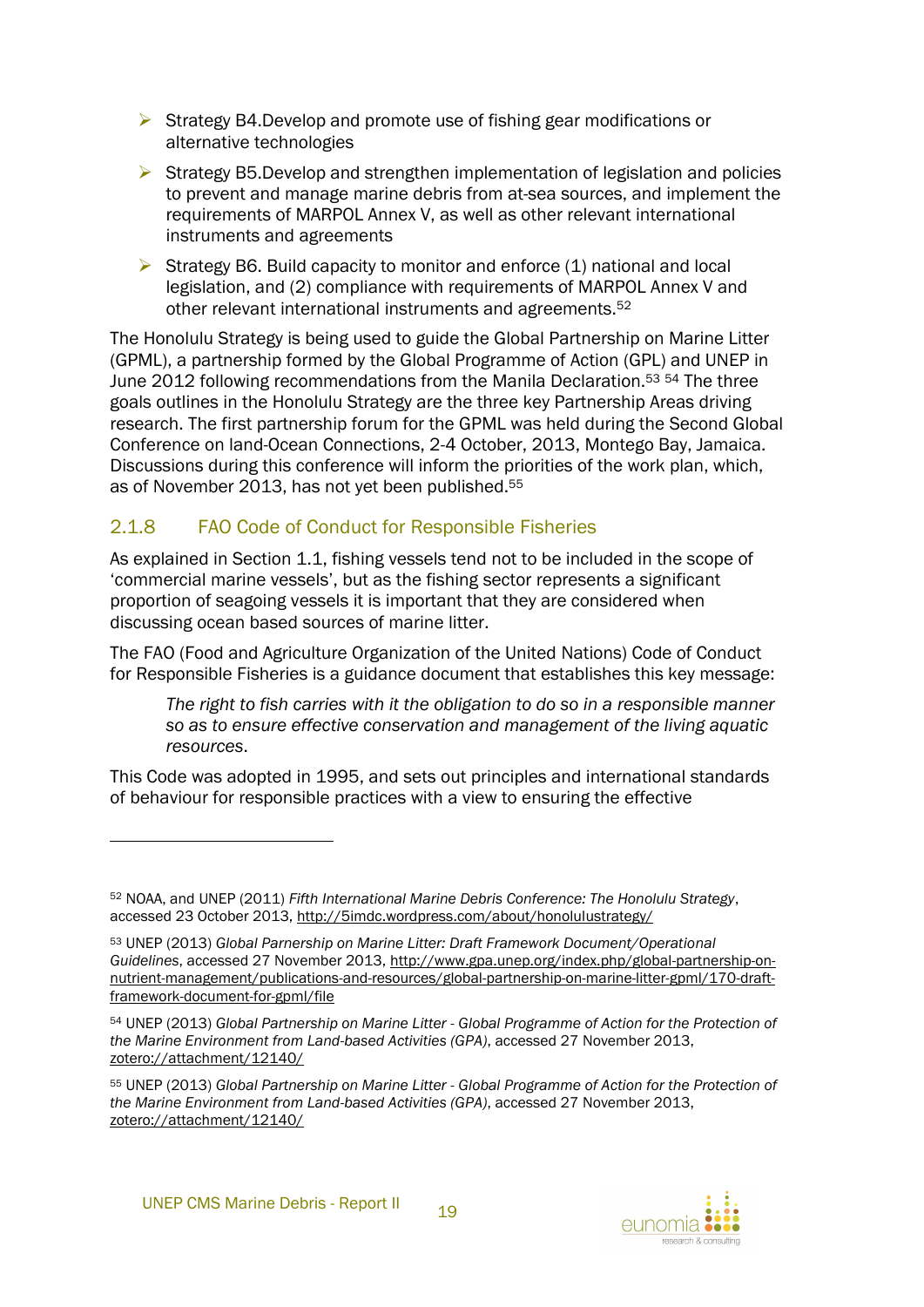conservation, management and development of living aquatic resources, with due respect for the ecosystem and biodiversity.<sup>56 57</sup>

Article 8.7 of the Code (protection of the aquatic environment) provides detail on the requirements with regards to preventing loss of fishing gear and the disposal of garbage at sea:

- Article 8.7.1: States should introduce and enforce laws and regulations based on the International Convention for the Prevention of Pollution from Ships, 1973, as modified by the Protocol of 1978 relating thereto (MARPOL 73/78).
- Article 8.7.2: Owners, charterers and managers of fishing vessels should ensure that their vessels are fitted with appropriate equipment as required by MARPOL 73/78 and should consider fitting a shipboard compactor or incinerator to relevant classes of vessels in order to treat garbage and other shipboard wastes generated during the vessel's normal service.
- $\triangleright$  Article 8.7.3: Owners, charterers and managers of fishing vessels should minimize the taking aboard of potential garbage through proper provisioning practices.
- $\triangleright$  Article 8.7.4: The crew of fishing vessels should be conversant with proper shipboard procedures in order to ensure discharges do not exceed the levels set by MARPOL 73/78. Such procedures should, as a minimum, include the disposal of oily waste and the handling and storage of shipboard garbage.<sup>58</sup>

A report undertaken by the World Wildlife Fund (WWF) and the University of British Columbia Fisheries Centre assessed the implementation of the FAO Code of Conduct after the first ten years of its operation. This report evaluated the top 53 fishing countries responsible for 95% of the reported world marine fish catch, using a questionnaire to capture the level of compliance with the Code. Overall compliance with the Code is described to be 'dismal', with not one country out of the 53 achieving a 'good' compliance score. <sup>59</sup>

With regards to preventing loss of fishing gear the report assessed the top 53 fishing nations for the mention of the topic of ghost fishing in the available literature, which yielded poor results for the majority of countries. Only five countries (South Korea, Canada, Australia, Sweden and Norway) have good compliance with the Code in terms of retrieving ADLFG, according to the WWF report.<sup>60</sup>

<sup>56</sup> FAO (1995) *Code of Conduct for Responsible Fisheries*, 1995

<sup>57</sup> UNEP (2009) *Marine Litter - A Global Challenge*, accessed 11 October 2013, http://www.unep.org/pdf/unep\_marine\_litter-a\_global\_challenge.pdf

<sup>58</sup> FAO (1995) *Code of Conduct for Responsible Fisheries*, 1995

<sup>59</sup> WWF (2008) *Safe Conduct? Twelve years fishing under the UN Code*, accessed 27 November 2013, http://awsassets.panda.org/downloads/un\_code.pdf

<sup>60</sup> WWF (2008) *Safe Conduct? Twelve years fishing under the UN Code*, accessed 27 November 2013, http://awsassets.panda.org/downloads/un\_code.pdf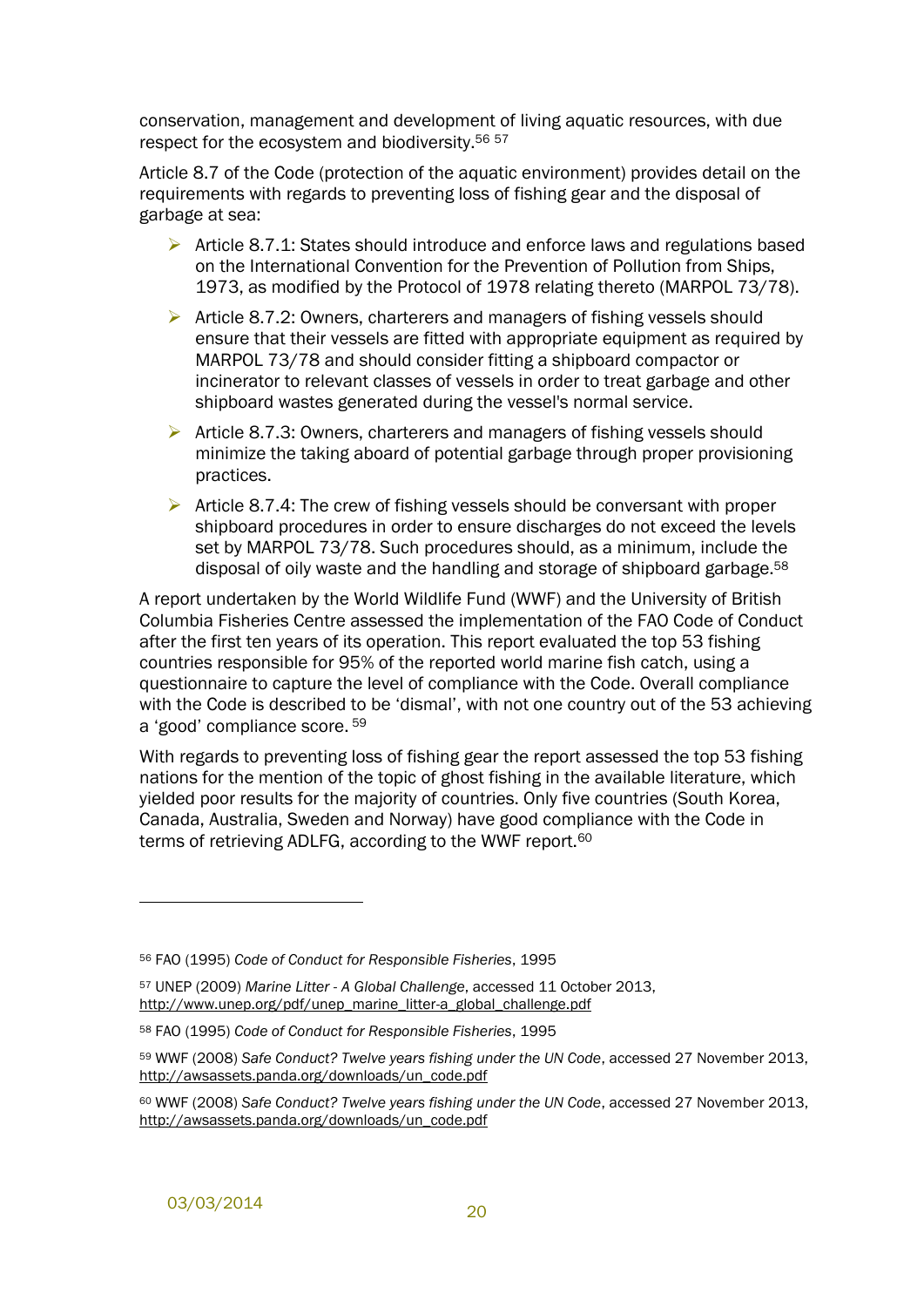## <span id="page-26-0"></span>2.2 Regional Measures

## <span id="page-26-1"></span>2.2.1 Marine Strategy Framework Directive (European Union)

At the regional level, Europe provides a good example of where there is a developing momentum in respect of legislative approaches to marine litter. The Marine Strategy Framework Directive (2008/56/EC), adopted in 2008, aims to achieve "Good Environmental Status" (GES) of all marine waters of the European Union by 2020. The eleven qualitative descriptors for determining good environmental status are included within Annex I of the Directive. 61 62

The Directive establishes European Marine Regions on the basis of geographical and environmental criteria. Each Member State, in co-operation with other Member States and non-EU countries with a marine region, is required to develop strategies for their marine waters. The marine strategies to be developed by each Member State must contain a detailed assessment of the state of the environment, a definition of "good environmental status" at regional level and the establishment of clear environmental targets and monitoring programmes. Each Member State must draw up a programme of cost-effective measures. Prior to any new measure, an impact assessment, which includes a detailed cost-benefit analysis of the proposed measures, is required.<sup>63</sup>

The European Commission held a Workshop on Marine Litter in Brussels (8 November 2010), and an international conference in Berlin (10-12 April 2013) on the Prevention and Management of Marine Litter in European Seas.

### <span id="page-26-2"></span>2.2.2 EU Directive on Port Reception Facilities for Ship-generated Waste and Cargo Residues (EC/2000/59)

This EU Directive is another example of action taken at the regional level. It aims to significantly reduce the illegal discharge of ship-generated waste and cargo residues into the marine environment by improving the availability and use of port reception facilities. The regulations entered into force in July 2003 and key terms include:

 $\triangleright$  The mandatory provision of waste reception facilities in all ports, tailored to the size of port and type of vessels calling there. Ports must draw up waste reception and handling plans to be inspected and approved by Member States every three years;

lex.europa.eu/LexUriServ/LexUriServ.do?uri=OJ:L:2008:164:0019:0040:EN:PDF



<sup>61</sup> European Commission (2012) *A Marine Strategy Directive to save Europe's seas and oceans*, accessed 28 November 2013, http://ec.europa.eu/environment/water/marine/directive\_en.htm

<sup>62</sup> European Commission (2008) *Directive 2008/56/EC - Marine Strategy Framework Directive*, accessed 15 October 2013, http://eur-

<sup>63</sup> European Commission (2008) *Directive 2008/56/EC - Marine Strategy Framework Directive*, accessed 15 October 2013, http://eur-

lex.europa.eu/LexUriServ/LexUriServ.do?uri=OJ:L:2008:164:0019:0040:EN:PDF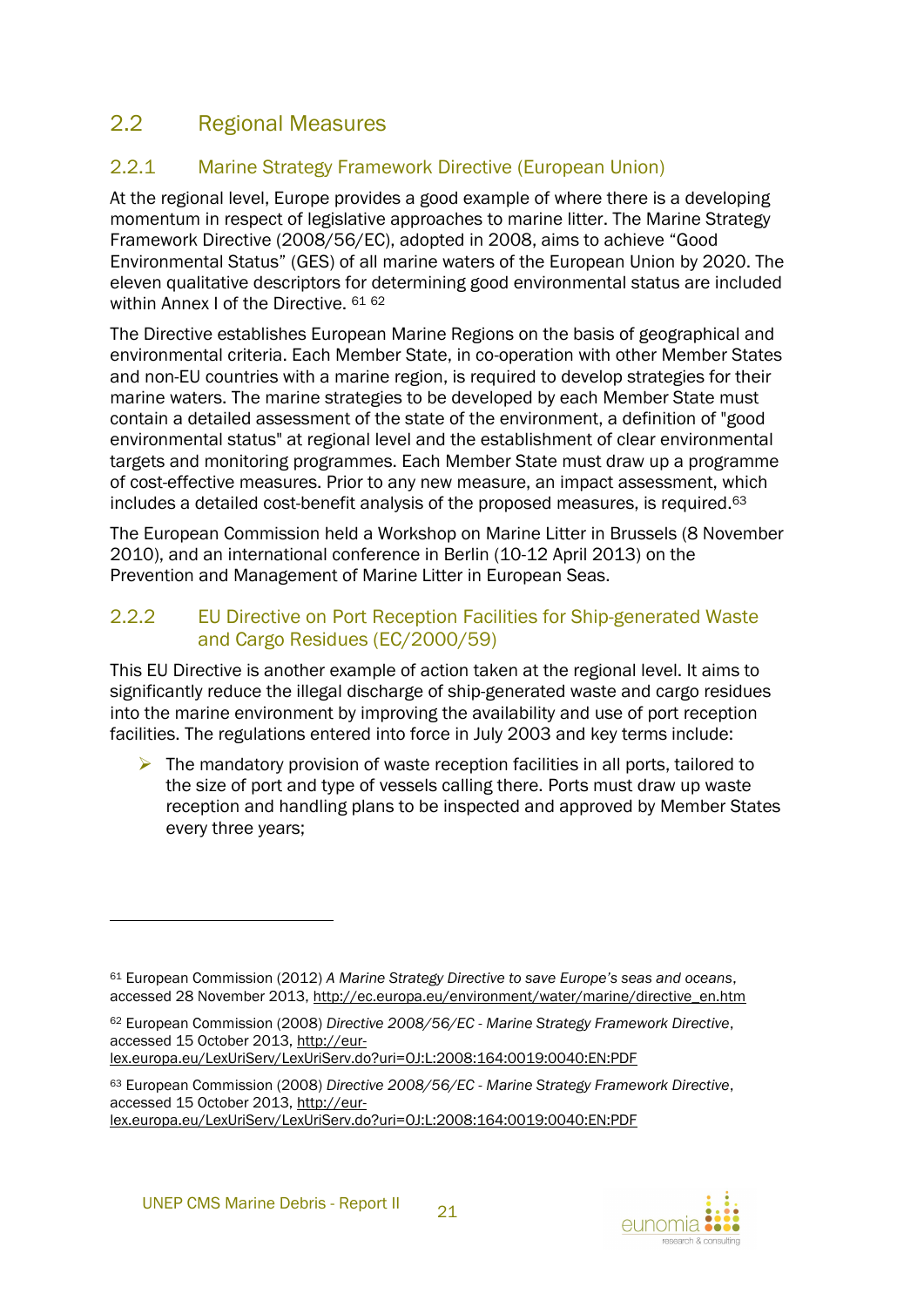- $\triangleright$  All ships must deliver their waste to the port reception facilities before leaving the port or terminal, unless they are exempt or have sufficient dedicated storage capacity to store the waste until the next port of call;
- $\triangleright$  Captains of ships bound for a port or terminal must notify it of certain information including the types and quantities of waste for discharge and the date and last port where waste was discharged;
- $\triangleright$  Ships that do not deliver waste in one port and who are not subject to an exemption will be reported to their next port of call and required to undergo a detailed inspection before cargo and passengers can be transferred;
- $\triangleright$  Ports must establish a cost-recovery system to encourage vessels to discharge their waste on land and discourage dumping at sea. All ships must pay a mandatory charge to make a significant contribution to the cost of the port reception facilities for ship generated waste, irrespective of whether they use them or not; and
- $\triangleright$  Member States must ensure proper monitoring of compliance with the directive, both by ships and ports, and submit a progress report to the European Commission every three years about the status of the Directive's implementation.<sup>64</sup>

The ongoing review of the Port Reception Facilities Directive gives the EU an opportunity to target litter originating from ships and remove the economic disincentives to discharging waste at reception facilities.

#### <span id="page-27-0"></span>2.2.3 Regional Seas Programme - Regional Conventions

The Regional Seas Programme aims to address the accelerating degradation of the world's oceans and coastal areas through the sustainable management and use of the marine and coastal environment, by engaging neighbouring countries in comprehensive and specific actions to protect their shared marine environment. Thirteen regions have been established under the auspices of UNEP (Black Sea, East Asian Seas, Eastern Africa, the ROPME Sea Area, Mediterranean, North-East Pacific, Northwest Pacific, Red Sea & Gulf of Aden, South Asian Seas, Pacific, South-East Pacific, Western Africa and Wider Caribbean). Similar independent agreements are in place in the Antarctica, Arctic, Baltic, Caspian and North-East Atlantic.<sup>65</sup>

The majority of regional sea areas have a convention in place that provides the legal framework for the regional Action Plan. The Convention expresses in clear terms the legal commitment and political will of governments to tackle their common environmental problems. Most regional conventions are similar in structure but different in specifics. Six of the regional conventions draw particular attention to the

http://europa.eu/legislation\_summaries/environment/waste\_management/l24199\_en.htm

<sup>64</sup> European Commission (2010) *Port facilities for ship-generated waste and cargo residues*, accessed 28 November 2013,

<sup>65</sup> UNEP (n.d.) *Regional Seas Programme*, accessed 28 November 2013, http://www.unep.org/regionalseas/about/default.asp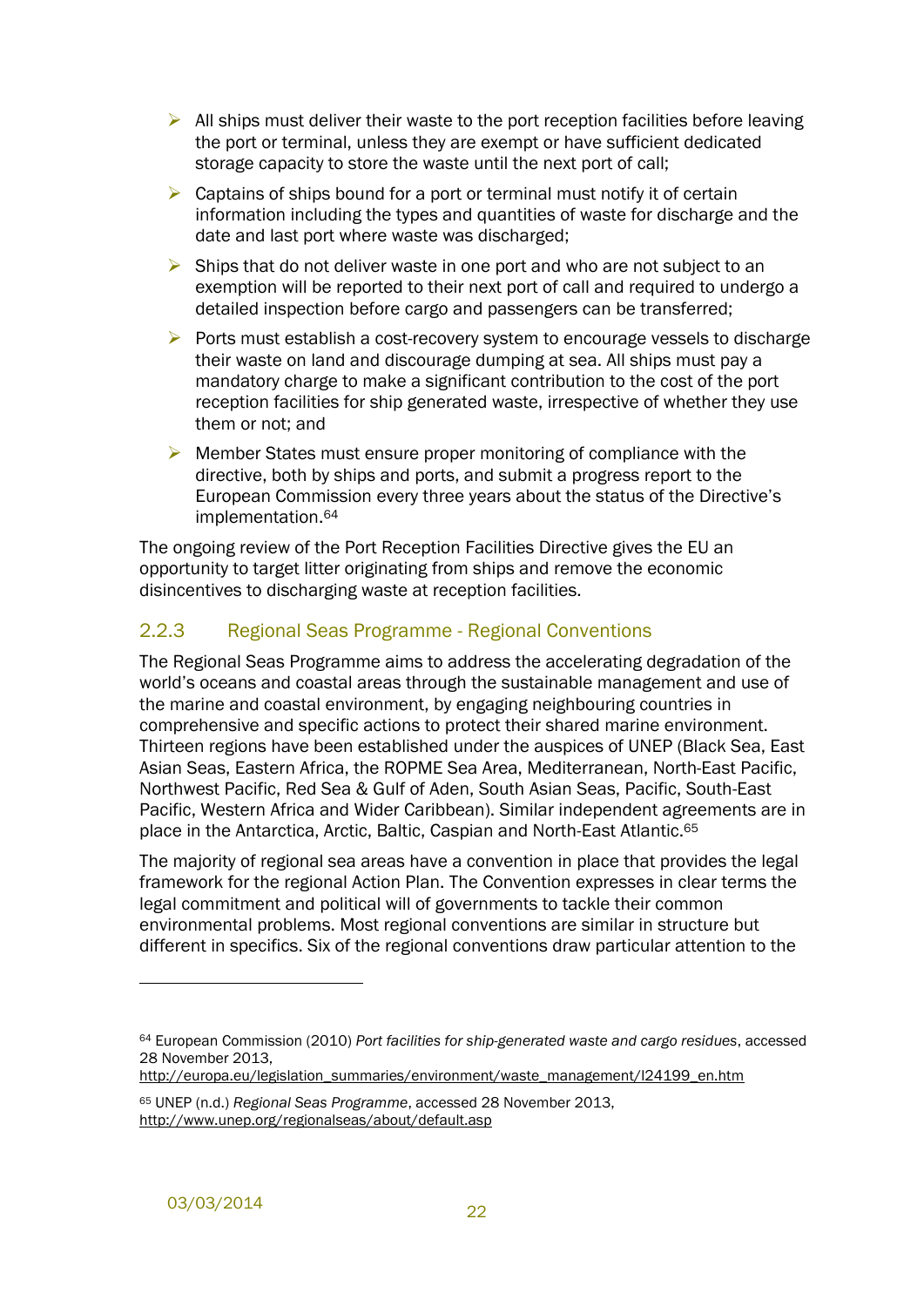dumping of waste at sea: Barcelona Convention (Mediterranean), Bucharest Convention (Black Sea), Cartagena Convention (Wider Caribbean), Helsinki Convention (Baltic Sea), Noumea Convention (Pacific Islands), OSPAR Convention (North East Atlantic). <sup>66</sup> <sup>67</sup> The Cartagena Convention is described below as an example.

#### Cartagena Convention

l

In the Caribbean, the Convention for the Protection and Development of the Marine Environment of the Wider Caribbean Region, known as the Cartagena Convention, came into force in 1987. It includes measures to prevent or reduce pollution from both ships and land-based activities.<sup>68</sup> Although the Caribbean has been designated as a Special Area under MARPOL Annex V, this designation has not yet entered into force because many countries in the region lack the port facilities necessary for receiving Annex V wastes from ships.<sup>69 70</sup>

#### Article 4: GENERAL OBLIGATIONS

- 1. The Contracting Parties shall, individually or jointly, take all appropriate measures in conformity with international law and in accordance with this Convention and those of its protocols in force to which they are parties to prevent, reduce and control pollution of the Convention area and to ensure sound environmental management, using for this purpose the best practicable means at their disposal and in accordance with their capabilities.
- 2. The Contracting Parties shall, in taking the measures referred to in paragraph 1, ensure that the implementation of those measures does not cause pollution of the marine environment outside the Convention area.
- 3. The Contracting Parties shall co-operate in the formulation and adoption of protocols or other agreements to facilitate the effective implementation of this Convention.
- 4. The Contracting Parties shall take appropriate measures, in conformity with international law, for the effective discharge of the obligations prescribed in this Convention and its protocols and shall endeavour to harmonize their policies in this regard.

<sup>66</sup> UNEP (n.d.) *Regional Seas Programme*, accessed 28 November 2013, http://www.unep.org/regionalseas/about/default.asp

<sup>67</sup> IMO (n.d.) *London Convention/London Protocol linkages with other international conventions for the protection of the marine environment*, accessed 28 November 2013, http://www.imo.org/blast/blastDataHelper.asp?data\_id=30589&filename=E-LP-Linkages.pdf

<sup>68</sup> Sheavly, S.B. (2005) Marine Debris - an Overview of a Critical Issue for Our Oceans, Sixth Meeting of the UN Open-ended Informal Consultative Process on Oceans and the Law of the Sea, 2005, http://www.un.org/depts/los/consultative\_process/documents/6\_sheavly.pdf

<sup>69</sup> UNEP (2005) *Marine Litter: An Analytical Overview*, 2005

<sup>70</sup> Greenpeace (2006) *Plastic Debris in the World's Oceans*, accessed 16 October 2013, http://www.unep.org/regionalseas/marinelitter/publications/docs/plastic\_ocean\_report.pdf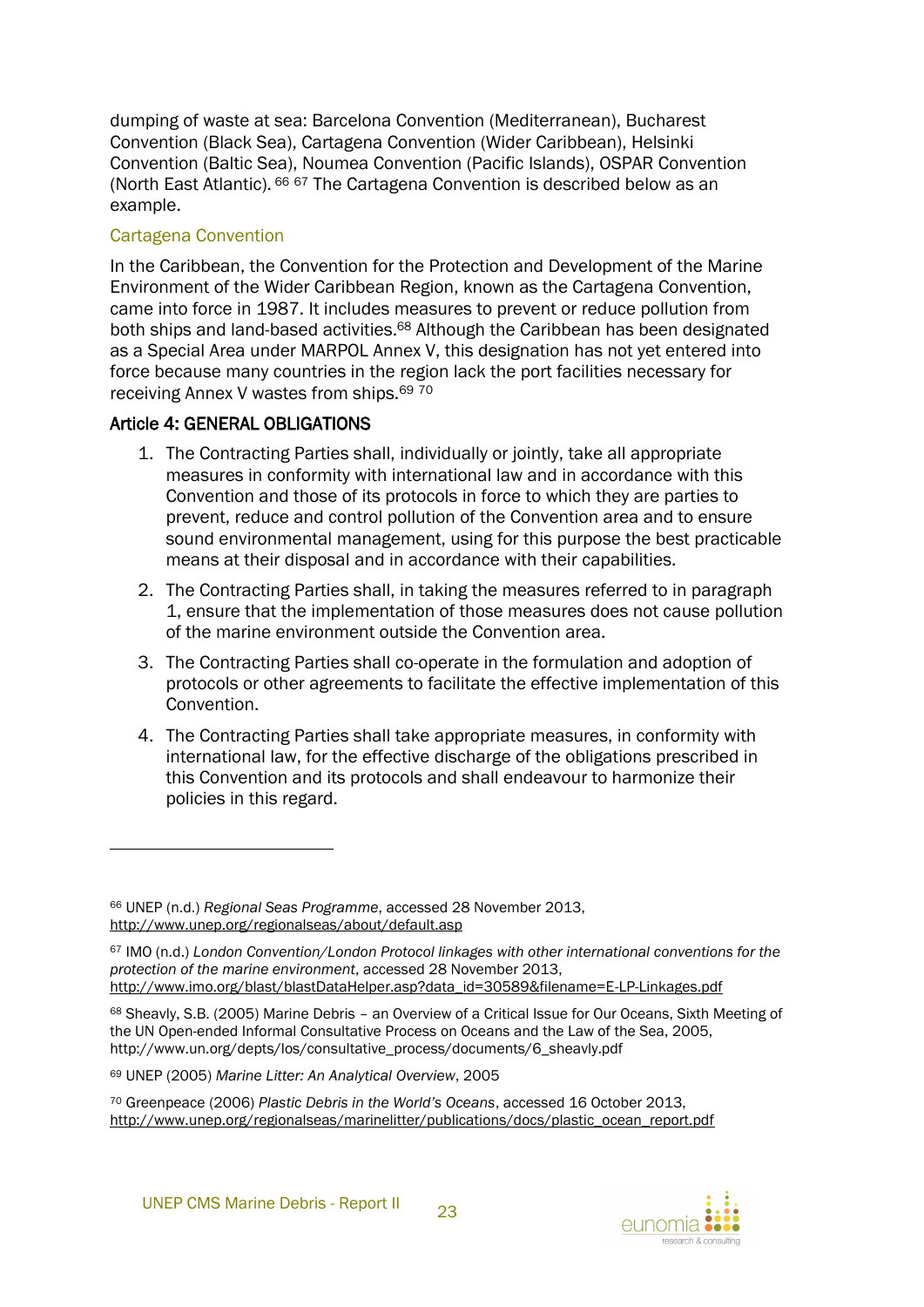5. The Contracting Parties shall co-operate with the competent international, regional and sub-regional organizations for the effective implementation of this Convention and its protocols. They shall assist each other in fulfilling their obligations under this Convention and its protocols.

#### Article 5: POLLUTION FROM SHIPS

The Contracting Parties shall take all appropriate measures to prevent, reduce and control pollution of the Convention area caused by discharges from ships and, for this purpose, to ensure the effective implementation of the applicable international rules and standards established by the competent international organization.

#### Article 6: POLLUTION CAUSED BY DUMPING

The Contracting Parties shall take all appropriate measures to prevent, reduce and control pollution of the Convention area caused by dumping of wastes and other matter at sea from ships, aircraft or manmade structures at sea, and to ensure the effective implementation of the applicable international rules and standards.

### <span id="page-29-0"></span>2.2.4 Memoranda of Understanding on Port State Control

The IMO recognises that the primary responsibility for implementing the regulations provided for in IMO conventions (such as MARPOL) rests with the flag State. However, it also acknowledges the need for port State control (PSC) with a view to promoting more effective implementation of all applicable standards for maritime safety and pollution prevention. <sup>71</sup>

A number of PSC resolutions have been adopted by the IMO over the years. Resolution A.787 (19) was adopted in 1995, amalgamating guidelines contained in several IMO resolutions, with the aim of providing one set of basic guidelines on the conduct of PSC inspections. <sup>72</sup>

Through the conduct of PSC inspections and discussions at IMO, member governments realised that more effective PSC could be conducted by establishing regimes for its coordinated implementation at the regional level. Accordingly, many States have entered into Memoranda of Understanding (MoUs) with the view to enhancing compliance by all vessels with international rules and standards for the prevention, reduction and control of pollution from vessels. Each MoU identifies the relevant conventions to be enforced through that particular MoU. Most MoUs establish targets for the inspection of a minimum number or percentage of vessels visiting Member States ports. The following MoUs have been concluded so far:

l

<sup>71</sup> IMO (2012) *Implications of the United Nations Convention on the Law of the Sea for the International Maritime Organisation*, accessed 27 November 2013, http://www.imo.org/OurWork/Legal/Documents/Implications%20of%20UNCLOS%20for%20IMO.pdf

<sup>72</sup> IMO (2012) *Implications of the United Nations Convention on the Law of the Sea for the International Maritime Organisation*, accessed 27 November 2013, http://www.imo.org/OurWork/Legal/Documents/Implications%20of%20UNCLOS%20for%20IMO.pdf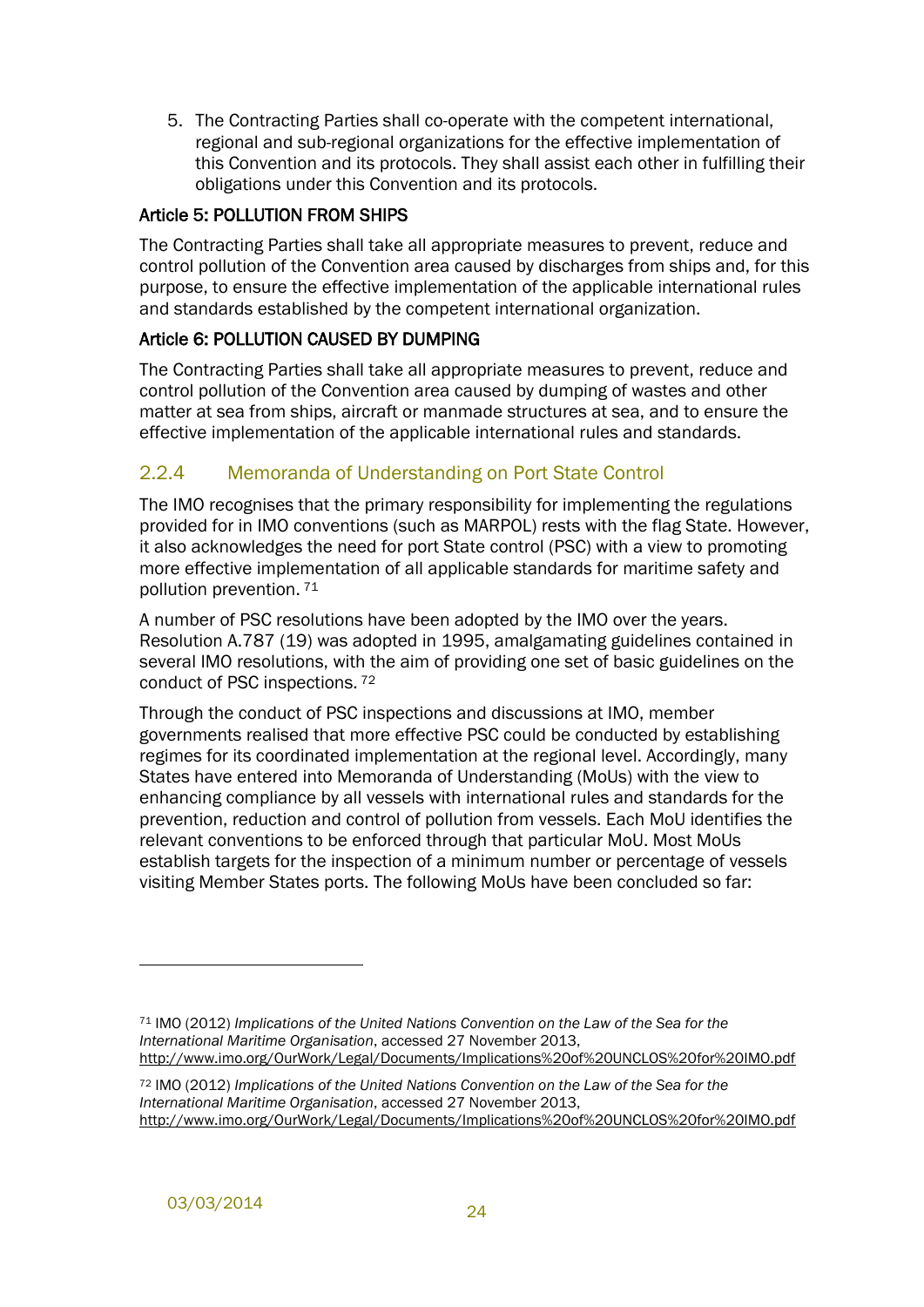- ▶ the Latin American Agreement on Port State Control of Vessels, signed in Viña del Mar, Chile, on 5 November 1992
- $\triangleright$  the Memorandum of Understanding on Port State Control in the Asia-Pacific Region (Tokyo MoU), signed in Tokyo, Japan, on 1 December 1993
- ▶ the Caribbean Memorandum of Understanding on Port State Control (Caribbean MoU), signed in Christchurch, Barbados, on 9 February 1996
- $\triangleright$  the Memorandum of Understanding on Port State Control in the Mediterranean Region (Mediterranean MoU), signed in Malta on 11 July 1997;
- ▶ the Indian Ocean Memorandum of Understanding on Port State Control (Indian Ocean MoU), signed in Pretoria, South Africa, on 5 June 1998;
- $\triangleright$  the Memorandum of Understanding for the West and Central African Region (Abuja MoU), signed in Abuja, Nigeria, on 22 October 1999;
- $\triangleright$  the Memorandum of Understanding on Port State Control in the Black Sea (Black Sea MoU), signed in Istanbul, Turkey, on 7 April 2000; and
- ▶ the Riyadh Memorandum of Understanding on Port State Control in the Gulf Region (Riyadh MoU), signed in Riyadh, Saudi Arabia, in June 2004. <sup>73</sup>

Take for instance the Paris Memorandum of Understanding; 27 States in the North Atlantic region have signed the Paris Memorandum of Understanding (Paris MOU) and agreed to control visiting ships in their ports. More than 18,000 inspections take place on board foreign ships in the Paris MoU ports each year, ensuring that these ships meet international safety, security and environmental standards, and that crew members have adequate living and working conditions.<sup>74</sup> The number of detentions increased from 944 in 2005 to 1,174 in 2006. 75

## <span id="page-30-0"></span>2.2.5 Indirect Fee System

l

The concept of an indirect fee or "no special fee" system is that port fees paid for by visiting ships to use the existing facilities also include waste disposal services. Multiple factors can influence the success of this incentive to encourage delivery of wastes in ports, most importantly the institutional framework and design or roll-out of the instrument. The lack of harmonisation throughout ports in close proximity is a factor that may hinder the full potential of the system as an instrument. <sup>76</sup>

<sup>73</sup> IMO (2012) *Implications of the United Nations Convention on the Law of the Sea for the International Maritime Organisation*, accessed 27 November 2013, http://www.imo.org/OurWork/Legal/Documents/Implications%20of%20UNCLOS%20for%20IMO.pdf

<sup>74</sup> Paris MoU (2013) *Paris MoU on Port State Control*, accessed 28 November 2013, https://www.parismou.org/about-us/organisation

<sup>75</sup> Seas at Risk (2007) *The Clean Ship Concept: A strategy for uncoupling growth in shipping from environmental harm*, accessed 10 October 2013, http://www.seas-atrisk.org/1mages/Seas%20At%20Risk%20Policy%20Analysis%20\_V\_W%20case%20study%201\_.pdf

<sup>76</sup> ARCADIS (2012) *Economic assessment of policy measures for the implementation of the Marine Strategy Framework Directive*, accessed 15 October 2013, http://ec.europa.eu/environment/enveco/water/pdf/report.pdf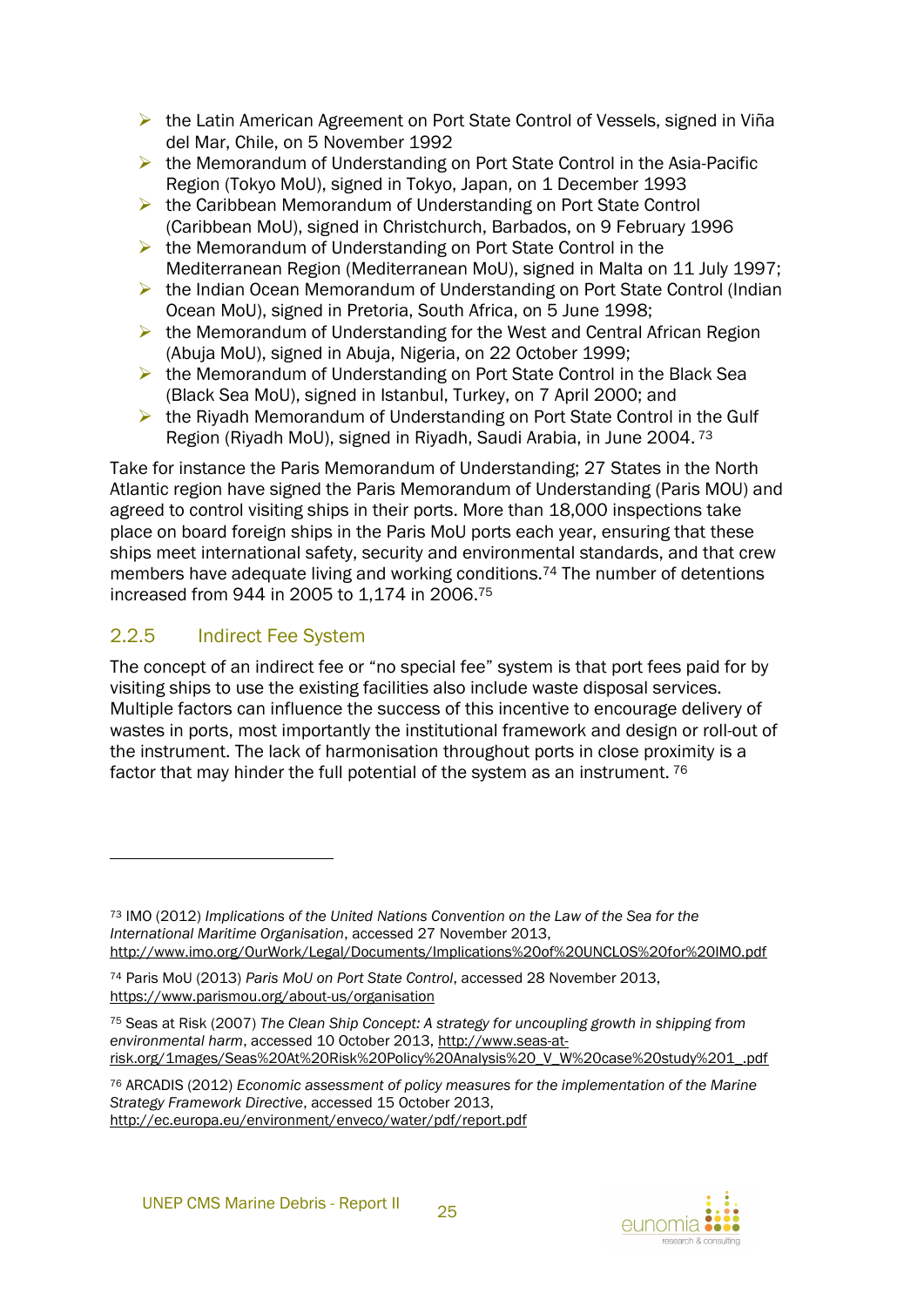#### 2.2.5.1 Baltic Sea Example

The No Special Fee System (NSF) implemented in the Baltic Sea is defined as '*a charging system where the cost of reception, handling and disposal of ship generated wastes, originating from the normal operation of the ship, as well as of marine litter caught in fishing nets, is included in the harbour fee or otherwise charged to the ship irrespective of whether wastes are delivered or not*'. The system is not restricted to any specific type of ship-generated waste, and thus includes the most common wastes from normal operation of ships: oily waste, sewage and garbage.<sup>77</sup>

In spite of efforts to set up a harmonised system for the Baltic Sea, it appears that implementation of the fee system for ship-generated waste reception in ports differs between the countries of the Baltic. This is partly due to the many regulations and recommendations in place (MARPOL requirements, binding EU Directive, the HELCOM recommendation and existing or new national legislation). Such differences can exist in terms of granted exemptions, waste types and amounts under the system, and the level of the waste fees. <sup>78</sup>

#### **Exemptions**

 $\overline{a}$ 

A consultation with Baltic ports identified that the percentage of individual ships covered by the NSF could range from 2 to 100%, depending on the port. The differences between countries are caused by the decision on exemptions being a Port State responsibility. Finland appears to apply more exemptions than its neighbouring country Sweden: for example, cruise ships can be exempted in Finland, but not in Sweden. The demand for an exemption is typically due to economic criteria and the benefits of flexibility in choosing specific ports for certain types of waste (where ships may have their own agreements for waste reception and handling). Ports have no insight on waste streams from exempt ships; how these ships fulfil their waste disposal requirements is reported to the national authority. <sup>79</sup>

#### Waste Types and Amounts

Differences between ports based on waste types and amounts can vary significantly. Some accept any amount of garbage within no special fee conditions, whereas others only accept a specific amount of waste (often since the last port of call) under the NSF and require an additional payment for the rest of the waste. The amount of solid

<sup>77</sup> ARCADIS (2012) *Economic assessment of policy measures for the implementation of the Marine Strategy Framework Directive*, accessed 15 October 2013, http://ec.europa.eu/environment/enveco/water/pdf/report.pdf

<sup>78</sup> ARCADIS (2012) *Economic assessment of policy measures for the implementation of the Marine Strategy Framework Directive*, accessed 15 October 2013, http://ec.europa.eu/environment/enveco/water/pdf/report.pdf

<sup>79</sup> ARCADIS (2012) *Economic assessment of policy measures for the implementation of the Marine Strategy Framework Directive*, accessed 15 October 2013, http://ec.europa.eu/environment/enveco/water/pdf/report.pdf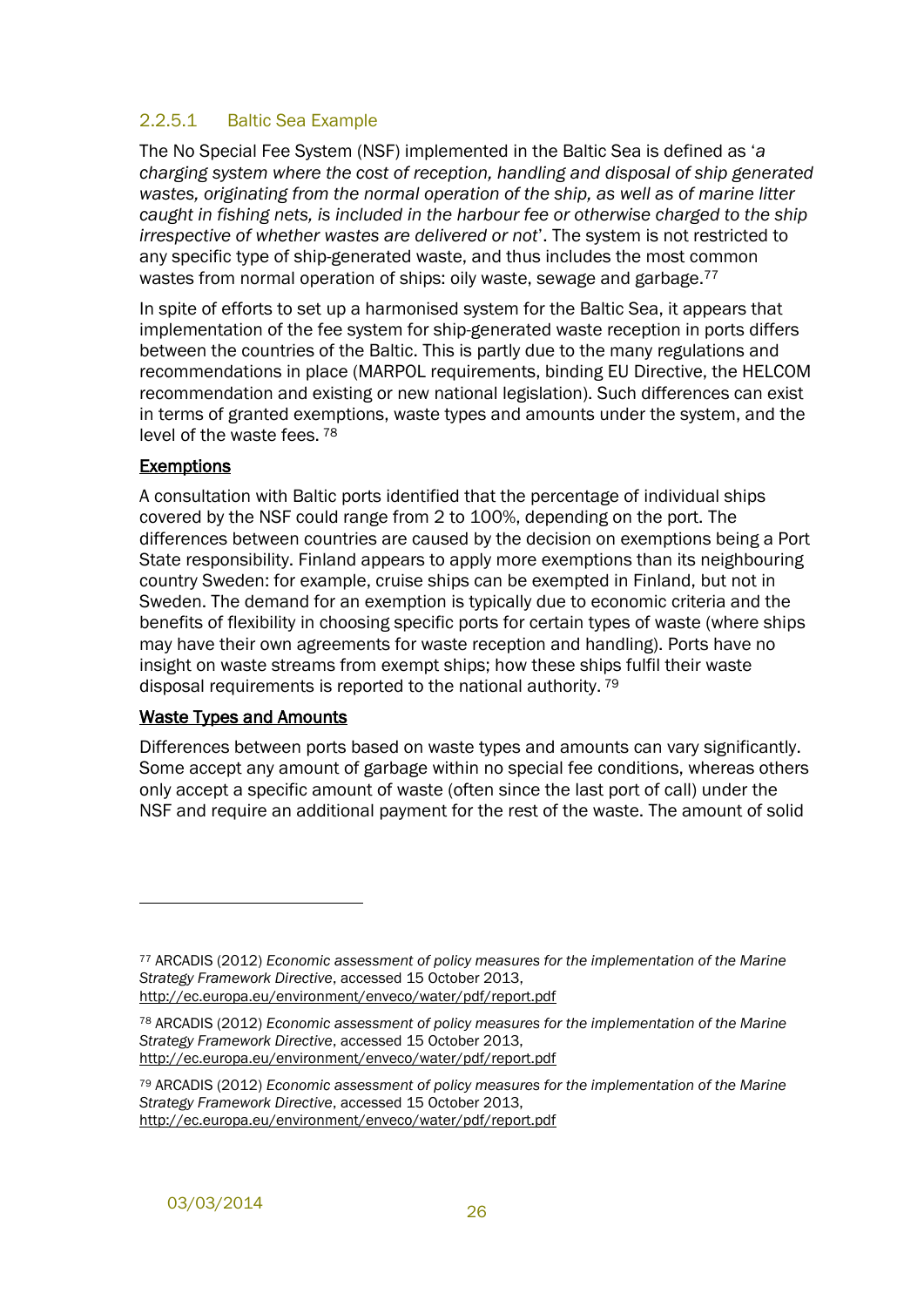waste allowed to be left at the port in the Baltic Sea ports ranges from 0.4m<sup>3</sup> to an unlimited amount. <sup>80</sup>

#### Fee Rates

Port Authorities are responsible for selecting fee rates; most ports fees are differentiated by type of ship: ships carrying freight, tankers, passengers or cruise ships. In the Baltic Sea region the fee system is described in the waste management plan of the port, and the national authority must control whether the proposed system for calculation is acceptable, but does not comment on the level of the fees. The fee calculation is based on a cost recovery perspective. Total waste costs are then allocated to different ship types according to their waste generating patter (highest costs are charged for cruise ships as they produce the most garbage). The same principles apply for the calculation of reductions in fees, and reductions are usually granted for activities such as waste sorting or the reduction of the quantity of waste. 81

In the first evaluation of the NSF in Baltic ports undertaken in 2006, almost no countries offered reductions in harbour fees to reward good waste management practices. Today, reductions on port tariffs in most ports are present. A consultation of Baltic ports in 2007 identified that international cruise vessels can save up to 33% of the fee payable per passenger by sorting their waste to the approved fractions. <sup>82</sup>

#### Evaluating Effectiveness

l

The 2012 Arcadis report reviews the effectiveness of the NSF against the criteria of goal achievement and additionality. In terms of garbage and solid waste, an important objective of the no special fee system is the encouragement for ships to deliver waste in ports. There is no straightforward indicator to measure this; however some statistics on the amounts of waste delivered to PRF have been collected by HELCOM.<sup>83</sup> These show a generally increasing trend that may indicate a positive development in the use of port reception facilities across the Baltic. However due to the lack of detailed data across the region an evaluation of the effectiveness of the NSF system cannot be made at present. Furthermore, it is not feasible to identify a causal relationship between the installation of the NSF system and increased delivery of ship-generated waste in ports. Despite the increasing trend to deliver in ports, the lack of harmonisation between fee systems and differences in port reception facilities

<sup>80</sup> ARCADIS (2012) *Economic assessment of policy measures for the implementation of the Marine Strategy Framework Directive*, accessed 15 October 2013, http://ec.europa.eu/environment/enveco/water/pdf/report.pdf

<sup>81</sup> ARCADIS (2012) *Economic assessment of policy measures for the implementation of the Marine Strategy Framework Directive*, accessed 15 October 2013, http://ec.europa.eu/environment/enveco/water/pdf/report.pdf

<sup>82</sup> ARCADIS (2012) *Economic assessment of policy measures for the implementation of the Marine Strategy Framework Directive*, accessed 15 October 2013, http://ec.europa.eu/environment/enveco/water/pdf/report.pdf

<sup>83</sup> HELCOM (2010) *Ecosystem Health of the Baltic Sea 2003-2007*, 2010, http://www.helcom.fi/Lists/Publications/BSEP122.pdf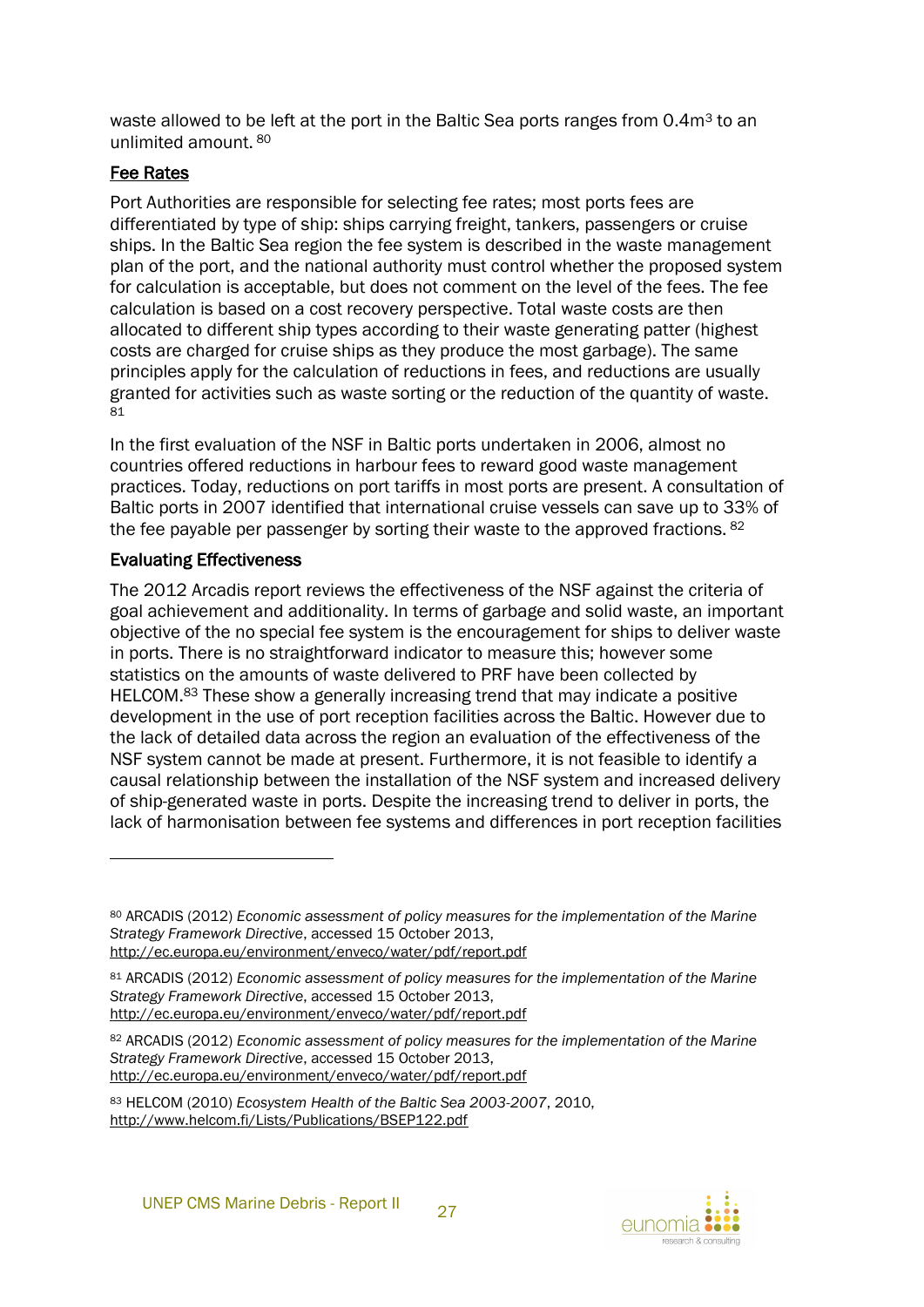may hinder the overall positive effect. <sup>84</sup> For the full, detailed evaluation of the NSF system in the Baltic Sea please refer to the Arcadis 2012 report.

### <span id="page-33-0"></span>2.2.5.2 Ensuring a level playing field

There are substantial differences in charging systems for waste disposal. At one end of the spectrum ports do not charge a direct fee for waste disposal, whereas other ports charge directly for waste disposal and then a discount is provided. Differences in charging systems for waste disposal may render the situation unstable; unless initiatives to manage this are taken, ports with no direct fee for waste disposal may attract disproportionate amounts of waste. From the perspective of port authorities and port users, the level playing field should not be distorted with indirect financing, unless it is to be introduced simultaneously by all ports in the area concerned. <sup>85</sup>

There are two policy options that would ensure an undistorted playing field and userfriendly waste disposal facilities:

- 1. Obligating ships to demonstrate they have disposed of their waste in their previous port of call; and
- 2. A system of waste-disposal vouchers.

Vouchers obtained by a shipping company could be spent with any registered waste collection firm in any regional port, with the indirect fee being set at a regional level and at the same price for all regional ports. This system would ensure a level playing field and the burden on shipping lines would be low, due to the 100% indirect charge. The system is also commercially advantageous as shipping lines can dispose of waste at their port of choice. <sup>86</sup> Neither of the options for achieving a level playing field mentioned above has been demonstrated yet.

#### 2.2.5.3 Summary

 $\overline{a}$ 

The EU Directive on port reception facilities aims at the further development of these facilities in Member States, leaving ports and countries a degree of freedom to decide on the port reception facilities financing mechanism. The No Special Fee system works in combination with other policy instruments (prohibition of discharging, e.g. MARPOL special area, mandatory delivery) that are generally difficult to enforce. These difficulties cannot be overcome at national level and would require an

<sup>84</sup> ARCADIS (2012) *Economic assessment of policy measures for the implementation of the Marine Strategy Framework Directive*, accessed 15 October 2013, http://ec.europa.eu/environment/enveco/water/pdf/report.pdf

<sup>85</sup> de Langen, P.W., and Nijdam, M.N. (2008) Charging systems for waste reception facilities in ports and the level playing field; a case from North-West Europe, *Coastal Management*, Vol.36, No.1, pp.109 – 124

<sup>86</sup> Seas at Risk (n.d.) *Ship waste dumping and the clean ship concept: how an improved EU PRF Directive can play a key role in cleaning up the seas*, accessed 12 November 2013, http://www.seasat-risk.org/1mages/Seas%20At%20Risk%20Position%20Paper160911.pdf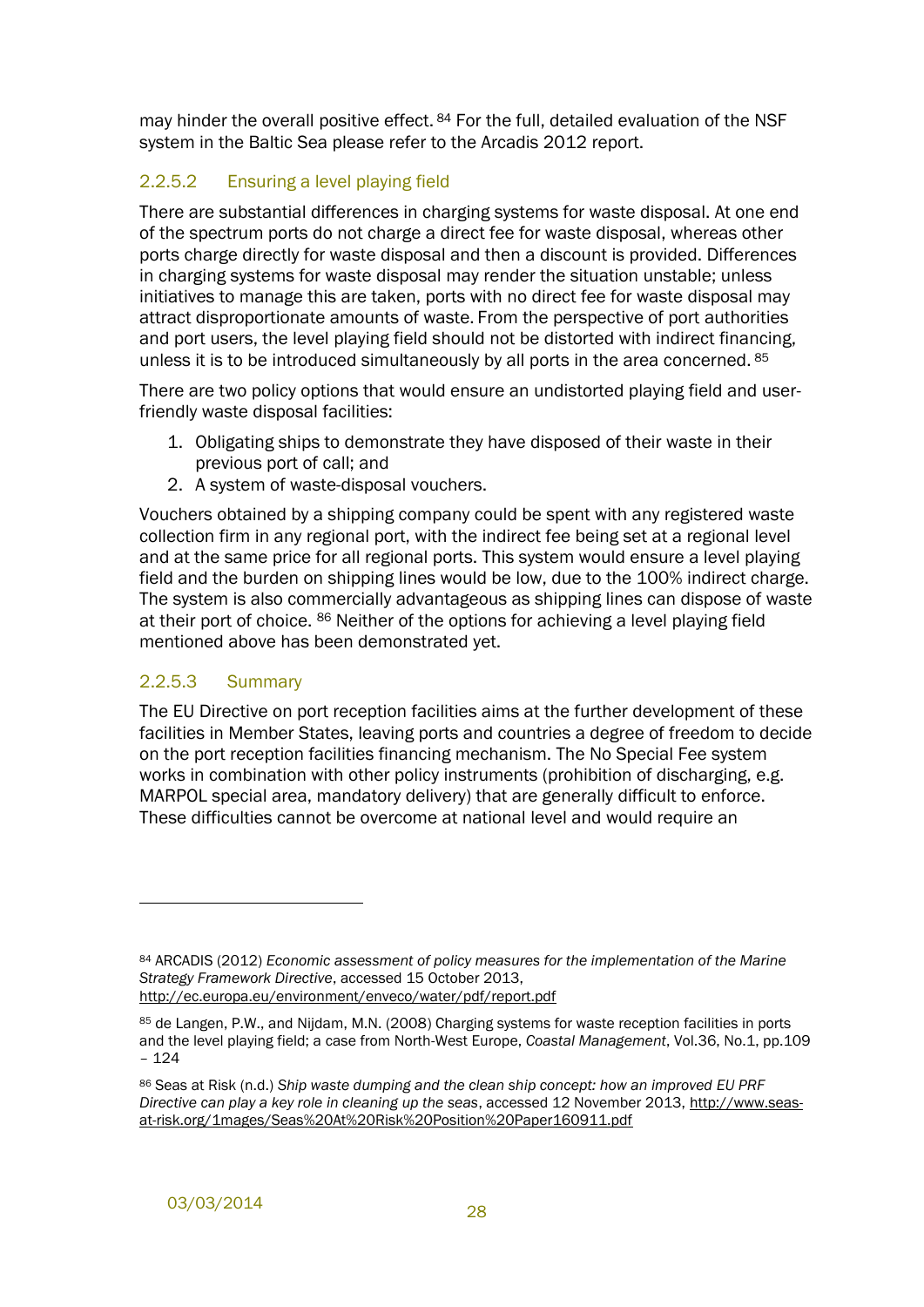international or, at least, regional cooperation (e.g. Baltic and North Sea) in order to create a level playing field for competitors. <sup>87</sup> <sup>88</sup>

Additional difficulties arise from equity issues (fair sharing of the cost burden amongst ships and between ships and ports) or bottlenecks in the extended waste chain. Cooperation and the involvement of all stakeholders in defining the requirements (e.g. adequate port reception facilities) may help to increase acceptance and uptake of the necessary actions.<sup>89</sup>

Based upon (some quantitative) figures for selected ports or countries, it is reasonable to assume that the No Special Fee system contributed to increased delivery of wastes in ports (effectiveness), though uniform and reliable statistics to confirm this positive evolution are generally lacking. The effect of the No Special Fee system cannot be isolated from the wider strategy to reduce (illegal) pollution from shipping. A No Special Fee system should be combined with mandatory delivery, strict legislation on the prohibition of (harmful) discharges, sufficient port reception facilities and effective control. 90

The No Special Fee system has gained acceptance from different stakeholders. The shipping industry believes it is a good and suitable system if it is applied in a transparent and harmonised manner, whereas environmental NGOs oppose direct charging for waste services as this is considered to be the largest disincentive to deliver on land. The majority of Baltic ports are also in favour of the system, while not ignoring the necessity of an increased harmonisation of the implementation in order to share the waste burden. <sup>91</sup>

The Baltic example has shown the potential positive effect of the No Special Fee or (100%) indirect fee system. No sufficient evidence could be collected, however, to demonstrate a larger incentive effect for ships to deliver waste in ports compared to other port reception facilities charging / cost recovery systems. The key element for a charging system is that mechanisms should not include any financial disincentive to use waste reception facilities in ports. Fee systems should be fair and transparent.

l



<sup>87</sup> ARCADIS (2012) *Economic assessment of policy measures for the implementation of the Marine Strategy Framework Directive*, accessed 15 October 2013, http://ec.europa.eu/environment/enveco/water/pdf/report.pdf

<sup>88</sup> de Langen, P.W., and Nijdam, M.N. (2008) Charging systems for waste reception facilities in ports and the level playing field; a case from North-West Europe, *Coastal Management*, Vol.36, No.1, pp.109 – 124

<sup>89</sup> ARCADIS (2012) *Economic assessment of policy measures for the implementation of the Marine Strategy Framework Directive*, accessed 15 October 2013, http://ec.europa.eu/environment/enveco/water/pdf/report.pdf

<sup>90</sup> ARCADIS (2012) *Economic assessment of policy measures for the implementation of the Marine Strategy Framework Directive*, accessed 15 October 2013, http://ec.europa.eu/environment/enveco/water/pdf/report.pdf

<sup>91</sup> ARCADIS (2012) *Economic assessment of policy measures for the implementation of the Marine Strategy Framework Directive*, accessed 15 October 2013, http://ec.europa.eu/environment/enveco/water/pdf/report.pdf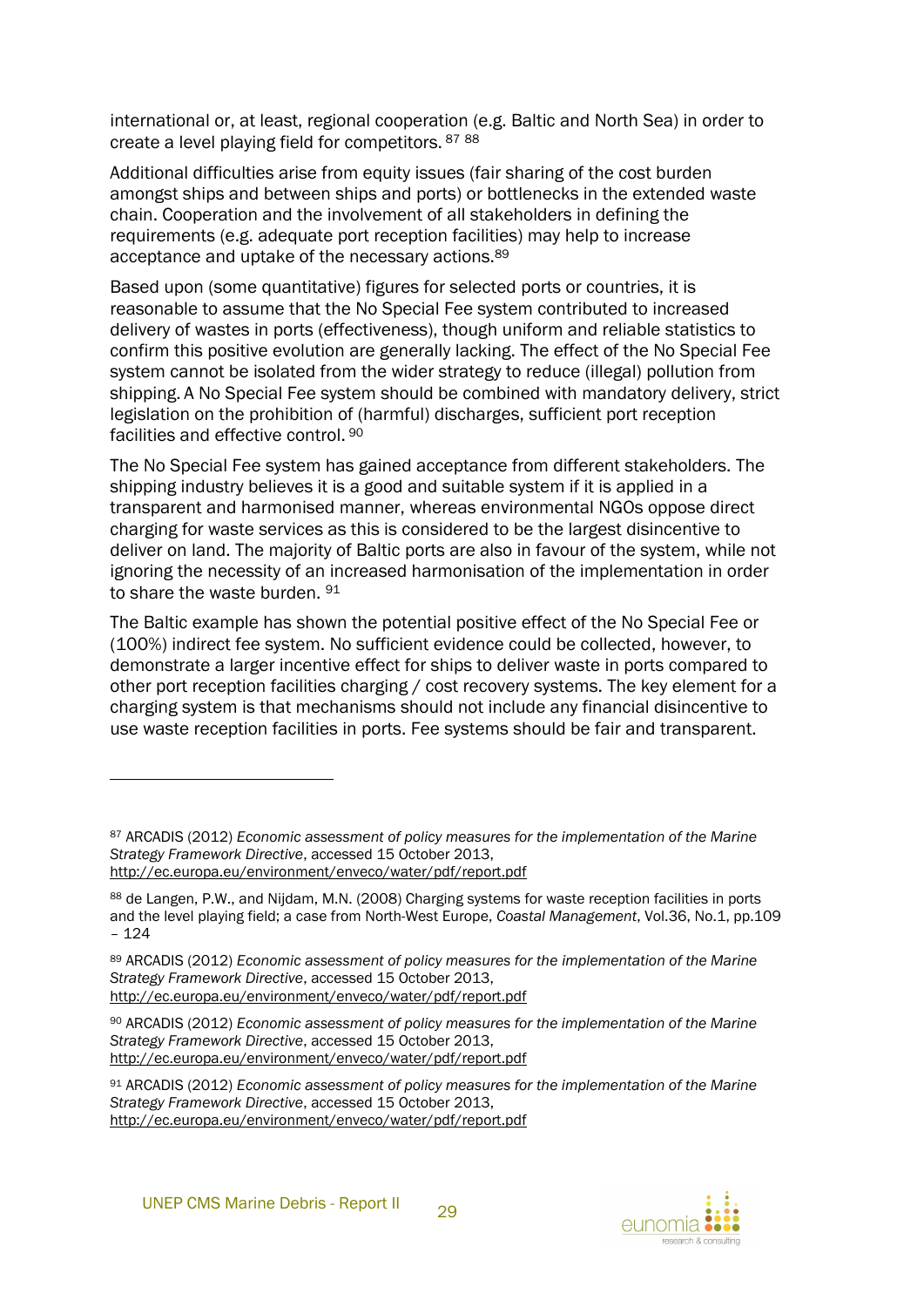For them to be really effective, the system should preferably be harmonised over a wider geographical area. Diversity in implementation, aggravated by varying levels of adequacy of port reception facilities has maintained uneven waste flows (and associated waste costs) between Baltic ports. The risk of 'waste tourism' is even higher when regarding at the wider EU level and considering the competitive environment where ports and ships are operating.<sup>92</sup>

## <span id="page-35-0"></span>2.3 Industry / Vessel-based Measures

#### <span id="page-35-1"></span>2.3.1 Cruise Lines International Association

Cruise ships represent less than 1% of the global merchant fleet yet it has been estimated that they are responsible for 24% of the solid waste generated by merchant vessels. For example, a typical cruise ship catering for around 3,000 passengers and crew on a one week cruise generates about 50 tons of solid waste.<sup>93</sup> The Cruise Lines International Association (CLIA) is the major trade association of the cruise industry, representing 26 major cruise lines which operate worldwide. Their remit is to monitor domestic and international policy that directly affects the industry and to develop recommendations for its members that reflect the policy climate.<sup>94</sup>

CLIA member cruise vessel operators agreed to incorporate mandatory standards for cruise ships in 2001; this committed them to a policy goal of zero discharges of MARPOL Annex V solid waste products. This is to be achieved by using comprehensive waste minimisation practices, and re-use and recycling waste strategies. 95 96

However, whilst mandatory commitments may be in place for member cruise lines, these standards have been criticised as '*simply a restatement of what is already contained in mostly inadequate legislation and international polices. They scarcely exceed the minimum requirements already in place'*. <sup>97</sup> Whilst the policies in place may demonstrate best practice, whether compliance with the requirements is actually achieved is another matter discussed further in Sections [3.0](#page-41-0) and [4.0.](#page-45-0)

<sup>92</sup> ARCADIS (2012) *Economic assessment of policy measures for the implementation of the Marine Strategy Framework Directive*, accessed 15 October 2013, http://ec.europa.eu/environment/enveco/water/pdf/report.pdf

<sup>93</sup> The Ocean Conservancy (2002) *Cruise Control: A Report on How Cruise Ships Affect the Marine Environment*, accessed 17 October 2013, http://www.cruiseresearch.org/Cruise%20Control.pdf

<sup>94</sup> UNEP (2002) *Industry as a partner for sustainable development: Tourism*, accessed 17 October 2013, http://www.unep.fr/shared/publications/pdf/WEBx0012xPA-IndustryTourism.pdf

<sup>95</sup> UNEP (2005) *Marine Litter: An Analytical Overview*, 2005

<sup>96</sup> Greenpeace (2006) *Plastic Debris in the World's Oceans*, accessed 16 October 2013, http://www.unep.org/regionalseas/marinelitter/publications/docs/plastic\_ocean\_report.pdf

<sup>97</sup> Klein, R. (2003) *The Cruise Industry and Environmental History and Practice : Is a Memorandum of Understanding Effective for Protecting the Environment?*, accessed 24 October 2013, http://www.cruisejunkie.com/MOUFinal.pdf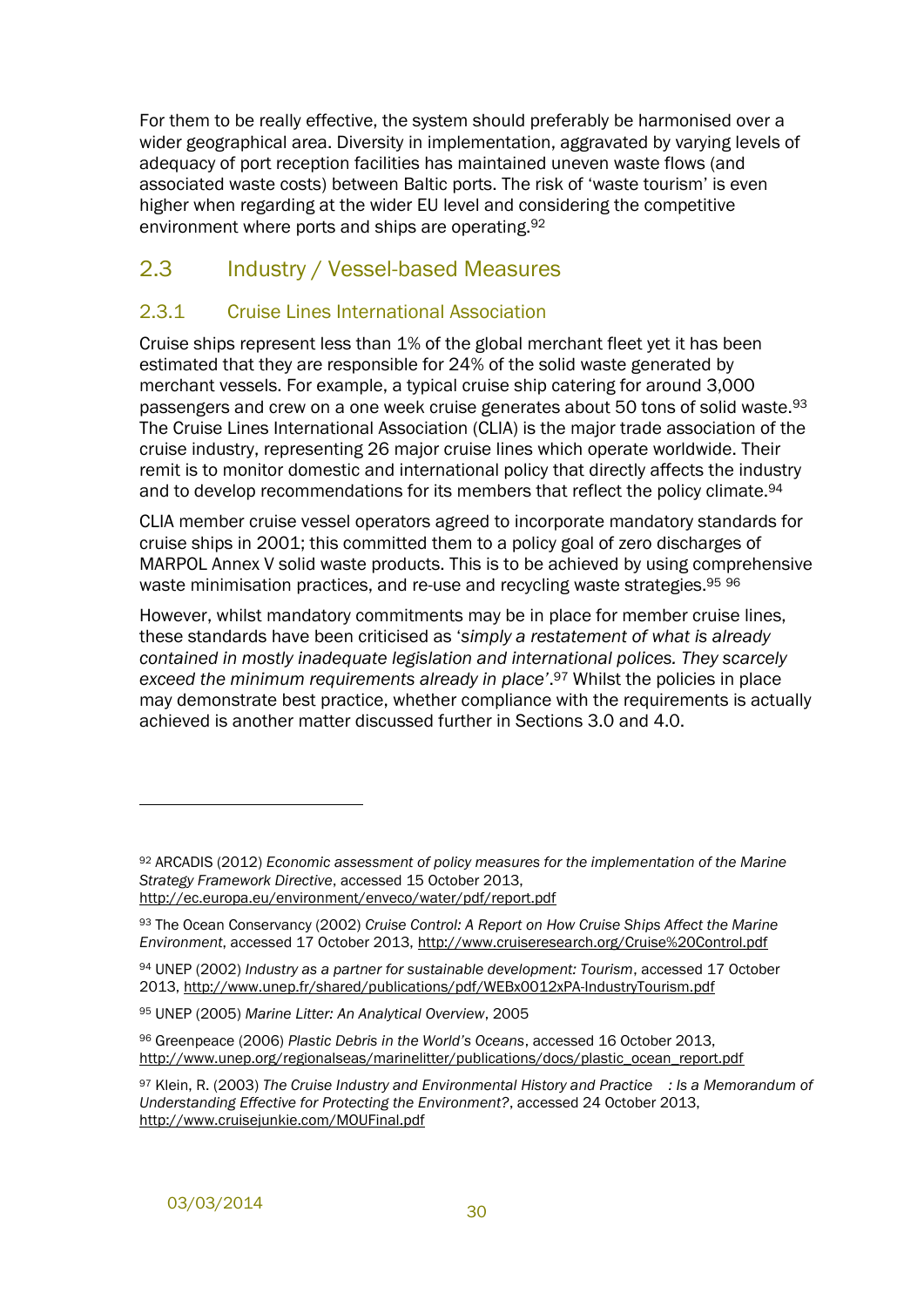#### 2.3.1.1 Royal Caribbean International: Solid Waste Management

Within their 2008 Stewardship Report, Royal Caribbean International set out their commitment to implementing the waste hierarchy in the management of solid waste, i.e. to prioritize waste management routes with waste reduction being the preferred option, followed by re-use, recycling, energy recovery and then landfilling as the least preferred. Working with local authorities, vendors, conservation groups and recycling centres, the company has agreements in 20 major ports with waste management companies to receive separated and sorted materials for recycling. These partnerships have been established in eight US ports, six European ports, three Canadian ports and several Caribbean and South American ports. Throughout the fleet, approximately 25% of all waste is recycled in US ports; the most successful ships have been able to attain an 80% recycling rate of the total waste they land.<sup>98</sup>

The Stewardship Report sets out Royal Caribbean International's intentions to further reduce their fleet's overall waste impact, both onshore and offshore. The key target established is to decrease waste incinerated and/or moved to landfills by 50% by 2015. To meet this challenge, the company intends to develop new, innovative waste stream management practices, reducing the volume of solid waste generated by 35%. Royal Caribbean International will also seek partnerships with recycling and reuse facilities in all major ports of call, in order to reach the 2015 aspirational goal of having 50% of all waste landed ashore being recycled.<sup>99</sup>

## <span id="page-36-0"></span>2.3.2 The Clean Ship Concept

 $\overline{a}$ 

The Clean Ship approach is the concept of vessels designed, constructed and operated in an integrated manner with the objective to eliminate harmful operational discharges and emissions; it is a ship that is constructed and can ultimately be recycled in an environmentally acceptable way, and one that is energy and resource efficient in its daily operation.<sup>100</sup> A Clean Ship operation maximises the opportunities for safe and environmental navigation while at the same time providing all possible safeguards in the event of an accident. It requires a shipping sector that puts safety and environmental protection first; an industry with a "safety culture" at its heart.<sup>101</sup>

Seas At Risk coined the phrase "Clean Ship" and launched the concept at the fifth North Sea Conference in 2002 (Bergen, 20-21st March). Ministers embraced the idea and since then it has passed into popular parlance, with regulators and other

<sup>100</sup> Seas at Risk (2005) *Background paper on the Clean Ship approach prepared for Gothenburg meeting*, accessed 10 October 2013, http://www.seas-atrisk.org/1mages/Background%20document%20for%20Gothenburg.pdf



<sup>98</sup> Royal Caribbean Cruises Ltd (2008) *Stewardship Report*, accessed 16 October 2013, http://media.royalcaribbean.co.uk/content/en\_US/env\_sitelet/flash/RCCL\_sitelet.pdf

<sup>99</sup> Royal Caribbean Cruises Ltd (2008) *Stewardship Report*, accessed 16 October 2013, http://media.royalcaribbean.co.uk/content/en\_US/env\_sitelet/flash/RCCL\_sitelet.pdf

<sup>101</sup> Seas at Risk (2013) *The Clean Ship concept*, accessed 29 September 2013, http://www.seas-atrisk.org/n3.php?page=67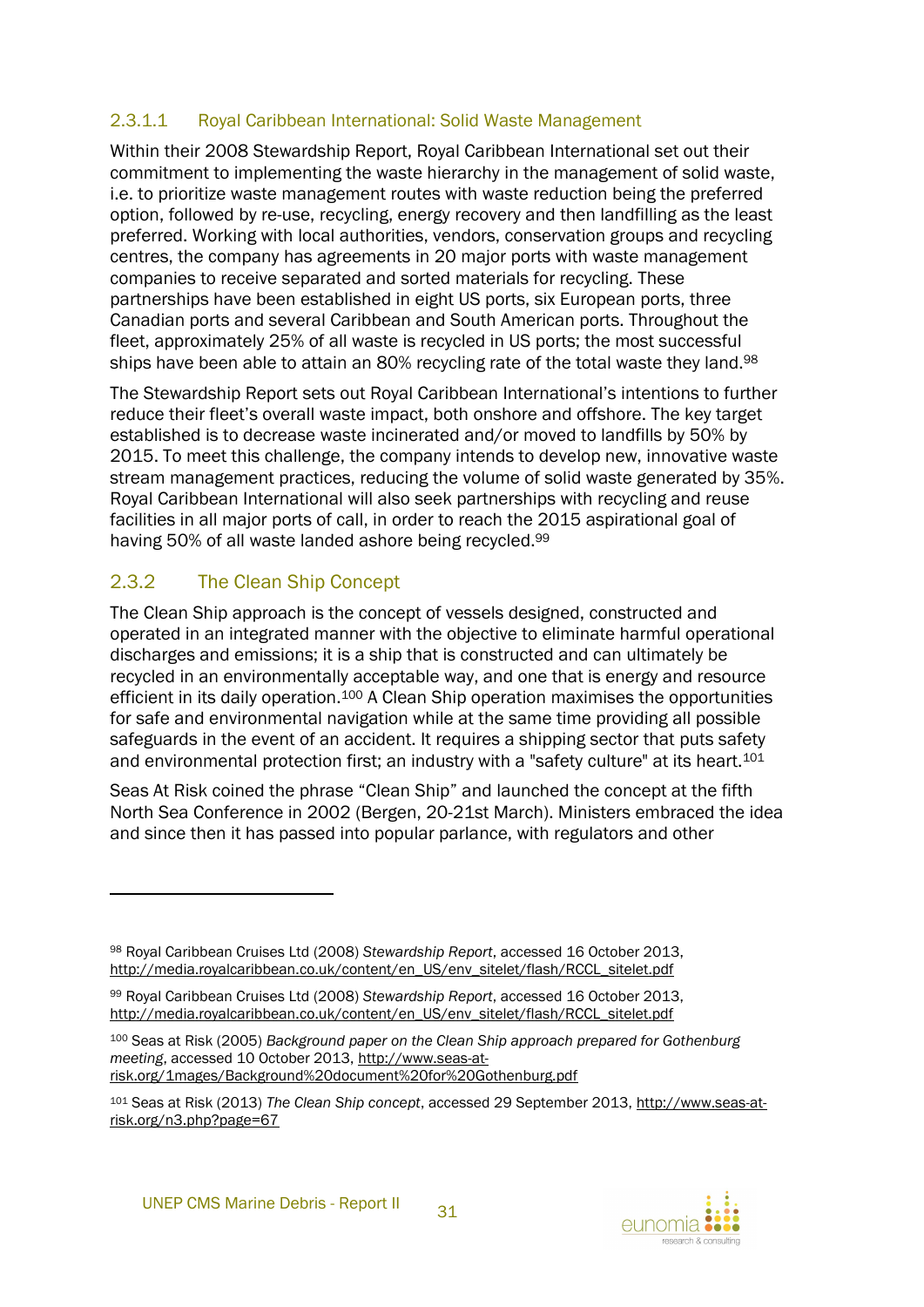stakeholders increasingly using the term to define and describe their ultimate objective for an environmentally benign shipping sector.<sup>102</sup>

Seas At Risk welcomes this but is increasingly concerned that the concept is being used solely as an argument for more research rather than urgent regulatory action. While research and development is needed in some areas the reality is that if all shipping adopted the technologies and practices that are currently being used by the best operators then the industry would be 90% of the way to implementing a Clean Ship approach. Unfortunately the quality operators occupy a small niche in an otherwise environmentally sub-standard industry, and regulations are rarely an encouragement to high standards, normally lagging far behind current best available technologies and practices. Seas At Risk's work in this area is now focussing on closing this gap between regulatory standards and the best currently available technologies and practices.<sup>103</sup> <sup>104</sup> <sup>105</sup>

The Gothenburg Declaration 2006 (the outcome of an OSPAR conference in Gothenburg) specifically focused on impacts of fisheries and shipping as important pressures on the marine environment of the North Sea. The Declaration reinforces the commitment of North Sea states to the "clean ship approach" as a concept of vessels designed, constructed and operated in an integrated manner with the objective to eliminate harmful discharges and emissions throughout their working life. As an integrated approach of sustainable shipping it addresses all vessel operations and possible impacts on the environment, and will provide an increased opportunity for transport managers to choose environmentally sound sea transport options. The clean ship approach has been followed up by some OSPAR countries, such as Germany through the Blue Angel eco label (see Section [2.3.3](#page-37-0) for more details).<sup>106</sup>

#### <span id="page-37-0"></span>2.3.3 The Blue Angel

 $\overline{a}$ 

The Blue Angel is an environment-related label that may be awarded to products and services which, from a holistic point of view, meet high environmental standards. The

<sup>102</sup> Seas at Risk (2013) *The Clean Ship concept*, accessed 29 September 2013, http://www.seas-atrisk.org/n3.php?page=67

<sup>103</sup> Seas at Risk (2013) *The Clean Ship concept*, accessed 29 September 2013, http://www.seas-atrisk.org/n3.php?page=67

<sup>104</sup> Seas at Risk (2005) *Background paper on the Clean Ship approach prepared for Gothenburg meeting*, accessed 10 October 2013, http://www.seas-atrisk.org/1mages/Background%20document%20for%20Gothenburg.pdf

<sup>105</sup> Gothenburg Declaration (2006) Declaration, paper given at North Sea Ministerial Meeting on the Environmental Impact of Shipping and Fisheries, Gothenburg, Sweden, 5 May 2006, http://qsr2010.ospar.org/media/assessments/Basic\_documents/Gothenburg\_Declaration.pdf

<sup>106</sup> OSPAR Commission (2009) *Assessment of the impacts of shipping on the marine environment*, accessed 10 October 2013,

http://qsr2010.ospar.org/media/assessments/p00440\_Shipping\_Assessment.pdf?zoom\_highlight=cl ean%2Bship#search=%22clean%20ship%22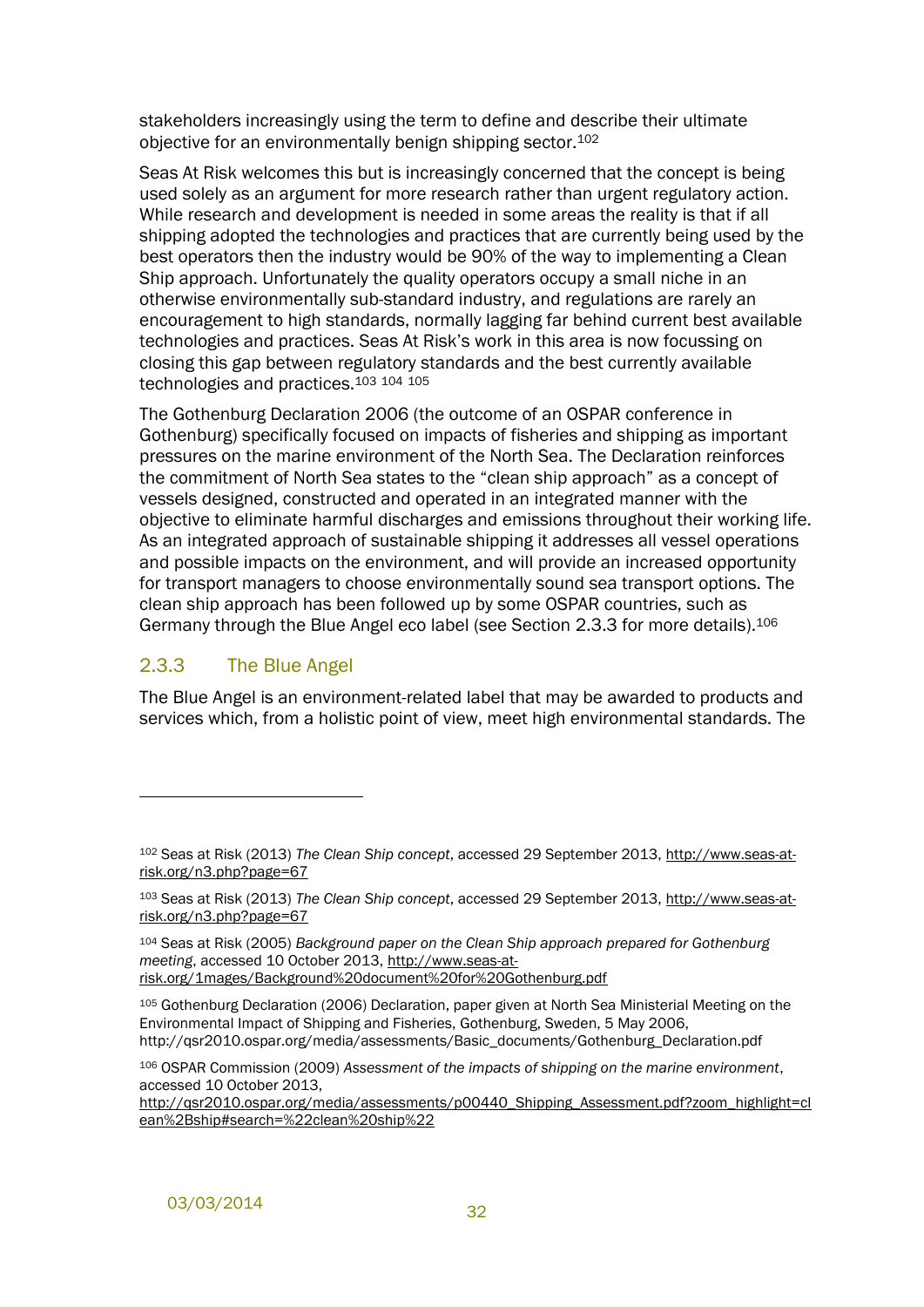Blue Angel was created in 1978 on the initiative of the German Federal Minister of the Interior, but can be awarded to a service or product in international markets.<sup>107</sup>

The Blue Angel may be awarded to environmentally-sound ship operations, recognising efforts to reduce emissions and releases of pollutants into the marine environment caused by a seagoing vessel. To achieve the Blue Angel eco-label, particularly high standards are imposed on the management of shipping companies and ships, on ship design and equipment, and especially on the measures for the reduction of emissions. Fishing vessels, tank ships, sports boats and naval vessels are excluded from the Blue Angel.<sup>108</sup> <sup>109</sup>

The standards for waste disposal under the Blue Angel eco-label refer to the requirements of MARPOL Annex V with regards to distances from the coastline for disposal at sea and the maintenance of a Garbage Record Book. The Blue Angel also refers to the EU Port Reception Facility Directive, which requires ships to dispose of their waste on land. Additional obligatory requirements under the eco-label are as follows:

- $\triangleright$  For cargo ships:
	- o Implementation of a purchasing strategy aimed at waste avoidance;
	- o On-board storage of all wastes and disposal on land; and
	- o Ban on waste incineration at sea.
- $\triangleright$  For passenger ships:

l

- o Implementation of a purchasing strategy aimed at waste avoidance; and
- o Incineration of wastes provided that no intermediate shipboard storage is feasible until the waste can be disposed of ashore in an ecologically sound manner.

Ship operators can demonstrate compliance with these standards by incorporating procedural instructions in the management system stipulating a corresponding waste management (such as the purchasing strategy, storage etc.). There are no optional requirements; all must be adhered to in order to achieve the Blue Angel.<sup>110</sup> The

<sup>107</sup> The Blue Angel (2013) *The Blue Angel*, accessed 7 November 2013, http://www.blauerengel.de/en/index.php

<sup>108</sup> The Blue Angel (2013) *Environment-conscious Ship Operation (Edition January 2010) (RAL-UZ 110)*, accessed 7 November 2013, http://www.blauerengel.de/en/products\_brands/search\_products/produkttyp.php?id=506

<sup>109</sup> Seas at Risk (2007) *The Clean Ship Concept: A strategy for uncoupling growth in shipping from environmental harm*, accessed 10 October 2013, http://www.seas-atrisk.org/1mages/Seas%20At%20Risk%20Policy%20Analysis%20\_V\_W%20case%20study%201\_.pdf

<sup>110</sup> The Blue Angel (2013) *Environment-conscious Ship Operation (Edition January 2010) (RAL-UZ 110)*, accessed 7 November 2013, http://www.blauerengel.de/en/products\_brands/search\_products/produkttyp.php?id=506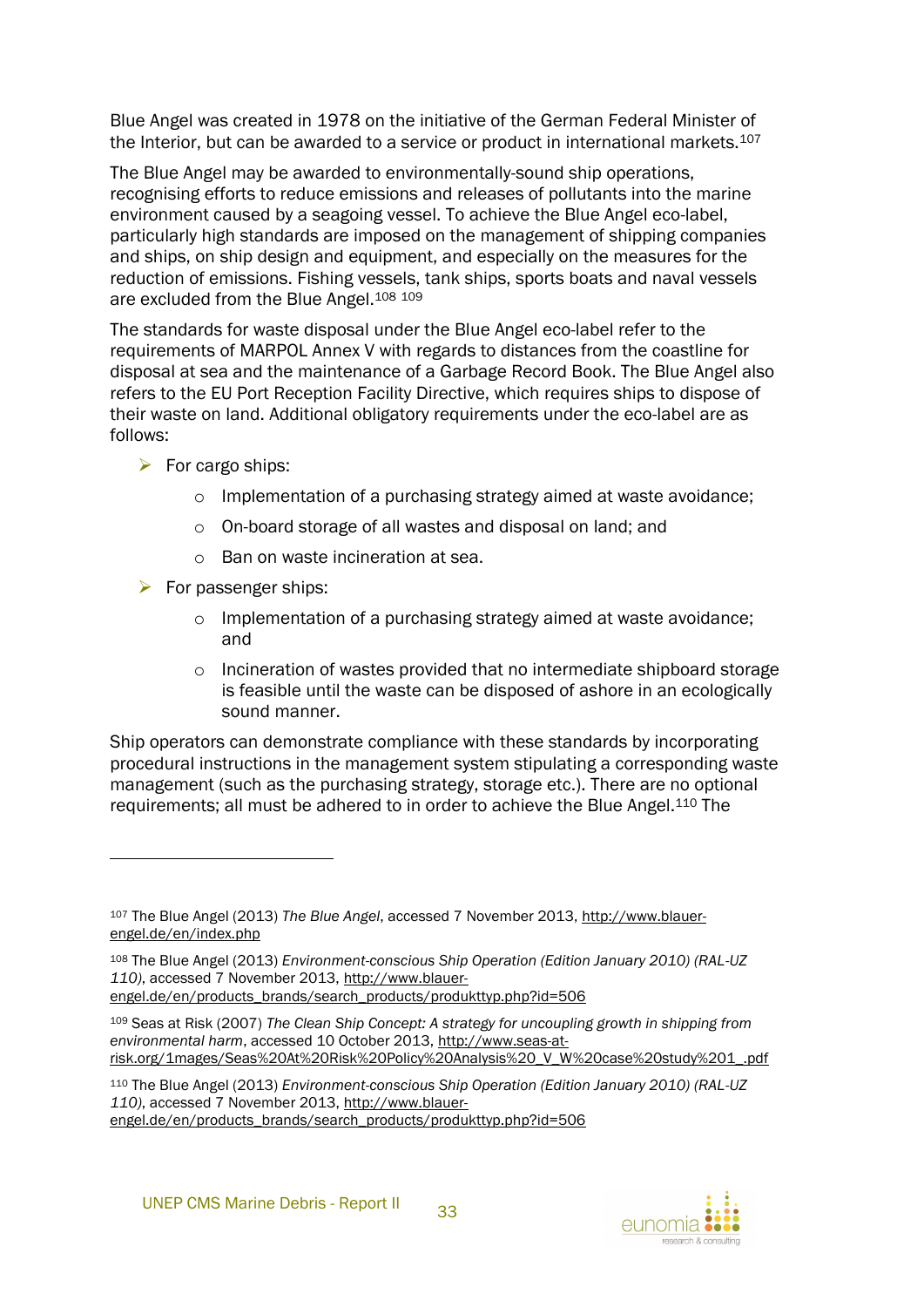application of the Blue Angel amongst shipping operators has not yet been publicised, however a wide range of products have been awarded the eco-label, see <http://www.blauer-engel.de/en/index.php> for more information.

## <span id="page-39-0"></span>2.3.4 The Clean Shipping Index

The Clean Shipping Index (CSI) is an easy to use, transparent tool which can be used by cargo owners to evaluate the environmental performance of their providers of sea transport. To be included in the Clean Shipping Index, ship-owners are required to complete a questionnaire consisting of twenty questions on a vessel's operational impact. The information is entered on a ship-by-ship basis but is also added to total carrier fleet score for an overall ranking. Depending on the information provided, scoring is obtained in five different areas:  $SO_x$  and PM emissions,  $NO_x$  emissions,  $CO_2$ emissions, chemicals, water and waste control. Questions on waste relate to garbage handling and crew awareness. Scores can only be obtained for measures that go beyond existing regulations.<sup>111</sup>

Based on the scores, a ship is ranked as having a 'low', 'medium' or 'good' performance. The final index score is the total average score multiplied by the percentage of reported ships of the totally owned or managed fleet. Data can be analysed in much more detail, down to the level of  $NO<sub>x</sub>$  emissions for a single engine or stern tube oil usage on a single ship for example. A vessel or shipping company cannot perform well in only one area of the index (for instance sulphur emissions) and get a good overall performance. The index is dynamic; what is perceived to be good environmental performance at one point in time may change as new technology is developed and installed, and environmental legislation becomes stricter. At the time of writing this report, data from around one thousand six hundred large vessels is included in the database; more vessels are continuously added as time goes by.<sup>112</sup>

If reasonable but significant environmental demands are coordinated from large cargo owners, a win-win situation could be created. This would be beneficial for quality shipping companies, subcontractors for clean technology and the environment itself. Submission is voluntary and data is only verified if ship owners pay Class Societies (so far Lloyd's Register and Det Norske Veritas offer these services) for third party verification. Amongst the shippers in the Clean Shipping Network, submission of data is becoming a requirement for shipping goods. For example, Volvo requires all ship-owners transporting Volvo goods to submit CSI data.<sup>113</sup>

<sup>111</sup> Clean Shipping Index (2011) *Clean Shipping Index: Environmental Opportunities for Shipping*, accessed 16 October 2013, http://www.s1137723-4240.crystone.net/cleanshippingindex.org/wpcontent/uploads/2012/12/CleanShippingBrochure.pdf

<sup>112</sup> Clean Shipping Index (2011) *Clean Shipping Index: Environmental Opportunities for Shipping*, accessed 16 October 2013, http://www.s1137723-4240.crystone.net/cleanshippingindex.org/wpcontent/uploads/2012/12/CleanShippingBrochure.pdf

<sup>113</sup> Clean Shipping Index (2011) *Clean Shipping Index: Environmental Opportunities for Shipping*, accessed 16 October 2013, http://www.s1137723-4240.crystone.net/cleanshippingindex.org/wpcontent/uploads/2012/12/CleanShippingBrochure.pdf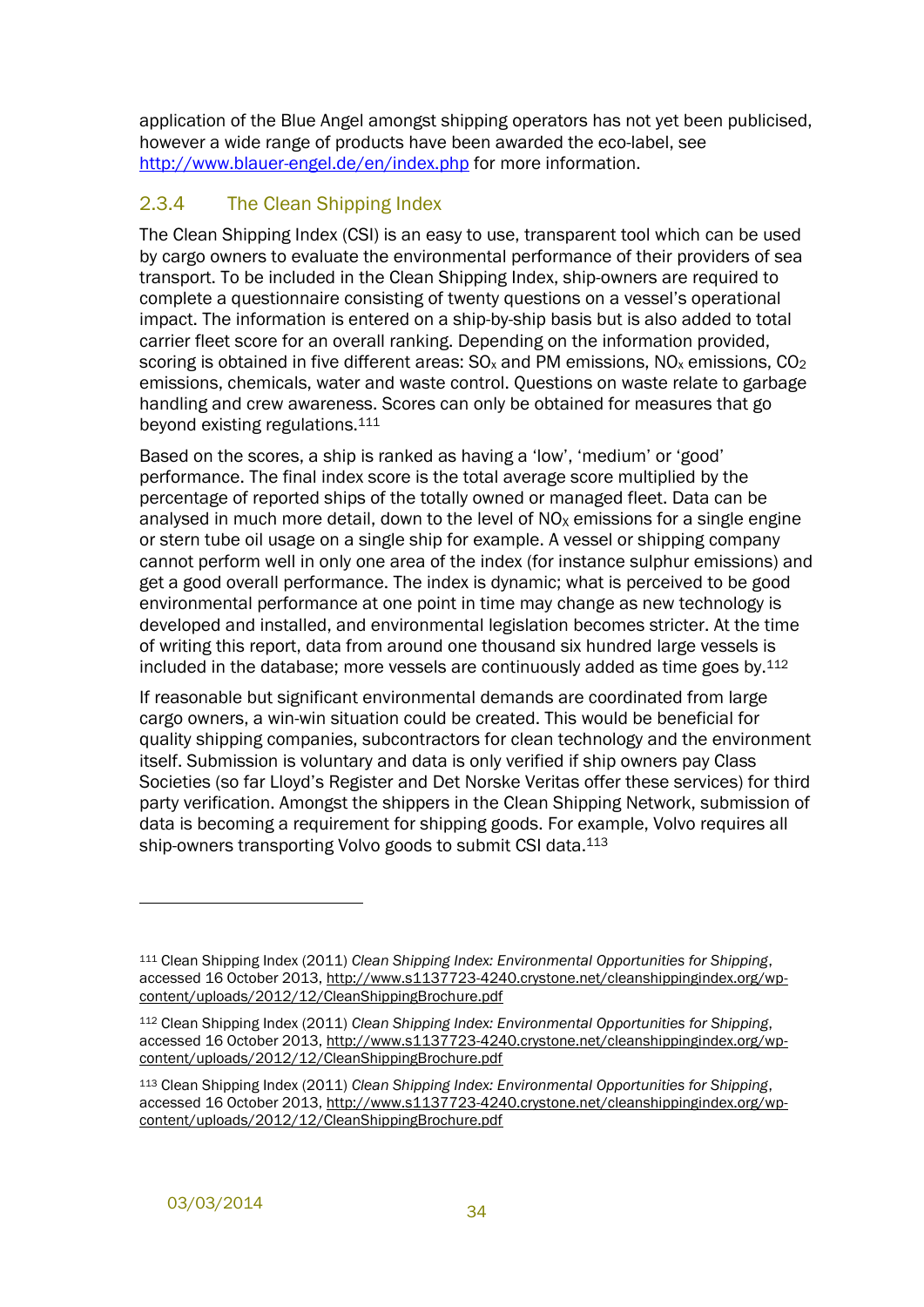A summary of benefits to the key users of the CSI are as follows:

- $\triangleright$  Port authorities can use the Clean Shipping Index as a tool to measure environmental performance of the ships calling into the port in question. Wellperforming vessels could be offered a reduction in the port dues; this may help to attract high performing vessels as well as environmentally focused cargo owners;
- $\triangleright$  Shipping companies can add vessels to the Clean Shipping database and see the environmental performance of each vessel, and their fleet, compared to competitors. When the performance of a ship or fleet is good, information provided via the CSI can be used to gain market share from competitors; and
- $\triangleright$  Cargo owners: consumers are becoming more and more interested in the indirect emissions of products. The CSI helps cargo owners keep track of which carriers are best when it comes to environmental performance.<sup>114</sup>

#### <span id="page-40-0"></span>2.3.5 Zero Solid Waste Policy

 $\overline{a}$ 

Preventing marine debris from ocean based sources requires the commitment and efforts of companies operating in the marine environment. This includes corporate culture, policies, protocols, and practices to ensure that company activities at sea do not generate marine debris. Matson Navigation transits the Pacific between Hawaii, California and China, and is the only commercial container operator that has a zero solid waste discharge policy.<sup>115</sup>

The "Greentainer" Program with Zero Solid Waste was developed in 1993 through collaboration with the Center for Marine Conservation (now Ocean Conservancy). Matson spent \$224,000 to replace existing containers with ones specifically designed for storing solid waste when at sea. This programme was designed to also engage employees of shipyards and containerised freight companies to develop controls on discharges of solid wastes into the ocean and ports. Thus far the programme has been embraced enthusiastically by Matson's personnel, and has resulted in improved handling of solid wastes in port. 116 117

The programme consists of signage, workshops for dock employees, increased waste receptacles on ships, and increased shoreline waste management facilities. Since

<sup>114</sup> Clean Shipping Index (2011) *Clean Shipping Index: Environmental Opportunities for Shipping*, accessed 16 October 2013, http://www.s1137723-4240.crystone.net/cleanshippingindex.org/wpcontent/uploads/2012/12/CleanShippingBrochure.pdf

<sup>115</sup> NOAA, and UNEP (2011) *Honolulu Strategy: Technical Proceedings of the Fifth International Marine Debris Conference (Honolulu Strategy)*, accessed 23 October 2013, http://5imdc.files.wordpress.com/2011/03/5imdc-proceedings-final1.pdf

<sup>116</sup> UNEP (2009) *Guidelines on the Use of Market-based Instruments to Address the Problem of Marine Litter*, 2009

<sup>117</sup> Matson (2012) *Environmental Stewardship - Zero Solid Waste*, accessed 13 November 2013, http://www.matson.com/corporate/about\_us/zero\_solid\_waste.html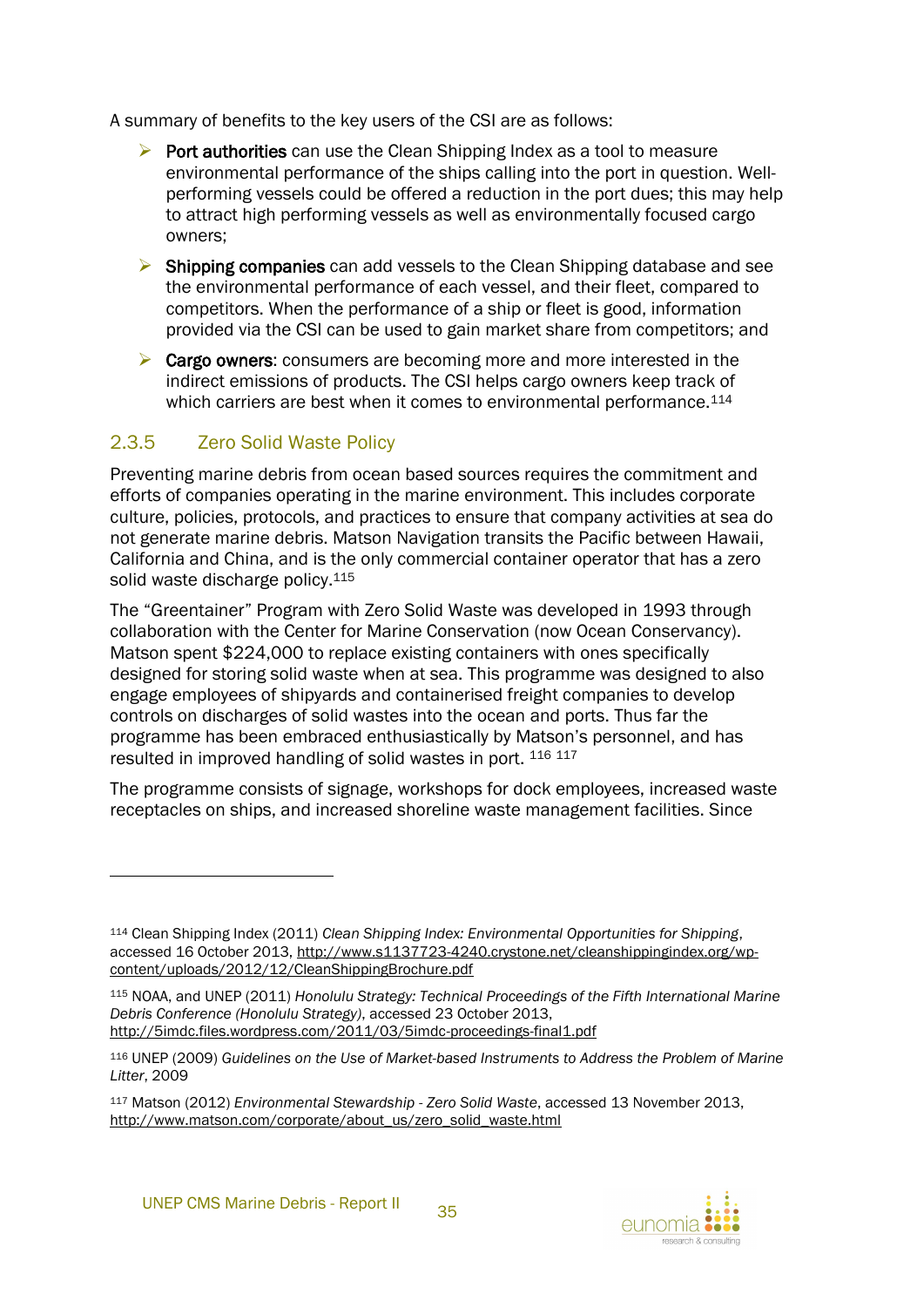1994 approximately 12,000 tons of material has been kept on board rather than going into the ocean. 118 119

## <span id="page-41-0"></span>3.0 Enforcement Mechanisms

Regulating marine debris at an international level presents numerous challenges. The immensity of the ocean and the lack of state jurisdiction beyond approximately 200 nautical miles off the coast make effective enforcement of international legislation very challenging. Within the current regulatory system compliance with international standards is left to the decision of the captain of the ship.

Enforcement and compliance are delegated to individual states, and regulated by the International Maritime Organization (IMO). When a Government accepts an IMO Convention it agrees to make it part of its own national law, and to enforce it just like any other law. However, some countries lack the expertise, experience and resources required to do this properly. Others may implement the requirements into national legislation as required, but enforcement may be low on the priority list.<sup>120</sup> Furthermore, although the IMO has enacted many rules, violators are not incentivised to comply, and largely feel free to discharge without fear of being caught.<sup>121 122</sup> <sup>123</sup>

When a coastal state detects an alleged violation, it is required to either take action under its own laws or forward the case to the flag state for consideration. When an offence occurs in international waters, the responsibility for imposing the penalty lies with the flag state.<sup>124</sup> However, it appears that the level of enforcement depends on the both the priority that marine debris has within the nation or government

<sup>121</sup> Rakestraw, A. (2012) *NOTE: Open Oceans and Marine Debris: Solutions for the Ineffective Enforcement of MARPOL Annex V*, accessed 12 November 2013, https://litigationessentials.lexisnexis.com/webcd/app?action=DocumentDisplay&crawlid=1&doctype=cite&docid=35+ Hastings+Int%27l+%26+Comp.+L.+Rev.+383&srctype=smi&srcid=3B15&key=8ffd62b74e788907b7 0e5863412f38ef

<sup>122</sup> NOAA, and UNEP (2011) *Honolulu Strategy: Technical Proceedings of the Fifth International Marine Debris Conference (Honolulu Strategy)*, accessed 23 October 2013, http://5imdc.files.wordpress.com/2011/03/5imdc-proceedings-final1.pdf

<sup>118</sup> UNEP (2009) *Guidelines on the Use of Market-based Instruments to Address the Problem of Marine Litter*, 2009

<sup>119</sup> Matson (2012) *Environmental Stewardship - Zero Solid Waste*, accessed 13 November 2013, http://www.matson.com/corporate/about\_us/zero\_solid\_waste.html

<sup>120</sup> IMO (2013) *Frequently Asked Questions*, accessed 12 November 2013, http://www.imo.org/About/Pages/FAQs.aspx

<sup>123</sup> Palomares, M. (2006) Prevention of Marine Litter Pollution Under IMO Conventions, paper given at 1st NOWPAP Workshop on Marine Litter, Incheon, Republic of Korea, 9 June 2006, http://www.unep.org/regionalseas/marinelitter/publications/workshops/nowpap/presentation/imoco nventions.pdf

<sup>124</sup> NOAA, and UNEP (2011) *Honolulu Strategy: Technical Proceedings of the Fifth International Marine Debris Conference (Honolulu Strategy)*, accessed 23 October 2013, http://5imdc.files.wordpress.com/2011/03/5imdc-proceedings-final1.pdf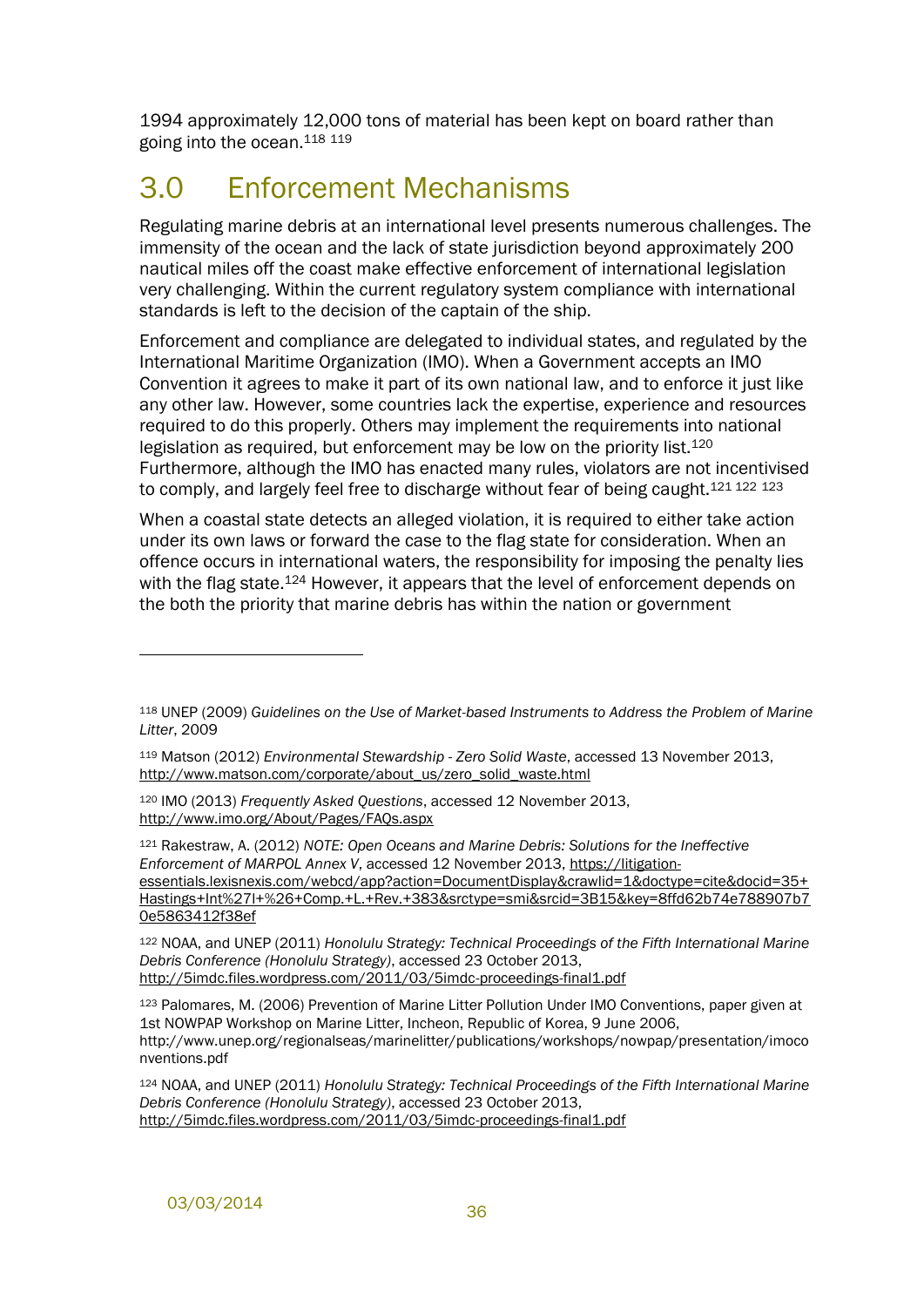concerned, and the status of the ocean area in which non-compliance has been discovered. For instance, special areas (as designated by MARPOL Annex V) are more likely to be subject to more active monitoring and enforcement by the surrounding nations.

Today, many cruise and shipping companies register their ships in open registry states, but register their corporate financial instruments elsewhere. The industry's ability to capitalize on governmental complacency often associated with flag-ofconvenience countries and the strict secrecy laws associated with offshore tax havens make it difficult for federal investigators to gather information relevant to environmental crimes and to enforce penalties.<sup>125</sup>

Open registry states undermine the enforcement regime through their inability or unwillingness to pursue violators. In the case of garbage discharge, detecting violations while in international waters is not feasible. True enforcement lies in the regular maintenance of a garbage record book and in the construction of a viable garbage management plan, both of which are overseen by flag states.<sup>126</sup>

## <span id="page-42-0"></span>3.1 Fines

 $\overline{a}$ 

Fines, penalties, penalty charges and non-compliance fees are a type of marketbased instrument, used in order to discourage dumping garbage at sea. The levels may be set using different criteria, such as: the costs of damage; on an "affordability basis"; or on legal limits. Sometimes non-compliance fees are a great deal higher than the costs associated with compliance, if established correctly. Collection of fees and enforcement are essential in making these instruments work.<sup>127</sup>

Some State Parties may impose financial fines on organisations that do not comply with international and national regulations, such as MARPOL and its implementation within Member States. For instance in Australia, fines of up to \$A 1.3 million for companies and \$A 260,000 for individuals may be imposed on vessel operators illegally discharging garbage at sea. Recently there have been a number of prosecutions for garbage offences in Australian waters. Examples of penalties imposed on vessel owners include:

- ▶ Food waste discharged in the Great Barrier Reef fines ranging from \$4,825 to \$6,000; and
- Plastic discharged into the sea fines ranging from \$350 to \$35,000.<sup>128 129</sup>



<sup>125</sup> The Ocean Conservancy (2002) *Cruise Control: A Report on How Cruise Ships Affect the Marine Environment*, accessed 17 October 2013, http://www.cruiseresearch.org/Cruise%20Control.pdf

<sup>126</sup> NOAA, and UNEP (2011) *Honolulu Strategy: Technical Proceedings of the Fifth International Marine Debris Conference (Honolulu Strategy)*, accessed 23 October 2013, http://5imdc.files.wordpress.com/2011/03/5imdc-proceedings-final1.pdf

<sup>127</sup> UNEP (2009) *Guidelines on the Use of Market-based Instruments to Address the Problem of Marine Litter*, 2009

<sup>128</sup> Australian Maritime Safety Authority (2008) *Stow it Don't Throw it*, accessed 17 October 2013, http://www.amsa.gov.au/forms-and-publications/Publications/Stow-it.pdf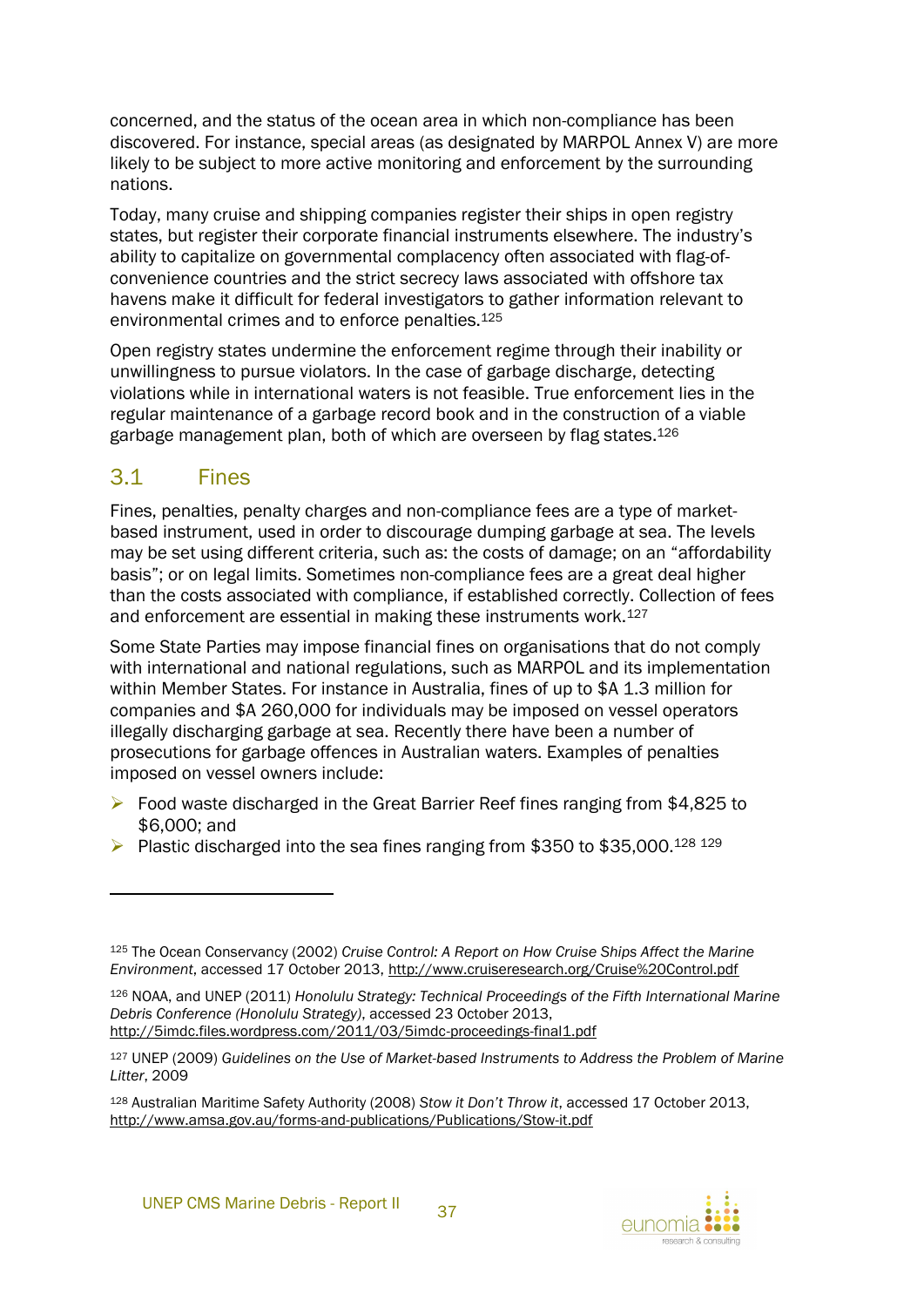In the EU it is the prerogative of the individual Member State to determine what the penalty (fine, imprisonment) should be for a ship caught, or suspected, of dumping waste at sea. In Europe there are several cases of ships being temporarily banned from entry for being sub-standard under the Paris MOU (see Section [2.2.4\)](#page-29-0) but very few tough penalties have been handed out. 130

In contrast, in the US, substantial fines and cases of imprisonment have often been awarded to sub-standard ships. For example, the US cruise ship Regal Princess was fined \$US 500,000 (€336,600) in 1993 for dumping 20 bags of garbage in to the sea and earlier in 2011 the shipping company Cardiff Marine Inc. was sentenced to pay \$US 2.4 million (€1.7 million) for falsifying records of illegal discharges of oily waste. A system of fines for vessels caught with falsified record books, for example, should provide a disincentive to discharge illegally $131$  and act as a genuine deterrent to dumping of debris.<sup>132 133</sup>

## <span id="page-43-0"></span>3.2 Inspections

l

With the exception of very small vessels, ships engaged on international voyages must carry on board valid international certificates which may be accepted at foreign ports as prima facie evidence that the ship complies with the requirements of the MARPOL Convention. If, however, there are clear grounds for believing that the condition of the ship or its equipment does not correspond substantially with the particulars of the certificate, or if the ship does not carry a valid certificate, the authority carrying out the inspection may detain the ship until it is satisfied that the ship can proceed to sea without presenting unreasonable threat of harm to the marine environment.<sup>134</sup>

<sup>129</sup> gCaptain (2012) *Shipping Company Fined \$5000 For Dumping Food Waste on Great Barrier Reef*, accessed 17 October 2013, http://gcaptain.com/shipping-company-fined-5000-dumping/

<sup>130</sup> Seas at Risk (n.d.) *Ship waste dumping and the clean ship concept: how an improved EU PRF Directive can play a key role in cleaning up the seas*, accessed 12 November 2013, http://www.seasat-risk.org/1mages/Seas%20At%20Risk%20Position%20Paper160911.pdf

<sup>131</sup> Carpenter, A., and Macgill, S.M. (2001) Charging for Port Reception Facilities in North Sea Ports: Putting Theory into Practice, *Marine Pollution Bulletin*, Vol.42, No.4, pp.257 – 266

<sup>132</sup> OSPAR Commission (2009) *Marine Litter in the North-East Atlantic Region: Assessment and priorities for response*, accessed 10 October 2013,

http://qsr2010.ospar.org/media/assessments/p00386\_Marine\_Litter\_in\_the\_North-East Atlantic with addendum.pdf

<sup>133</sup> Seas at Risk (n.d.) *Ship waste dumping and the clean ship concept: how an improved EU PRF Directive can play a key role in cleaning up the seas*, accessed 12 November 2013, http://www.seasat-risk.org/1mages/Seas%20At%20Risk%20Position%20Paper160911.pdf

<sup>134</sup> IMO (2013) *MARPOL 73 - 78: Brief History - list of amendments to date and where to find them*, accessed 12 November 2013,

http://www.imo.org/KnowledgeCentre/ReferencesAndArchives/HistoryofMARPOL/Documents/MARPO L%2073-78%20Brief%20History%20-

%20List%20of%20amendments%20and%20how%20to%20find%20them.htm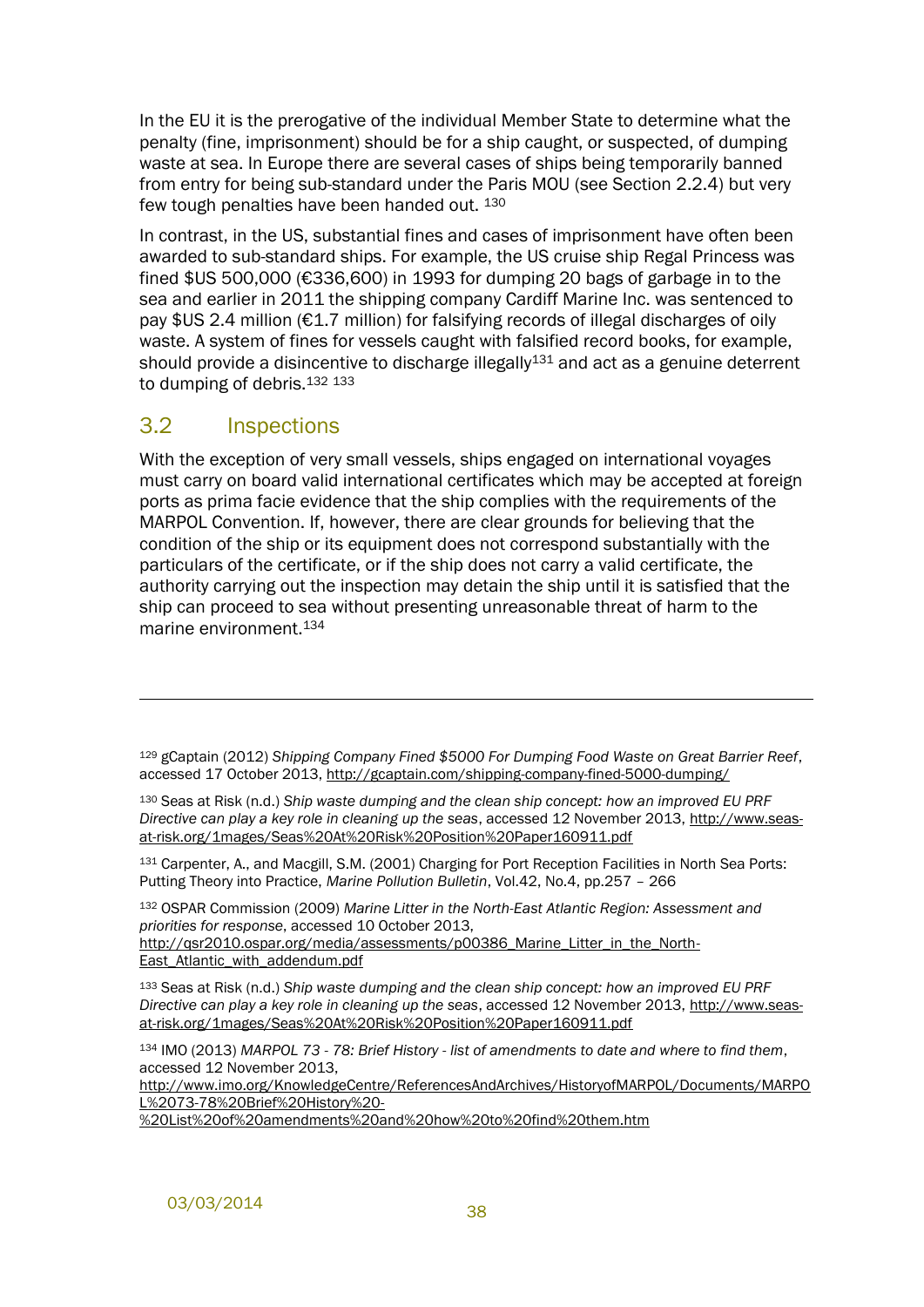However, inspections may not be achieving their full potential; under the EU Directive on Port Reception Facilities there is no requirement for port state control to check either garbage record books or the Oil Record Books. This is a stipulation of the Directive on Port State Control (2009/16/EC). However, under this directive there is no direction to verify whether the information detailed in either book correlates with the estimated quantities of garbage/oil on board the vessel. Here, it is clear that further guidance should be given as to what would entail an adequate inspection.<sup>135</sup>

## <span id="page-44-0"></span>3.3 Summary

l

The persistence of the marine debris problem results from both a lack of global and regional strategies and deficiencies in the implementation and enforcement of existing international, regional and in particular national programmes, regulations and standards. A number of countries have taken steps at the national level to address the marine debris problem through legislation and enforcement of regional and international agreements through national regulations, provision of appropriate reception facilities for ship-generated wastes (including damaged fishing gear and nets), cooperative action within the fishing sector to prevent the abandonment and discarding of old fishing gear, improvements in waste management practices and beach clean ups, underpinned by information, education and public awareness programmes. <sup>136</sup>

However, much more information on the scope and prevention of the marine debris problem is needed. There are many areas where no information on marine debris types, amounts, sources and impacts has been collected. With the continued presence and increasing impacts of this global problem, it is evident that current efforts are not adequate to abate this pollution issue.<sup>137</sup>

Prevention is generally more effective and efficient than remedial action. In many cases, preventive mechanisms and the authority to enforce them are already implicit in existing global or regional conventions and action plans, even when marine debris is not specifically mentioned. They often include, for example, measures to decrease or eliminate the discharge of ship-generated waste, stop the discharge of solid wastes from land-based sources, protect rivers from pollution, and reduce the loss of fishing gear from fishing vessels. Similarly, when political agreements address the need to protect coastal habitats, sustain the health and productivity of seas and coastal areas, pursue integrated coastal zone management and sustainable development of seas and coastal zones and raise environmental awareness, the issue of marine debris is included. It is critical that these regional and international instruments are

<sup>136</sup> UNEP (2009) *Marine Litter - A Global Challenge*, April 2009, http://www.unep.org/pdf/unep\_marine\_litter-a\_global\_challenge.pdf

<sup>135</sup> Seas at Risk (n.d.) *Ship waste dumping and the clean ship concept: how an improved EU PRF Directive can play a key role in cleaning up the seas*, accessed 12 November 2013, http://www.seasat-risk.org/1mages/Seas%20At%20Risk%20Position%20Paper160911.pdf

<sup>137</sup> UNEP (2009) *Marine Litter - A Global Challenge*, April 2009, http://www.unep.org/pdf/unep\_marine\_litter-a\_global\_challenge.pdf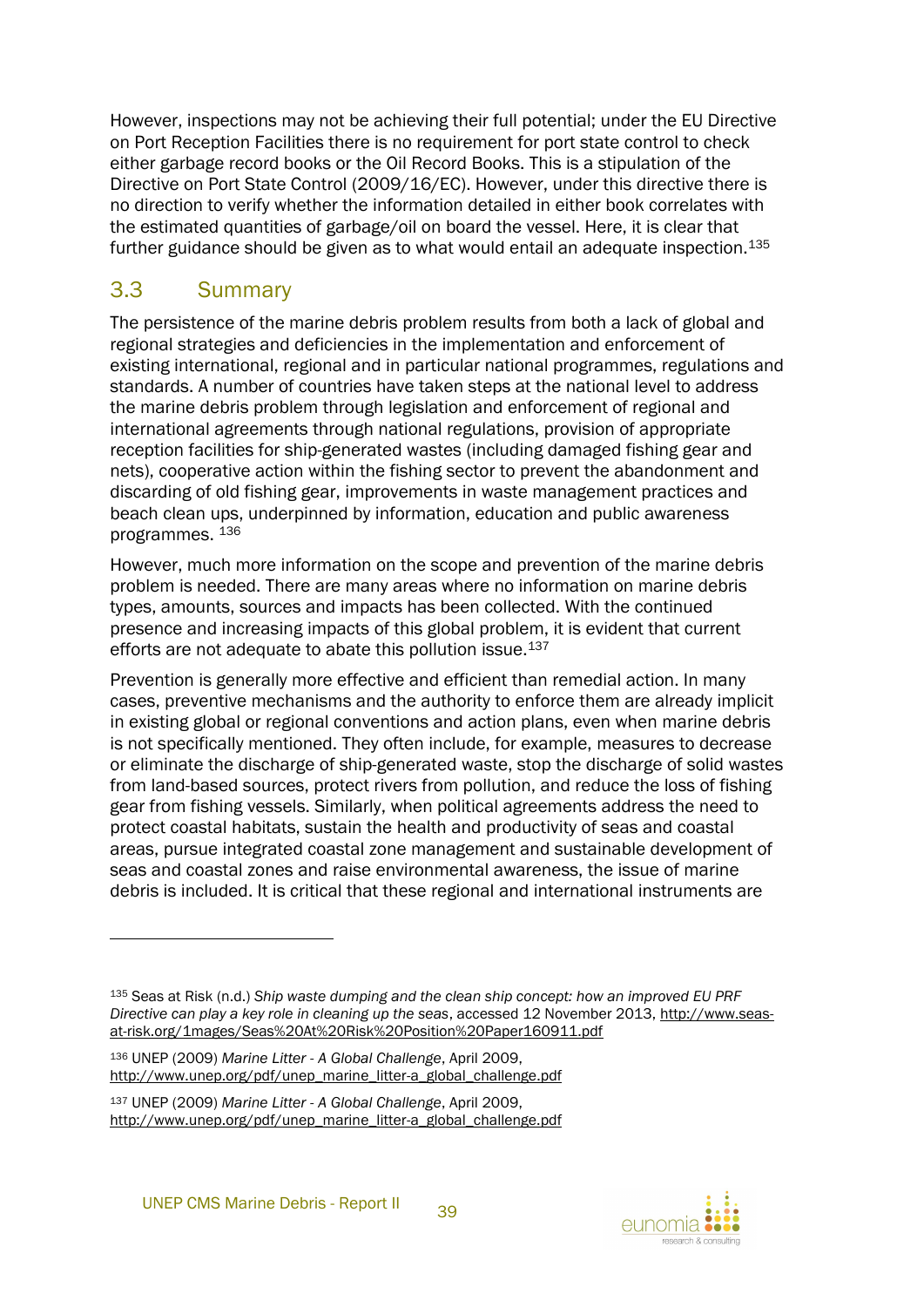made effective through improved legislation, regulations, enforcement and compliance at the national level.<sup>138</sup>

## <span id="page-45-0"></span>4.0 Effectiveness

Despite growing political commitment and a range of international, regional and national initiatives to address and control marine debris, it remains a global problem and challenge which requires further actions that include coordinated and multisectoral strategies.<sup>139</sup>

However, before launching into an analysis on the effectiveness of implemented measures, it is important to note that a significant lack of accurate data regarding the level of marine debris, both past and present, and on different geographical scales, influences the ability to assess the effectiveness of such measures. In other words, identifying overall changes in total levels of marine debris is compromised by the lack of an established baseline, as well as the geographical dispersion of incidents.

A review and analysis of the twelve regional assessment documents on marine debris, seven Regional Action Plans on the management of marine debris and the three global reviews on specific topics (marine debris monitoring; abandoned, lost or otherwise discarded fishing gear; and economic instruments) revealed a widespread lack of systematic scientific knowledge on the amounts, sources, fates, trends and impacts (social, economic and environmental) of marine debris, which hampers development and implementation of effective mitigation actions. This deficiency, in combination with the lack of specific legislation, adequate law enforcement and funding, are the primary reasons why the problem of marine debris is far from being solved. Unless effective action is taken, the global marine debris problem will only continue to worsen in the years to come. <sup>140</sup> This shows that the effectiveness of interventions on marine debris is difficult to measure, but should not be used as a reason not to act. Gaps in the regulatory system may not be easy to address until better information regarding marine debris is obtained; this may also explain why existing regulation does not address the situation either.

Despite this lack of data, several studies have made contrasting claims on the effectiveness of MARPOL Annex V. According to one study in 2002, MARPOL was widely ignored and ships continued to dump several million tonnes of plastic every year. <sup>141</sup> A more recent study from 2013 claims that despite 145 nations agreeing to eliminate plastics disposal at sea, oceanic sampling suggests that the problem has

<sup>138</sup> UNEP (2009) *Marine Litter - A Global Challenge*, April 2009, http://www.unep.org/pdf/unep\_marine\_litter-a\_global\_challenge.pdf

<sup>139</sup> UNEP (2009) *Guidelines on the Use of Market-based Instruments to Address the Problem of Marine Litter*, 2009

<sup>140</sup> UNEP (2009) *Marine Litter - A Global Challenge*, April 2009, http://www.unep.org/pdf/unep\_marine\_litter-a\_global\_challenge.pdf

<sup>141</sup> Derraik, J.G. (2002) The pollution of the marine environment by plastic debris: a review, *Marine Pollution Bulletin*, Vol.44, No.9, pp.842–852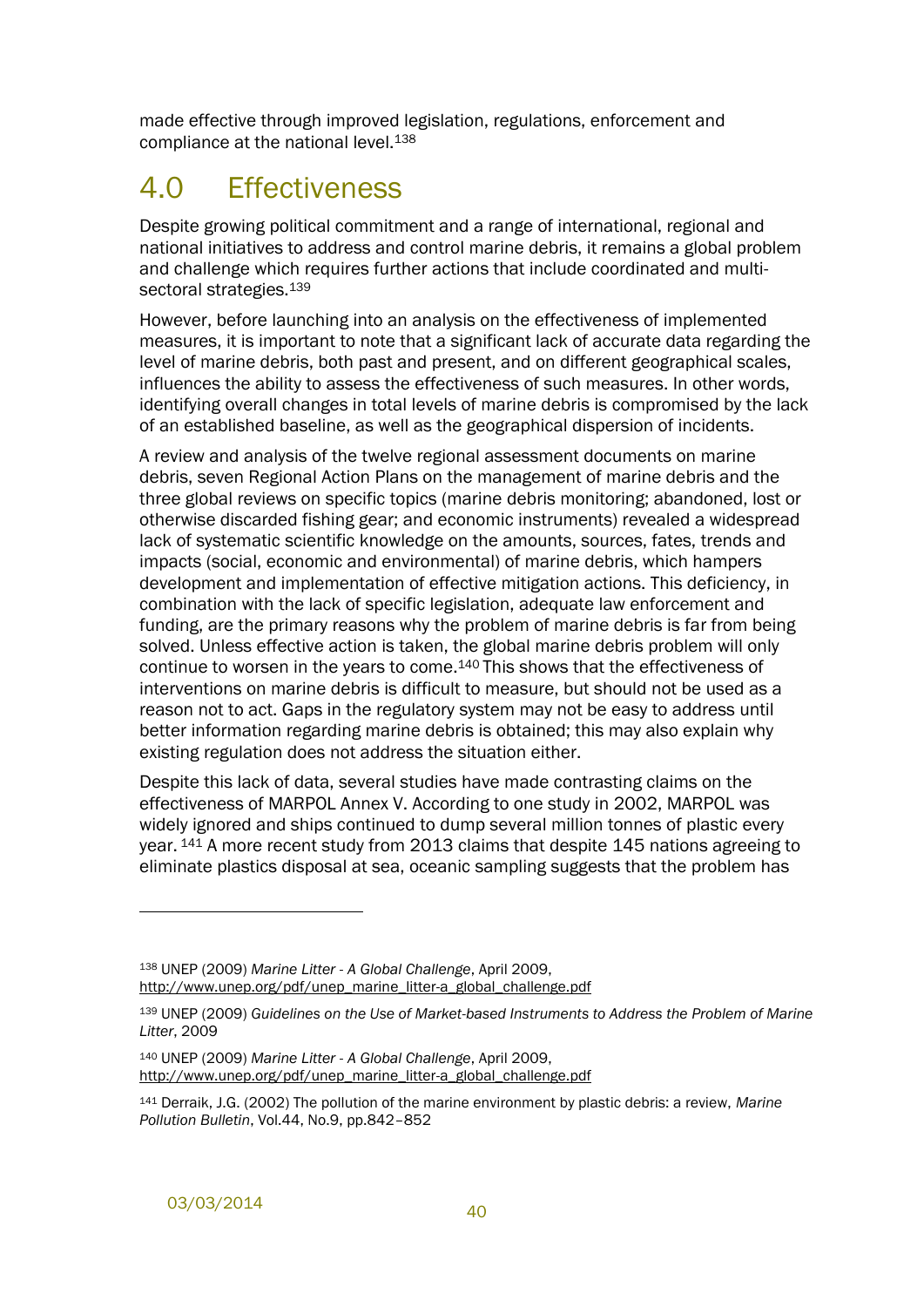persisted or worsened since MARPOL was signed.<sup>142</sup> <sup>143</sup> It is important to take landbased sources of debris into account, as they may contribute more to overall marine debris than sea-based sources. On the other hand, another study from 2005 suggested that MARPOL has led to a reduction of debris in the oceans and on beaches. <sup>144</sup> Different reports may make contrasting conclusions, but it has been suggested that evaluation of the impacts of MARPOL may prove difficult due to the survey samples being low and from restricted geographical areas.  $145$ 

An assessment by the OSPAR Commission in 2007 suggests that very little progress has been achieved in the development and implementation of programmes and measures to reduce the illegal input of wastes from its marine sources, or to introduce mechanisms for the remediation of existing debris in the coastal and marine environments.<sup>146</sup> However this study was undertaken seven years ago and may not present the current situation. A study by the German Federal Environment Agency suggests that around 60% of the wastes from shipping washed up on the beach of the German North Sea coast in 1991 – 2002 were plastic and styrofoam, with timber providing the second largest waste quantities. Since 1998, OSPAR has monitored levels of beach debris, initially through a pilot project followed by a voluntary monitoring programme which suggests no statistically significant trend in volumes of beach debris between 2001 and 2006. <sup>147</sup> It is however difficult to confirm how much debris actually is attributable to shipping and efforts should be made to improve our knowledge. Marine debris remains an outstanding pollution issue throughout the North-East Atlantic.

In light of the limited availability of relevant data, a more qualitative approach using knowledge from industry stakeholders could be taken to assessing the effectiveness of measures. There are three key indicators that can be used on this basis are:

1. Participation of relevant industries;

 $\overline{a}$ 

<sup>145</sup> Barnes, D.K.A., and Milner, P. (2005) Drifting plastic and its consequences for sessile organism dispersal in the Atlantic Ocean - Springer, *Marine Biology*, Vol.146, No.4, pp.815 – 825

East\_Atlantic\_with\_addendum.pdf



<sup>142</sup> Rochman, C.M., Browne, M.A., Halpern, B.S., et al. (2013) Policy: Classify plastic waste as hazardous, *Nature*, Vol.494, pp.169 – 171

<sup>143</sup> NOAA, and UNEP (2013) *IMO Status of Conventions*, accessed 15 October 2013, http://www.imo.org/About/Conventions/StatusOfConventions/Pages/Default.aspx

<sup>144</sup> Sheavly, S.B. (2005) Marine Debris – an Overview of a Critical Issue for Our Oceans, Sixth Meeting of the UN Open-ended Informal Consultative Process on Oceans and the Law of the Sea, 2005, http://www.un.org/depts/los/consultative\_process/documents/6\_sheavly.pdf

<sup>146</sup> OSPAR Commission (2007) *Background Report on Fishing-for-litter Activities in the OSPAR Region*, accessed 10 October 2013, http://science-to-manage-

uncertainty.com.au/marinedebris/files/OSPAR%20Fishing%20for%20Litter%20activities%202007[1]. pdf

<sup>147</sup> OSPAR Commission (2009) *Marine Litter in the North-East Atlantic Region: Assessment and priorities for response*, accessed 10 October 2013, http://qsr2010.ospar.org/media/assessments/p00386 Marine Litter in the North-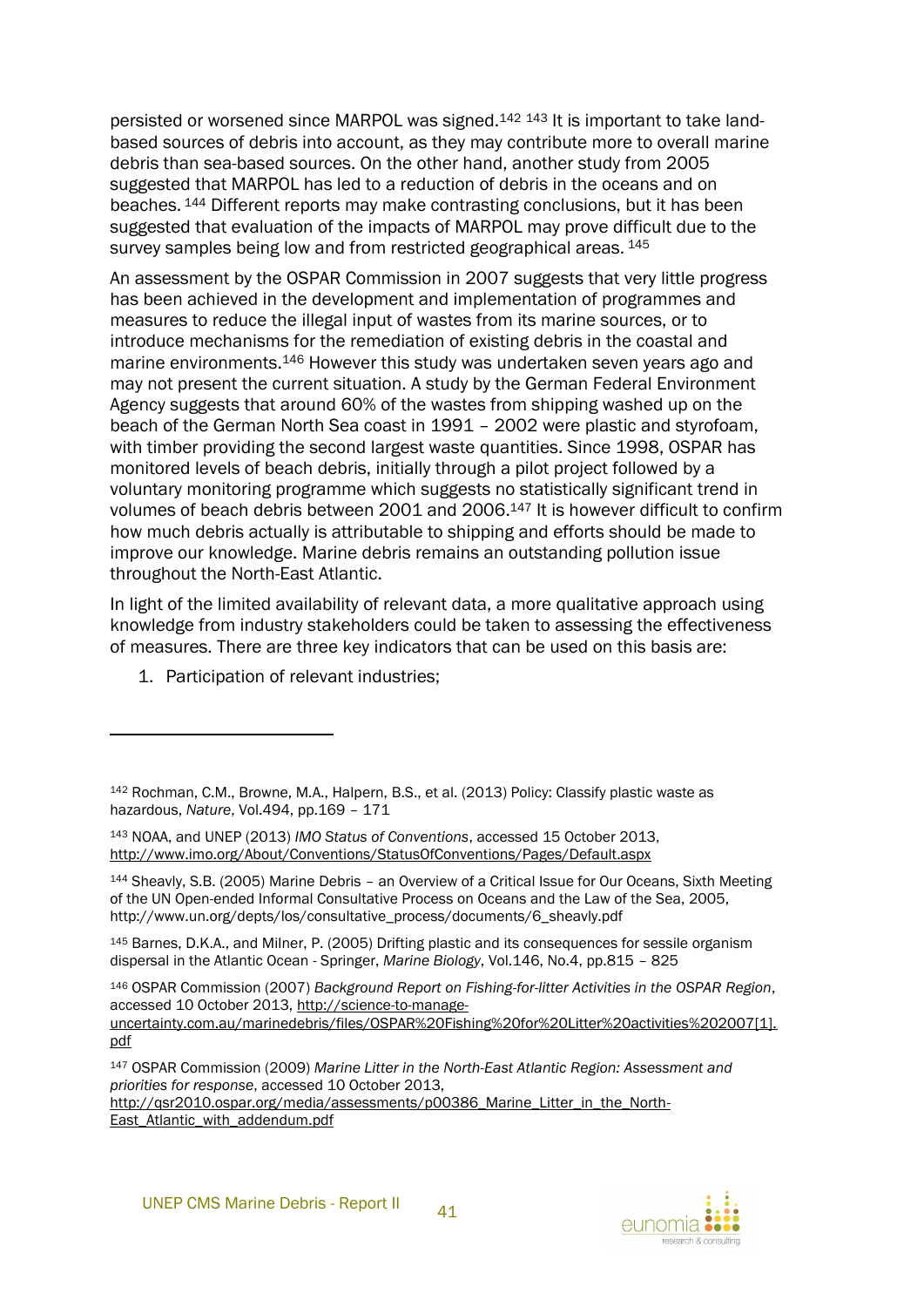- 2. Success or failure in implementation; and
- 3. Cost effectiveness.

These indicators are described in more detail below.

## <span id="page-47-0"></span>4.1 Participation

The take up and participation of relevant industries in the strategies and measures listed in Section [2.0](#page-12-0) can be used to determine its potential success in achieving a reduction in marine debris sourced from commercial vessels. For instance, a particular strategy that is considered to be 'best practice' is all very well, however if the majority of the commercial shipping sector does not adopt this practice for one reason or another, it is unlikely to have any significant impact on the level of marine debris generated by commercial vessels.

As described in Section [2.3.5,](#page-40-0) only one commercial container operator has established a policy for zero solid waste disposal at sea; the fleet of this operator only represents 0.19% of the total TEU<sup>148</sup> of the top 100 container shipping companies.<sup>149</sup> <sup>150</sup> Whilst the impact of this strategy may be low at present, if the appropriate amount of pressure and incentives (see Section [4.2\)](#page-48-0) are applied to the commercial shipping sector it is possible that best practice such as this will become widely adopted.

Whilst environmental policies and Corporate Social Responsibility reports may state their participation and compliance with key international legislation (such as MARPOL Annex V, the London Convention/Protocol, and the Basel Convention) or other best practice measures, the actions of each vessel are ultimately governed by their captain. As enforcement of activities in international waters is particularly difficult, accurate and reliable data regarding participation is undoubtedly challenging to obtain.

Participation alone may not be considered as the only indicator of effectiveness, for whilst participation is key to effectiveness, it is inevitably influenced by how well the measure is implemented. For instance, MARPOL Annex V could be considered successful in that the majority of nations throughout the world have agreed to comply with its requirements; however the extent to which they have been implemented varies from one signatory state to another. Furthermore, the quality of the requirements is another question; although MARPOL was signed in 1973, a complete ban on the disposal of plastics at sea was not enacted until the end of 1988. The general prohibition on discharge of all garbage into the sea (except as provided otherwise in Annex V with regard to, for example, food waste, cargo residues, cleaning agents and additives) only entered into force as part of the revised Annex V on  $1<sup>st</sup>$ January 2013.

<sup>148</sup> Twenty foot equivalent units (TEU)

<sup>149</sup> Matson (2012) *Environmental Stewardship - Zero Solid Waste*, accessed 13 November 2013, http://www.matson.com/corporate/about\_us/zero\_solid\_waste.html

<sup>150</sup> Alphaliner (2013) *Top 100 Operated fleets*, accessed 13 November 2013, http://www.alphaliner.com/top100/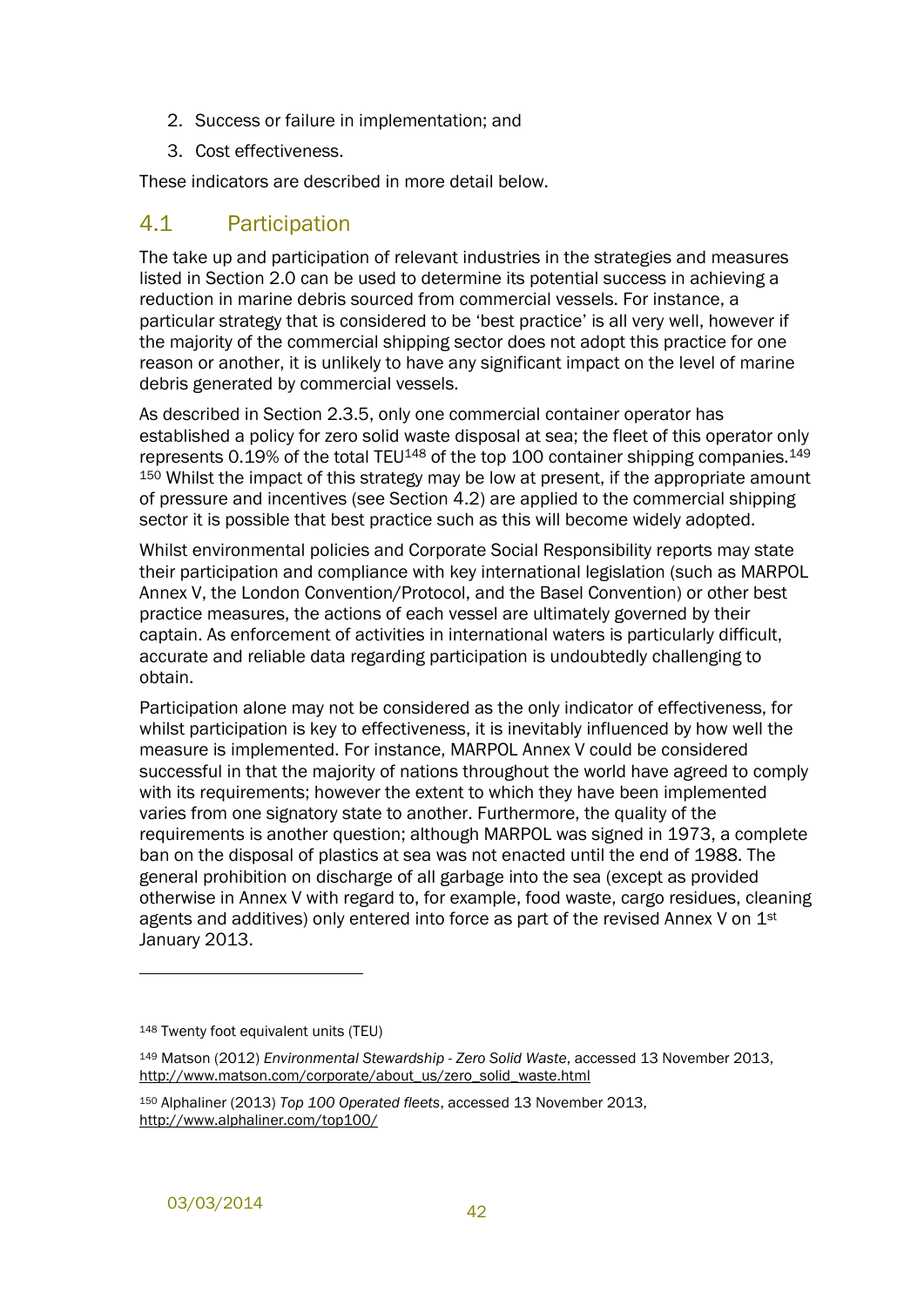## <span id="page-48-0"></span>4.2 Implementation Success or Failure

The effectiveness of the measures is also affected by the implementation process, and how well this has been executed. By looking at the challenges and weaknesses encountered during implementation, it is possible to identify the areas in which the measure has been unsuccessful. Weaknesses undermining the effectiveness of a measure typically fall into one of the following categories:

- $\triangleright$  Lack of awareness: campaign and education initiatives targeting certain groups have a part to play in reducing marine debris, these are explored further in Report III;
- $\triangleright$  Lack of enforcement: as discussed in Section [3.0](#page-41-0) if polluters don't get caught or if the fines are too low, environmental offences will remain a minor business risk; and
- $\triangleright$  Lack of economic incentive: port fees for handling waste may act as a disincentive if they are too high. Potential economic incentives for encouraging commercial vessels to dispose of waste on shore are described in Section [6.0.](#page-55-0)

Another potential factor reducing the effectiveness of measures depends upon the guidance issued alongside the measure concerned, and therefore how the measure is interpreted by different states. Take the example of the implementation of the EU Directive on Port Reception Facilities, which has been transposed in all Member States (MSs) through national and/or regional legislation. The level of implementation of the Directive by ports within the EU differs from MS to MS, especially regarding the provisions related to Cost Recovery Systems (CRS) as well as the incentives for ships to deliver waste in ports.

In all ports the Directive has led to an improvement (from low to high) of the solid waste handling systems and to a stronger awareness among stakeholders of the environmental impact of illegal discharges into the sea. This has resulted in an increased waste delivery from ships. However, ports have interpreted the Directive in different ways leading to some confusion among stakeholders (ships, shipping agents, waste operators and environmental authorities). Most ports and ships have shown therefore a strong wish to have more detailed and clear and uniform guidelines, when these are not provided by central or regional government. Only in MSs with detailed and clear transposing measures and clear guidelines, in accordance with the principles of The Directive, is the waste delivery in ports shows to be significantly higher.<sup>151</sup>

Despite the study by EMSA described above it is difficult to identify an improvement in the situation with respect to port waste reception facilities as prior to implementation date of measures there was no reporting system in place and most waste operations

l



<sup>151</sup> EMSA (2005) *A study on the availability and use of port reception facilities for ship-generated waste*, accessed 10 October 2013, http://www.emsa.europa.eu/implementationtasks/environment/port-waste-reception-facilities/download/445/235/23.html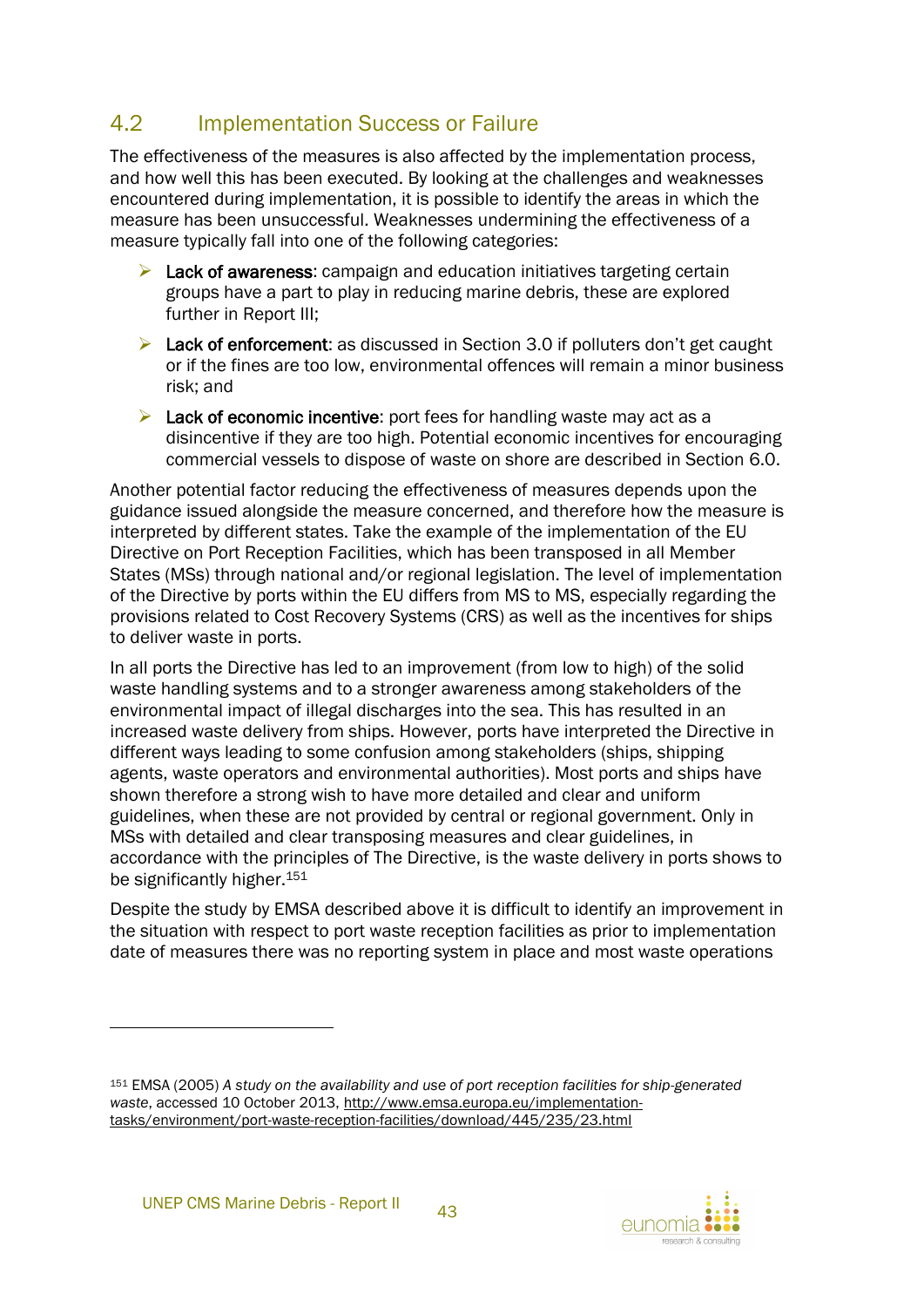in ports are contracted out to private operators. These operators often do not report to port authorities and therefore only limited statistics are available.<sup>152</sup>

In addition to the factors influencing effectiveness already discussed, the priority of marine debris for the government in question must be taken into account. In cases where countries have ratified Annex V, these countries need to have the financial and technical capacity to enforce necessary regulations. Countries are at different levels of development; ensuring implementation and compliance with international legislations could pose a particular challenge to developing countries.<sup>153</sup>

It is clear from both the international and individual state experiences that regulations to prevent garbage from vessels of all sizes may not be a comprehensive solution to the problem. While regulation is essential, enforcement of regulations becomes extremely difficult when vessels are routinely out of sight of enforcement agencies and, in the case of smaller vessels, are not even required to keep records of garbage management practices on board.<sup>154</sup>

## <span id="page-49-0"></span>4.3 Cost effectiveness

Information regarding the cost of rolling out different strategies is not widely available; where data is published the true cost of a strategy is likely to be hidden in wider budgets. The cost of compliance with strategies or measures is also not particularly well known, as relevant data will not be estimated unless an Impact Assessment has been carried out. In light of the lack of information about costs it is necessary to rely on anecdotal information and experience from stakeholders as to the strategies and measures that work in practice.

## <span id="page-49-1"></span>4.4 Summary

The key point raised by attempting to identify the effectiveness of measures, is that there is a significant lack of information regarding the volume and dispersion of marine debris. This must be addressed in order to have a better understanding of the measures that have the most potential to reduce the disposal of garbage from commercial vessels.

Once a better dataset has been established for the identified areas, it would be interesting to investigate whether the effectiveness of guidelines correlates with the extent to which the guidelines draw on the full waste hierarchy (i.e waste management steps from reduction, re-use, recycling, energy recovery and landfill, in

<sup>152</sup> OSPAR Commission (2009) *Assessment of the impacts of shipping on the marine environment*, accessed 10 October 2013,

http://gsr2010.ospar.org/media/assessments/p00440\_Shipping\_Assessment.pdf?zoom\_highlight=cl ean%2Bship#search=%22clean%20ship%22

<sup>153</sup> UNEP (2009) *Guidelines on the Use of Market-based Instruments to Address the Problem of Marine Litter*, 2009

<sup>154</sup> NOAA, and UNEP (2011) *Honolulu Strategy: Technical Proceedings of the Fifth International Marine Debris Conference (Honolulu Strategy)*, accessed 23 October 2013, http://5imdc.files.wordpress.com/2011/03/5imdc-proceedings-final1.pdf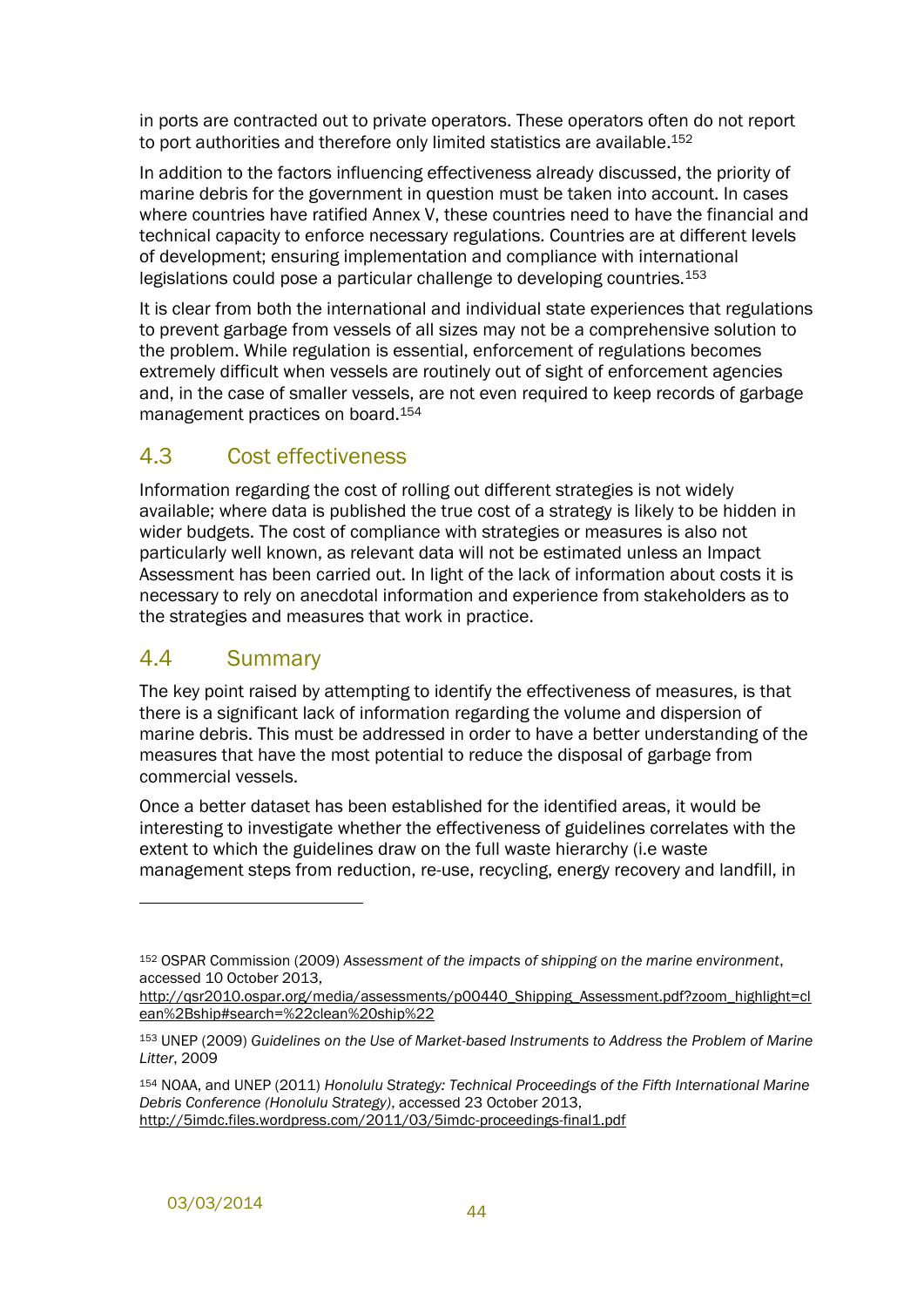order of the most preferred option to the least preferred), rather than simply waste segregation at sea. If the measures rely on segregation alone, this could be interpreted as a weakness, as the goal should be to ensure waste is disposed of on land. This would be guaranteed if the waste hierarchy had to be respected as the most of the final waste destinations in the hierarchy are generally implemented on land.

## <span id="page-50-0"></span>5.0 Regulatory Gaps

Despite the implementation of international legislation, gaps still remain in the regulatory framework, meaning that the disposal of garbage into the sea is not entirely eliminated.

## <span id="page-50-1"></span>5.1 MARPOL Annex V

### Ratification

At a global level, there is still a need to ratify and implement existing international conventions which can assist in addressing the marine debris problem. For example, not all coastal or flag states have ratified or adhere to international instruments such as MARPOL Annex V. <sup>155</sup> According to the IMO status of conventions, a total of 145 nations have ratified MARPOL Annex V, as of 30th September 2013.<sup>156</sup> Whilst this may be the majority of nations, it leaves significant gaps where nations have not ratified. For instance, if a ship is registered with a non-ratified state under an open registry, the ship may continue to discharge garbage in international waters; there is no regulatory framework to prevent this activity, and the ship has no obligation to stop.

States that have not ratified Annex V are widespread globally, but there appear to be several 'clusters' of non-ratified states in coastal areas:

- $\triangleright$  The Caribbean (Costa Rica, Grenada, Haiti);
- $\triangleright$  South East Asia and Pacific Islands (Myanmar, Thailand, Vietnam, Nauru, Federal States of Micronesia, Timor-Leste, Fiji, Cook Islands); and
- ▶ Red Sea and Gulf of Aden (Eritrea, Djibouti, Yemen, Sudan, Somalia).

These clusters of non-ratified states may have an impact on the effectiveness of MARPOL Annex V, particularly in relation to port reception facilities and controlling ships with an open registry in these states.

#### Specific requirements



<sup>155</sup> UNEP (2009) *Guidelines on the Use of Market-based Instruments to Address the Problem of Marine Litter*, 2009

<sup>156</sup> NOAA, and UNEP (2013) *IMO Status of Conventions*, accessed 15 October 2013, http://www.imo.org/About/Conventions/StatusOfConventions/Pages/Default.aspx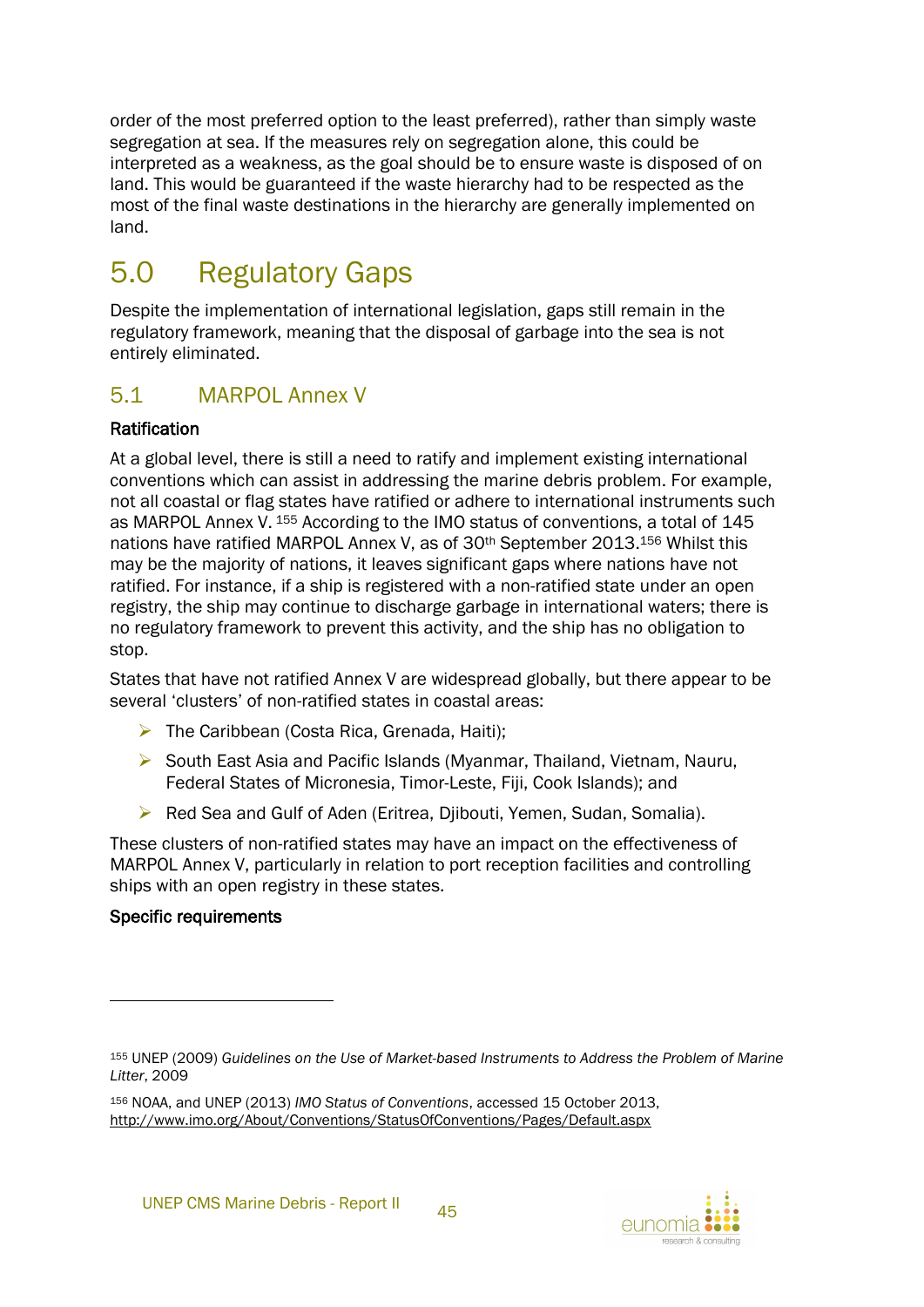With regards to the specified requirements for ships under MARPOL Annex V, the IMO adopted amendments in 2011 (entry into force date of 1 January 2013) which require that:

- 1. Every ship of 100 gross tonnage and above, and every ship certified to carry 15 or more persons, and fixed or floating platforms shall carry a garbage management plan;
- 2. Every ship of 400 gross tonnage and above, and every ship certified to carry 15 or more persons engaged in voyages to ports or offshore terminals of another Party, and every fixed or floating platform shall be provided with a Garbage Record Book; and
- 3. Every ship of 12 metres or more in length overall, and fixed or floating platforms shall display placards which notify the crew and passengers of the ship's disposal requirements of regulations 3, 4, 5 and 6 of the Annex as applicable.<sup>157</sup>

Consequently, these requirements present a gap in that vessels outside of the described scope do not have any obligation to comply. As less than 1% of vessels in the world fishing fleet have a gross tonnage of over 100 tonnes,<sup>158</sup> this means that the majority of the fleet do not have any obligations to have a garbage management plan or a Garbage Record Book maintained and in place. Whilst fishing vessels may not be considered as 'commercial' shipping vessels, they still contribute towards the problem of marine debris, particularly in terms of ADLFG which is understood to have a considerable impact on marine species (although this may be because ADLFG is easily recognisable compared to other types of marine debris)<sup>159</sup> <sup>160</sup>, therefore this gap in international regulation should be addressed.

In several circumstances the regulations do not provide clear definitions of terms, therefore creating potential loopholes. For example, the term "reasonable precaution" is used under regulation 7.2, in relation to the accidental loss of garbage resulting from damage to a ship or its equipment, and 7.3, which relates to the accidental loss of fishing gear. The lack of a proper definition here may lead to misuse of the term. Along a similar vein, regulation 10.3.2 only obliges a ship to report the "estimated" amount of discharged or incinerated garbage. This provision does not adequately address the need for robust monitoring of on-board waste and makes it difficult to check whether the regulations have been adhered to.

l

<sup>157</sup> MEPC (2012) *2012 Guidelines for the Development of Garbage Management Plans. Resolution MEPC.220(63) Adopted on 2 March 2012 (Annex 25)*, accessed 15 October 2013, http://www.ukpandi.com/fileadmin/uploads/uk-

pi/Documents/Conventions/Environmental\_Compliance/MEPC.219%2863%29.pdf

<sup>158</sup> FAO (2013) *World Fishing Fleet*, accessed 15 November 2013, http://www.fao.org/fishery/topic/1616/en

<sup>159</sup> Butterworth, A., Clegg, I., and Bass, C. (2012) *Untangled - Marine Debris: a global picture of the impact on animal welfare and of animal-focused solutions*, Report for WSPA, 2012, http://www.wspainternational.org/Images/Untangled%20Report\_tcm25-32499.pdf

<sup>160</sup> STAP/GEF (2012) *Impacts of marine debris on biodiversity: Current status and potential solutions*, Report for CBD, 2012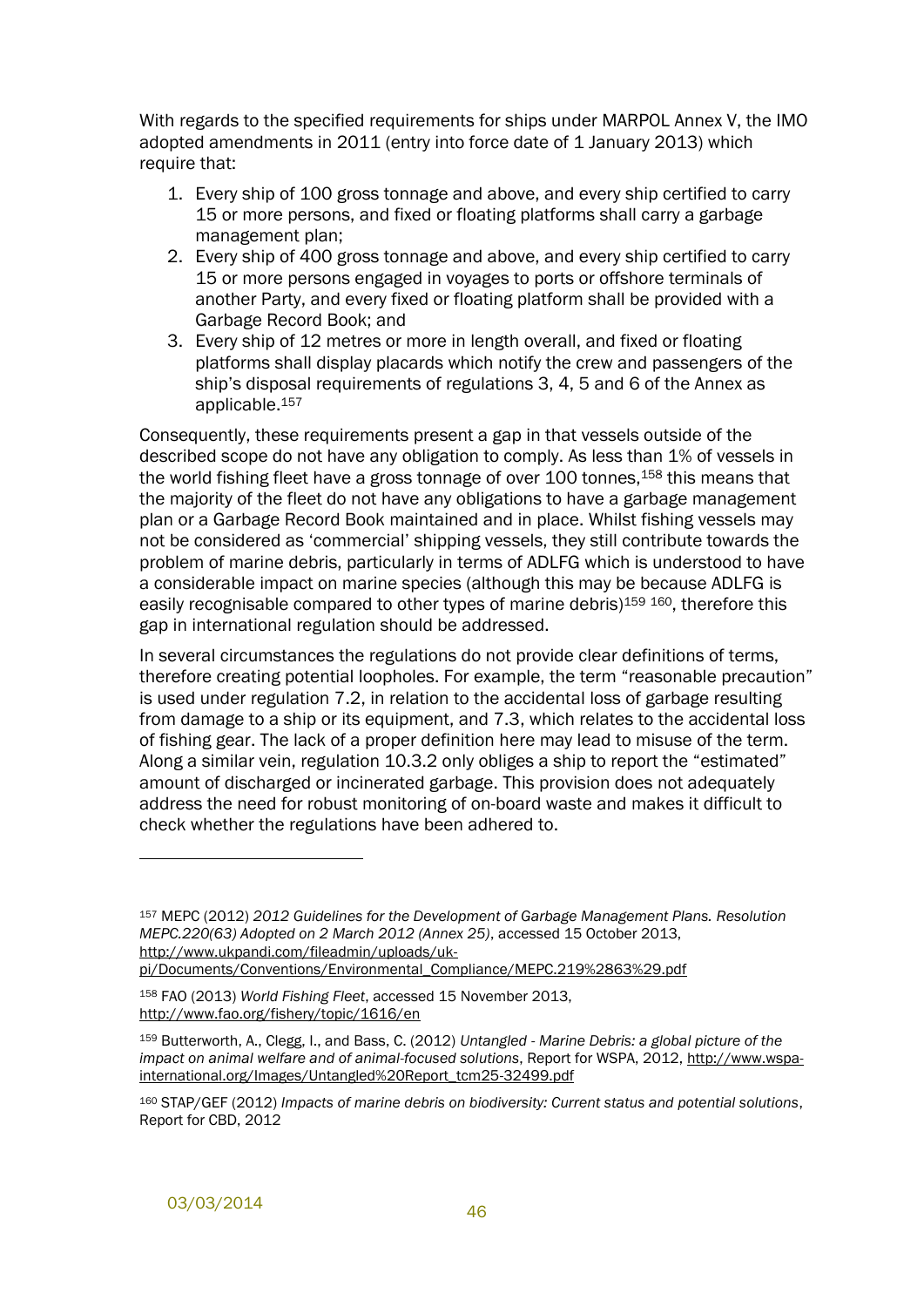#### Port Waste Reception Facilities

Another gap identified in MARPOL Annex V relates to port waste reception facilities. MARPOL requires that the Government of each Party is to provide facilities for the reception of ship-generated residues and garbage that cannot be discharged into the sea. The reception facilities must be *adequate* to meet the needs of ships using the port, *without causing undue delay to ships*. In providing further clarification for what this requirement actually means, resolution MEPC 83 (44) in March 2000 concluded that adequate facilities can be defined as those which:

 $\triangleright$  Mariners use:

l

- $\triangleright$  Fully meet the needs of the ships regularly using them;
- $\triangleright$  Do not provide mariners with a disincentive to use them; and
- $\triangleright$  Contribute to the improvement of the marine environment.

Furthermore, resolution MEPC 83 (44) stated that facilities provided by the port must meet the needs of the ships normally using the port, and allow for the ultimate disposal of ships' waste to take place in an environmentally appropriate way.<sup>161</sup>

Closer scrutiny of these requirements indicates that MARPOL does not set any prescriptive standards for port reception facilities, other than requiring that these are 'adequate', which in itself is defined as a qualitative manner in an MEPC resolution (which is not a mandatory instrument). Furthermore, MARPOL does not set any certification requirements for port reception facilities, and does not set any requirements for the environmentally sound management of any residues or garbage delivered to a port reception facility. Resolution MEPC 83 (44) requires that facilities should allow for the ultimate disposal of ships' wastes to take place in an environmentally appropriate way, but as mentioned previously, the MEPC resolution is not a mandatory instrument. <sup>162</sup>

Another problem with Port Waste Reception Facilities under MARPOL Annex V is that fishing vessels are required to offload all ship-generated waste (other than sewage) to shore reception facilities, but are not required to notify the harbour authority or terminal operator in advance or to pay the mandatory charge. This informal approach to fishing vessels may encourage them to offload garbage at ports; however it could be argued that fishing vessels should be subject to the same requirements as other vessels (i.e. make arrangements and payment for the landing of waste with the

<sup>161</sup> Mikelis, N. (2010) IMO's Action Plan on tackling the inadequacy of port reception facilities, paper given at Ships' Waste: Time for action!, Brussels, 14 October 2010,

http://www.imo.org/OurWork/Environment/PollutionPrevention/PortReceptionFacilities/Documents/2 010-10-

<sup>14%20%20</sup>IMOs%20Action%20Plan%20on%20tackling%20the%20inadequacy%20of%20port%20rec eption%20facilities%20-%20FEBEM%20-%20EUROSHORE%20Conference%20Brussels.pdf

<sup>162</sup> Mikelis, N. (2010) IMO's Action Plan on tackling the inadequacy of port reception facilities, paper given at Ships' Waste: Time for action!, Brussels, 14 October 2010,

http://www.imo.org/OurWork/Environment/PollutionPrevention/PortReceptionFacilities/Documents/2 010-10-

<sup>14%20%20</sup>IMOs%20Action%20Plan%20on%20tackling%20the%20inadequacy%20of%20port%20rec eption%20facilities%20-%20FEBEM%20-%20EUROSHORE%20Conference%20Brussels.pdf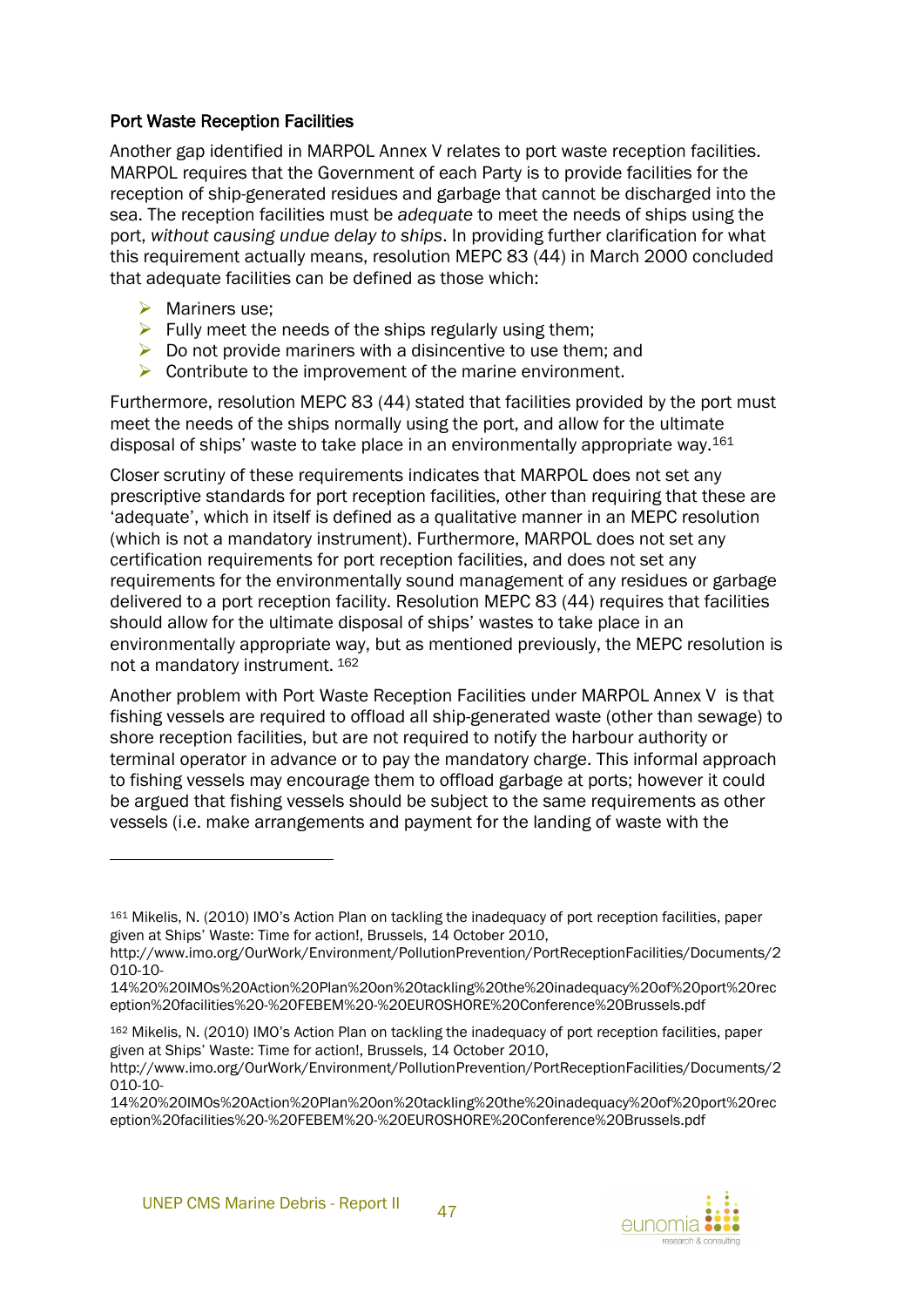harbour/terminal in question). Nevertheless, introducing such requirements for fishing vessels may act as a disincentive to dispose of garbage on land rather than at sea.

The port reception facilities database (GISIS) enables inadequate facilities to be reported, however it could be argued that introducing more specific requirements within MARPOL would speed up the process of improving waste reception facilities in all ports. On the other hand, some may disagree in that the introduction of a more detailed specification would be too prescriptive, and thus have a negative impact on the quality of port reception facilities. Despite the existence of the GISIS database, very few reports are actually made through this facility, compared to the number or port calls made by commercial ships across the globe. If used for its designed purpose, the GISIS database could be a useful tool for reporting inadequate port waste reception facilities. One potential method of increasing its usage could be to introduce mandatory reporting of facilities after each port of call a commercial ship makes.

Whilst it is generally conceived that good quality port reception facilities that meet the needs of visiting ships is important in encouraging ships to dispose of their garbage at ports rather than in the sea, MARPOL does not provide any requirements for how waste should be managed and treated on land. Responsible waste management on land, especially along the coast, is important in ensuring waste does not escape containment and find its way into the sea. However, under the Basel Convention, parties have the duty to take all appropriate measures to ensure the environmentally sound management of hazardous wastes (paragraphs b), c), e), f), g), and h) of Article 4.2).<sup>163</sup> Despite the notion of environmentally sound management being described in rather general terms by the Basel Convention, 164 the concept is a useful one that may be beneficial if applied to MARPOL.

To summarise, the current Annex V requirements of MARPOL do not support a closed system, in terms of what goes on board a ship and the resultant discharges, particularly solid garbage. In the present situation it is impossible to verify what a ship discharges and where; and whether this follows recommended best practice. Until this is achieved, it is impossible to know how much waste is discharged over board. Equally, this is difficult to regulate, but the unfortunate reality is that whatever prohibitive measures are agreed upon, whether they are abided by will remain unknown.

<sup>163</sup> UNEP (2013) Development of an assessment of how far the Basel Convention technical guidelines cover MARPOL wastes and of a guidance manual on how to improve the sea-land interface to ensure that MARPOL wastes, once offloaded a ship, are managed in an environmentally sound manner

<sup>164</sup> Abrams, D., J. (1990) Regulating the International Hazardous Waste Trade: A Proposed Global Solution, *Columbia Journal of Transnational Law*, Vol.28, p.828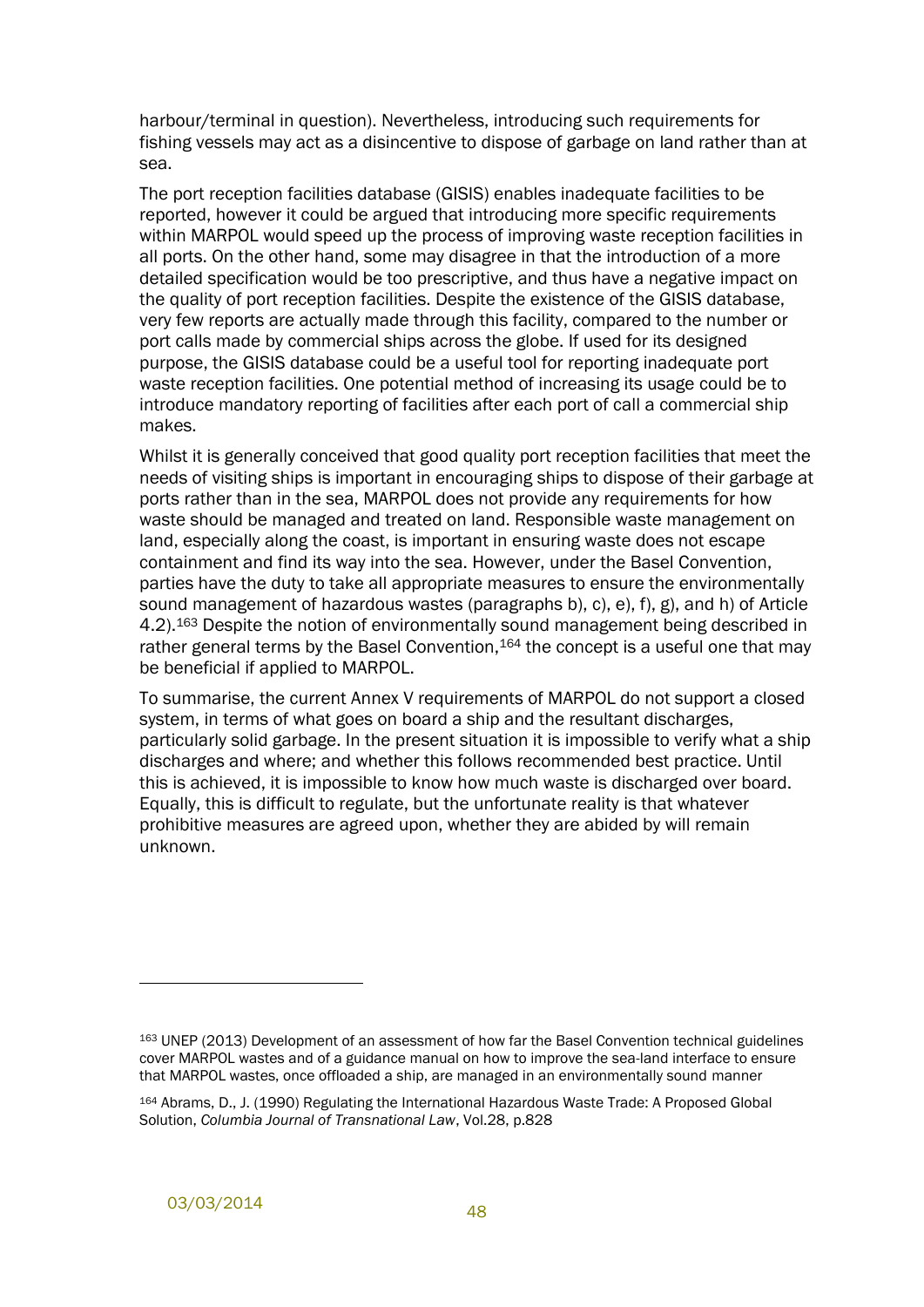## <span id="page-54-0"></span>5.2 London Convention and Protocol

According to the IMO status of conventions, 87 nations have ratified the London Convention, and 43 nations have ratified the London Protocol. <sup>165</sup> The lack of nations ratifying both the Convention and the Protocol represents a significant gap in the regulatory framework. Whilst encouraging land-locked nations to ratify may not be necessary, it is important to engage with coastal nations that are flag (or open registry) states for ships. It would be beneficial to encourage states to ratify the Protocol rather than the Convention, as the Protocol has a more precautionary approach to waste and the environment.

## <span id="page-54-1"></span>5.3 Cruise Ships

l

Cruise ships operate in every ocean worldwide, often in pristine coastal waters and sensitive marine ecosystems. Cruise ship operators provide amenities to their passengers that are similar to those of luxury resort hotels, including pools, hair salons, restaurants, and dry cleaners. As a result, cruise ships have the potential to generate wastes similar in volume and character to those generated by hotels. According to a 1999 Royal Caribbean Cruises Environmental Report, packaging materials from consumables and spare parts for a ship can generate up to 15 tons of waste in a single day.<sup>166</sup>

Worldwide, the cruise industry has a compound annual passenger growth rate of 7% since 1990. Worldwide, the number of passengers carried is expected to increase from approximately 21 million in 2013 to 23.7 million in 2017.<sup>167</sup>

The majority of current legislation regarding pollution and shipboard waste was developed prior to the rapid growth of the cruise market; as a consequence there exists no international legislation addressing the particular issues surrounding pollution and waste management on these vessels. 168

Passengers partaking of cruises are invariably attracted to those parts of the world that can be described as 'ecologically vulnerable' or as 'bio-diversity hot spots', which cannot, or struggle to, assimilate the added pressure that these vessels place on their fragile environments. 169

<sup>167</sup> Cruise Market Watch (2013) *Growth of the Cruise Line Industry*, http://www.cruisemarketwatch.com/growth/



<sup>165</sup> NOAA, and UNEP (2013) *IMO Status of Conventions*, accessed 15 October 2013, http://www.imo.org/About/Conventions/StatusOfConventions/Pages/Default.aspx

<sup>166</sup> UNEP, and Caribbean Environment Programme (2007) *The Caribbean Environment Programme: Draft Cruise Ship Discharge Assessment Report*, accessed 19 November 2013, http://www.cep.unep.org/publications-and-resources/databases/documentdatabase/other/cruiseship-discharge-assessment-report.pdf/view

<sup>168</sup> Butt, N. (2007) The impact of cruise ship generated waste on home ports and ports of call: A study of Southampton, *Marine Policy*, Vol.31, pp.591 – 598

<sup>169</sup> Johnson, D. (2002) Environmentally sustainable cruise tourism: a reality check, *Marine Policy*, Vol.26, No.4, pp.261–270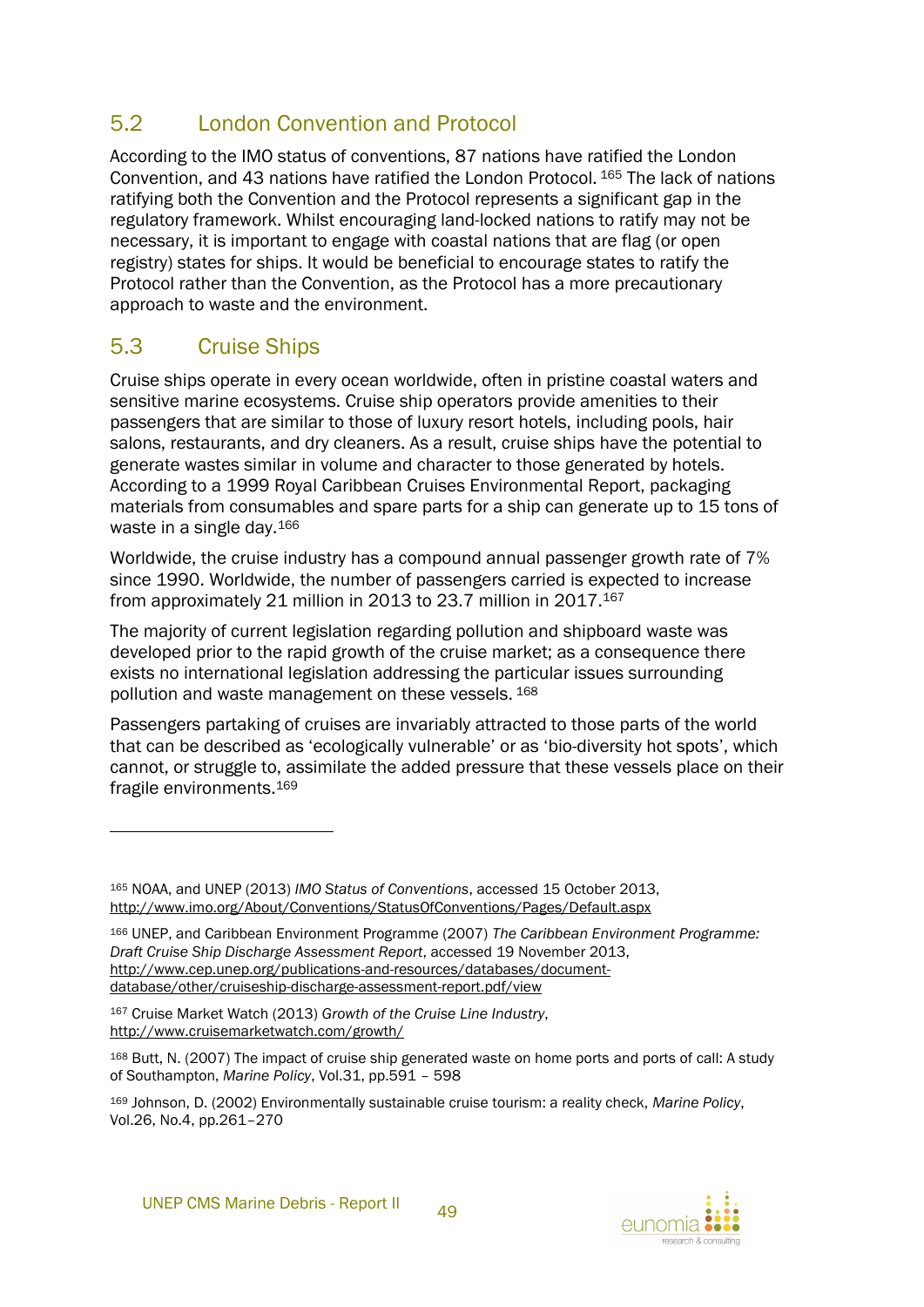The Caribbean islands are a case in point, with an estimated 44% share of the total cruise market. Alaska, another ecologically sensitive area, accounts for 7.9% and the Mediterranean, a semi-enclosed sea, 12.7% of the market. <sup>170</sup> Both the Caribbean (Gulf of Mexico) and the Mediterranean sea have been designated 'special areas' under MARPOL Annex V, highlighting the need for protection in these areas.

Another key point to make in relation to cruise ships is not exactly a gap in legislation, but an issue related to the interpretation of MARPOL requirements for port waste reception facilities. This issue is demonstrated through the example in the box below.

#### Port waste reception facilities and cruise ships at Southampton

Associated British Ports (ABP) is responsible for the running of the Port of Southampton and has an environmental policy which supports ''…*sustainable development for both our business and the environment*''.<sup>1</sup> They advocate complying with all relevant legislation and call for the adoption and promotion of best practice through introducing 'robust' environmental management. This policy applies to all ports operated by ABP and is delivered through their 'Environmental Management Framework Waste Management Plan' which complies with MARPOL, the EU Directive on Port Reception Facilities, and other relevant legislation.

At the Port of Southampton there is a mandatory waste fee for all 'non-exempt' ships berthing at Southampton, which pays for the disposal of up to  $4m<sup>3</sup>$  of solid waste that falls under MARPOL Annex V, any amount greater than this or waste falling under other MARPOL Annexes must be dealt with by outside waste contractors, arranged for by ship's agents. Clearly the ABP waste allowance is inadequate for cruise vessels even though EU Directive 2000/59, Article 4(2), requires that '…the reception facilities shall be capable of receiving the types and quantities of ship generated waste…and take into account the operational needs of the users of the port''. ABP address this issue by providing a list of outside waste contractors.1

## <span id="page-55-0"></span>6.0 Recommendations

## <span id="page-55-1"></span>6.1 General Recommendations

Marine debris remains a global problem and challenge. In 2005, UNEP concluded that: *"… marine litter is not a problem which can be solved only by means of legislation, law enforcement and technical solutions. It is a social problem which requires efforts to change behaviours, attitudes, management approaches and multisectoral involvement."*<sup>171</sup> The circumstances do not appear to have changed since

l

<sup>170</sup> UNEP (2002) *Industry as a partner for sustainable development: Tourism*, accessed 17 October 2013, http://www.unep.fr/shared/publications/pdf/WEBx0012xPA-IndustryTourism.pdf

<sup>171</sup> UNEP (2005) *Marine Litter: An Analytical Overview*, 2005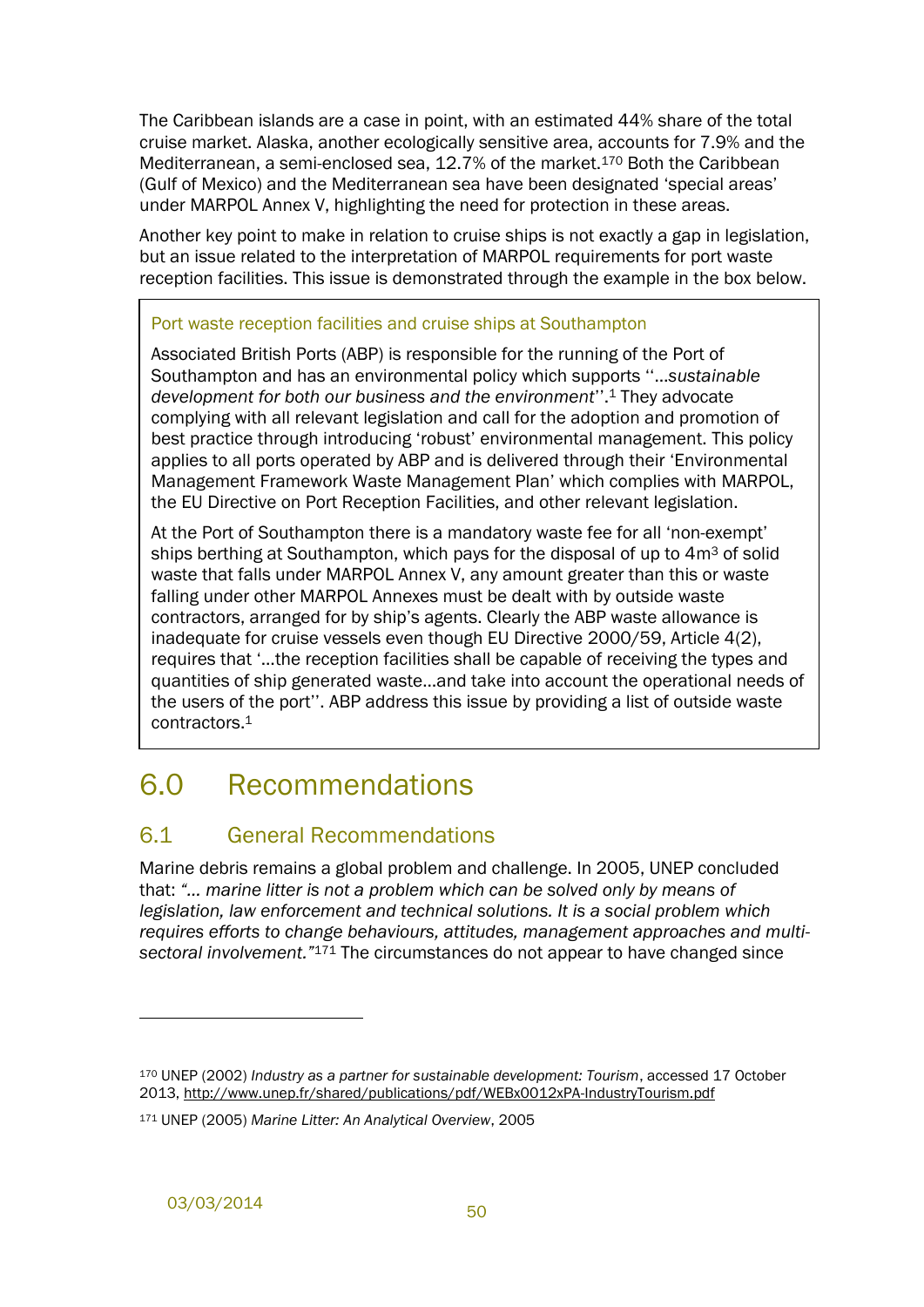2005, as such the recommendations provided in the following sections are wide ranging.

Prevention is generally more effective and efficient than remedial action. In many cases, preventive mechanisms and the authority to enforce them are already implicit in existing global or regional conventions and action plans, even when marine debris is not specifically mentioned. When political agreements address the need to protect coastal habitats, sustain the health and productivity of seas and coastal areas, pursue integrated coastal zone management and sustainable development of seas and coastal zones, and raise environmental awareness, the issue of marine debris is covered.<sup>172</sup>

In order to achieve any improvement to the current situation with regards to marine debris, a collaborative approach between industry and governments will be required, with a focus on early facilitation of regional cooperation. However, challenges may arise in obtaining international agreement to change conventions, due to differences in priorities and ability to implement changes. For instance, developing countries and small island states may struggle with land-based infrastructure, adding to the challenge of managing ship-based waste.<sup>173</sup>

## <span id="page-56-0"></span>6.2 Improvements to Existing Regulations

Current rules are lagging far behind the practices at the better performing end of the market. This means that responsible ship operators have no competitive advantage. Regulation and enforcement is a powerful driver for quality shipping. <sup>174</sup>

Within the Clean Ship approach, established by Seas at Risk (see Section [2.3.2\)](#page-36-0), it is suggested that regulators should close the gap between regulatory standards and existing best available technologies and practices. Quality operators will nearly always live by the rules, but only thorough and effective enforcement will ensure that everyone plays by the same rules.<sup>175</sup>

Looking back to the regulatory gaps identified in Section [5.0,](#page-50-0) the two key gaps are associated with the lack of ratification of international legislation across the globe, and the specification of the requirements in MARPOL Annex V. The lack of ratification can be addressed through raising awareness of the legislation, and how ratifying

l



<sup>172</sup> UNEP (2009) *Marine Litter - A Global Challenge*, accessed 11 October 2013, http://www.unep.org/pdf/unep\_marine\_litter-a\_global\_challenge.pdf

<sup>173</sup> NOAA, and UNEP (2011) *Honolulu Strategy: Technical Proceedings of the Fifth International Marine Debris Conference (Honolulu Strategy)*, accessed 23 October 2013, http://5imdc.files.wordpress.com/2011/03/5imdc-proceedings-final1.pdf

<sup>174</sup> Seas at Risk (2007) *The Clean Ship Concept: A strategy for uncoupling growth in shipping from environmental harm*, accessed 10 October 2013, http://www.seas-atrisk.org/1mages/Seas%20At%20Risk%20Policy%20Analysis%20\_V\_W%20case%20study%201\_.pdf

<sup>175</sup> Seas at Risk (2006) *Implementing the Clean Ship Approach: closing the gap between what is possible and what is required by law*, accessed 10 October 2013, http://www.seas-atrisk.org/1mages/SAR%20Mind%20the%20Gap%20seminar%20presentation.pdf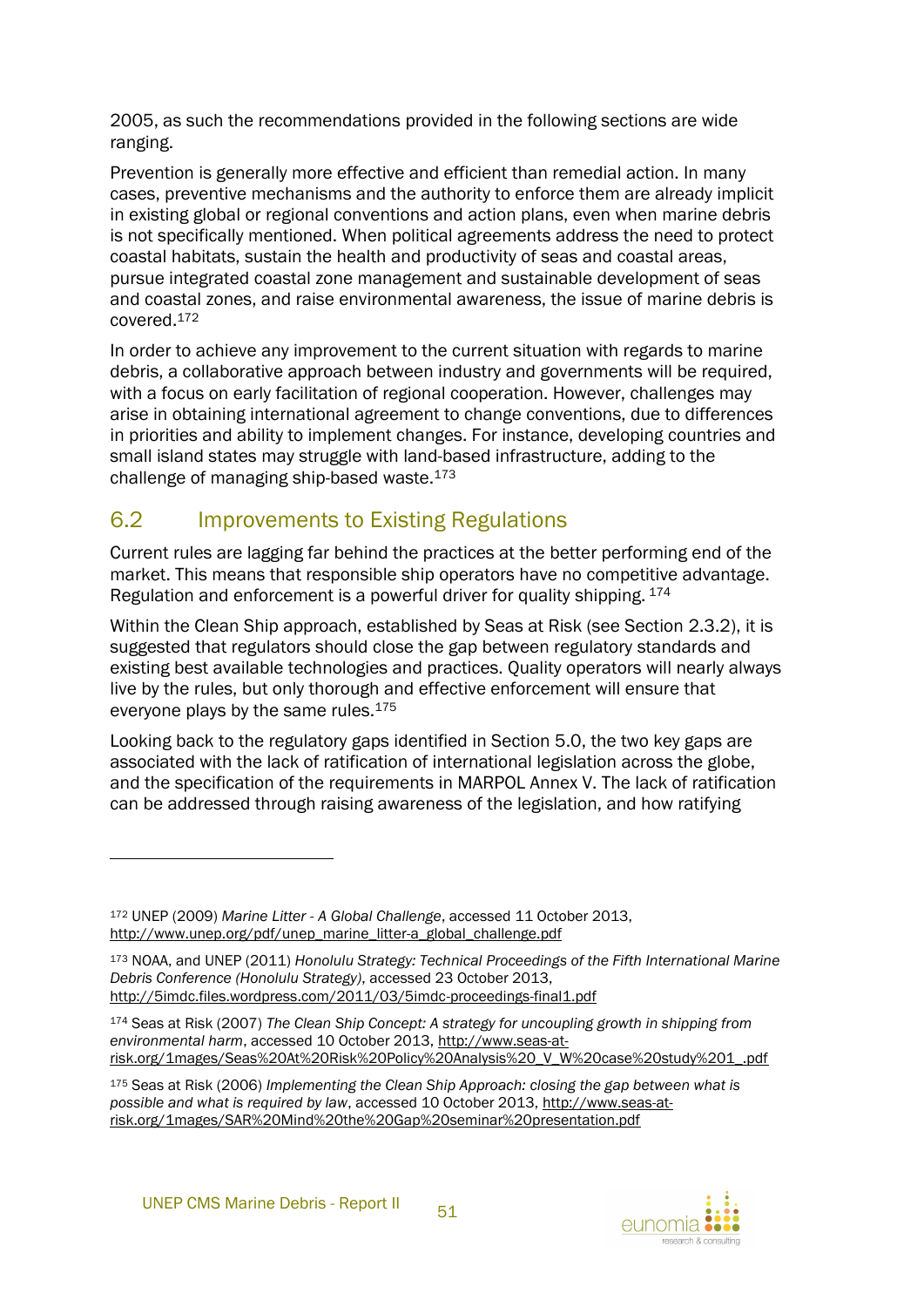helps to prevent the problem of marine debris. Recommendations for addressing the specification of the requirements are dealt with in Section [6.2.1](#page-57-0) below.

## <span id="page-57-0"></span>6.2.1 MARPOL Annex V

Existing rules under MARPOL are the bottom line for shipping, therefore new rules should make it more difficult for offenders to stay in business. There is a connection with innovation to be made; environmental policy and legal standards should be at least as strict as that made possible by the best available technologies. Strengthened enforcement remains important; if polluters don't get caught or if the fines are too low, environmental offences will remain a minor business risk. New regulations should encourage innovation, not only setting a standard for now, but also a target for the short and long term.<sup>176</sup>

Seas at Risk made the following recommendations for improving MARPOL Annex V:

- 1. Clear Rules, clear compliance and strong enforcement: Clear rules for onboard personnel and passengers regarding waste and marine debris creates awareness and improves behaviour;
- 2. Zero discharge = zero confusion: At the moment, certain types of waste are still allowed to be thrown overboard and others are not. Implementing a "zero discharge" (at sea) approach makes environmental sense and avoids confusion;
- 3. Phase-out on-board waste incineration: compliance with recommendations 1 and 2 is impossible to control or enforce as waste can be burnt at sea and regulators have to rely on logged estimated amounts incinerated.
- 4. Deliver waste in ports: improved and harmonised port reception facilities that are simple to use, accessible and affordable will decrease the amount of waste that ends up as marine debris; and
- 5. Waste management as business practice: waste management and recycling is all about volumes. If all ships deliver all their waste to ports the chances for the creation of serious markets in ship waste recycling increases.<sup>177</sup>

These suggested recommendations are very similar to those provided by the Clean Shipping Coalition, who also emphasise the need to improve port reception facilities, and the need to prohibit discharge of waste at sea (except when the ship or crew safety is at risk and there are no other alternative means of handling the waste).

A further recommendation made by the Clean Shipping Coalition is to prohibit all discharges in the Polar area. The IMO is in the process of developing a draft mandatory international code of safety for ships operating in polar waters (the Polar

<sup>176</sup> Seas at Risk (2007) *The Clean Ship Concept: A strategy for uncoupling growth in shipping from environmental harm*, accessed 10 October 2013, http://www.seas-atrisk.org/1mages/Seas%20At%20Risk%20Policy%20Analysis%20\_V\_W%20case%20study%201\_.pdf

<sup>177</sup> Seas at Risk *No place for waste: let's end ship waste dumping at sea*, accessed 10 October 2013, http://www.seas-at-risk.org/1mages/Marine%20litter%20brochure\_2.pdf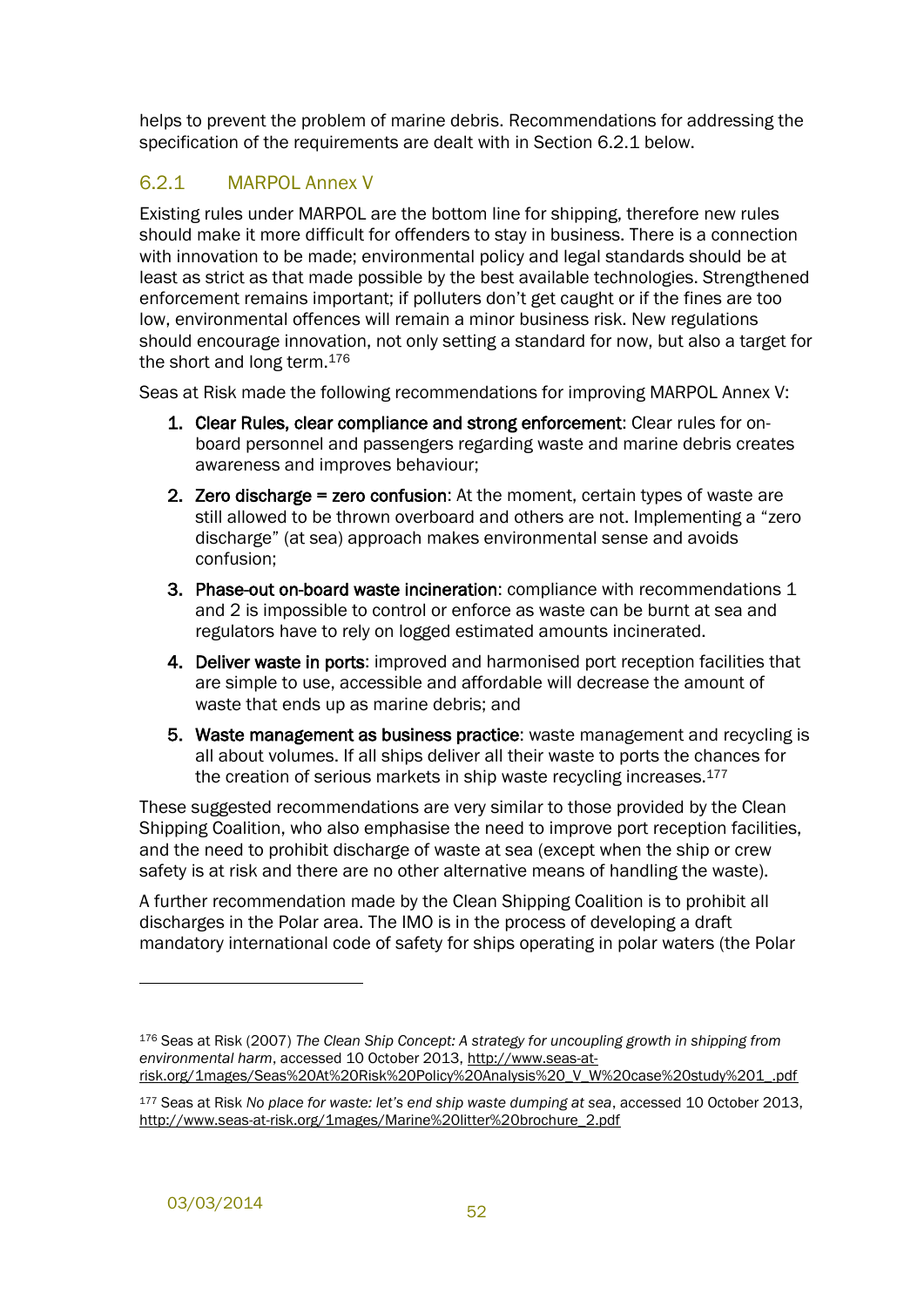Code). Friends of the Earth International (FOEI), Greenpeace International, International Fund for Animal Welfare (IFAW) and World Wildlife Fund (WWF) submitted a joint proposal to the IMO detailing their recommendations for a 'Mandatory Polar Code'. Within these recommendations it was suggested that the code must be applicable to all vessels, and must include comprehensive provisions for environmental protection for all vessels operating in polar water, such as more stringent provisions for garbage discharge, amongst other discharges. 178 179

The scope of vessels to which MARPOL Annex V applies is limited in that only certain vessels are required to have or maintain garbage management plans, a Garbage Record Book, and placards to notify the crew and passengers of the vessel of the ship's disposal requirements. The vessels that are not obligated to comply with these requirements represent a key gap in MARPOL Annex V. For instance, according to the European Commission's Fishing Fleet Register, only 4% of EU registered fishing vessels are covered by the requirement to have a garbage management plan. As the tonnage threshold for the carrying of a Garbage Record Book is even higher, it equates to just 0.4% of all EU-registered fishing vessels. <sup>180</sup> <sup>181</sup>

To properly cover waste from fishing vessels, Annex V should be amended to include a mandatory requirement for all commercial seagoing vessels to have a Garbage Management Plan and a Garbage Record Book. <sup>182</sup> With regards to the definition of a 'commercial shipping vessel', perhaps this too should be more clearly defined within MARPOL to ensure that there is no misunderstanding. We would recommend that fishing vessels are included within this definition.

### <span id="page-58-0"></span>6.2.2 Port Waste Reception Facilities

 $\overline{a}$ 

The requirements for port waste reception facilities under MARPOL are not specific, simply requiring that ports are 'adequate' and do not cause undue delay to ships. Perhaps introducing specific requirements for port waste reception facilities, staggered through targets over time, may help ports improve the standards of their waste reception facilities. Another recommendation for improving port reception facilities and the way they handle waste could be to take the concept of



<sup>178</sup> MEPC (2009) *Mandatory Polar Code: Submitted by Friends of the Earth International (FOEI), Greenpeace International, IFAW and WWF (MEPC 59/20/5)*, accessed 19 November 2013, http://www.zeemail.nl/upload/actueel/2\_MEPC\_59-20-5\_polar\_code\_FOEI\_Ifaw.pdf

<sup>179</sup> Clean Shipping Coalition (2010) *Interpretations of, and amendments to, MARPOL and related instruments*, accessed 11 October 2013, http://www.seas-at-risk.org/1mages/MEPC%2061-7- 12csc.pdf

<sup>180</sup> European Commission (2013) *Community Fishing Fleet Register*, accessed 19 November 2013, http://ec.europa.eu/fisheries/fleet/index.cfm

<sup>181</sup> Clean Shipping Coalition (2010) *Interpretations of, and amendments to, MARPOL and related instruments*, accessed 11 October 2013, http://www.seas-at-risk.org/1mages/MEPC%2061-7- 12csc.pdf

<sup>182</sup> Clean Shipping Coalition (2010) *Interpretations of, and amendments to, MARPOL and related instruments*, accessed 11 October 2013, http://www.seas-at-risk.org/1mages/MEPC%2061-7- 12csc.pdf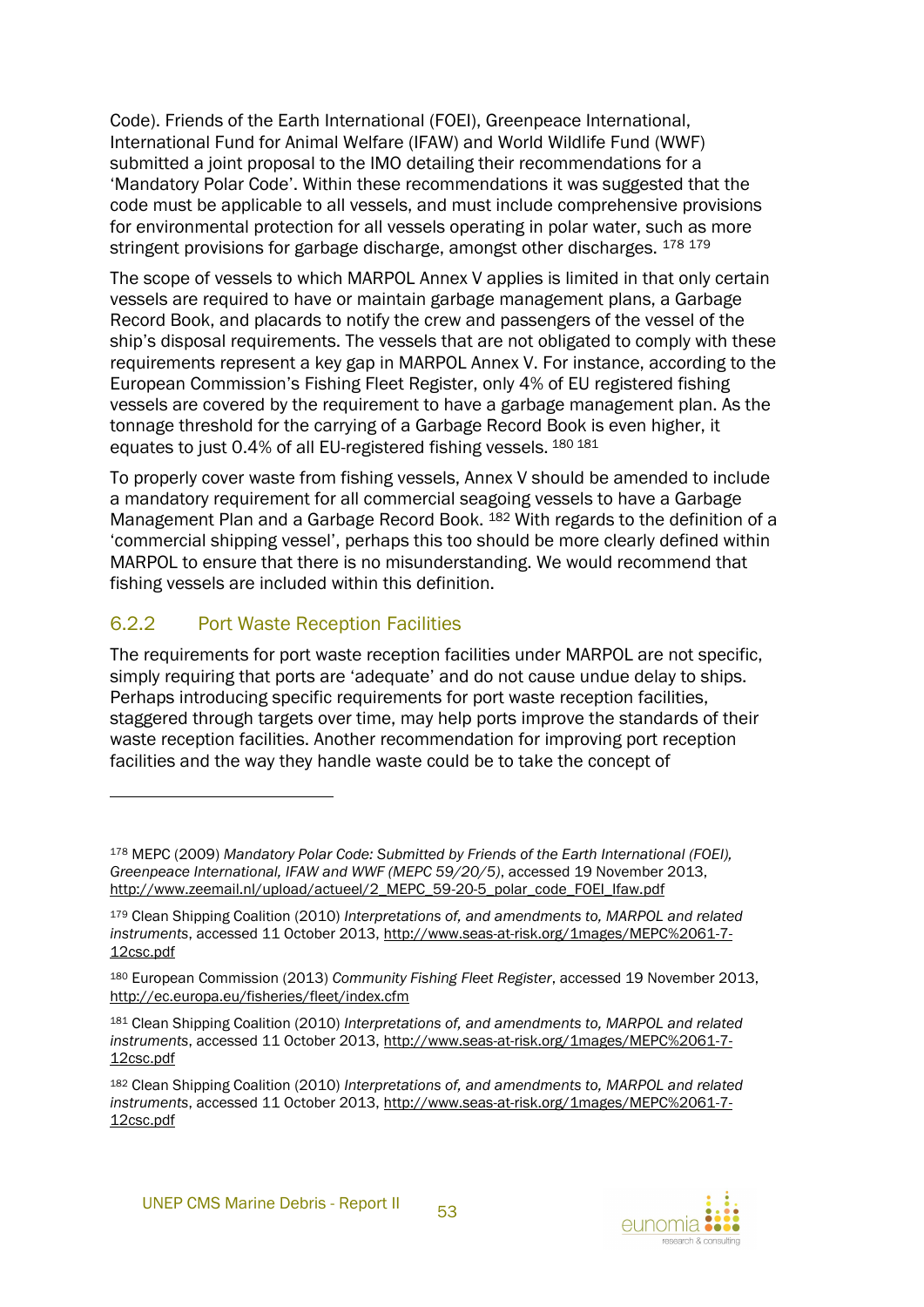environmentally sound management from the Basel Convention, and apply it to MARPOL Annex V waste arriving in the port reception facility to the final disposal destination.

As indicated in the previous Section [\(6.2.1\)](#page-57-0), it is generally agreed that port waste reception facilities should be improved to encourage waste disposal in ports rather than illegal dumping at sea. An indirect fee system of charging for waste disposal in ports was discussed in Section [2.2.5.](#page-30-0) However, if this approach is to be expanded to more ports both regionally and internationally, careful steps must be taken to ensure a level playing field is achieved to maintain competition between ports. Options for ensuring this were discussed in Section [2.2.5.2.](#page-33-0) Undertaking further research into the expansion of the indirect fee system using these options could be a task for CMS.

IMO has developed a number of guidelines, the most recent of which have been published as a Comprehensive Manual on Port Reception Facilities. It is possible that a review may be required to understand whether these guidance documents fulfil the needs of the relevant stakeholders, and whether amendments or further guidance needs to be written to enable successful compliance and enforcement of MARPOL Annex V and port waste reception facilities.

## <span id="page-59-0"></span>6.3 Gaps to Address

#### <span id="page-59-1"></span>6.3.1 Lack of data

While there are governmental and national efforts to survey, monitor and quantify marine debris from land-based sources, information about debris from ocean-based sources in most cases is non-existent or not collected on a regular basis. In some instances the collection of such information is largely dependent on funding from international organisations such as UNEP and the Intergovernmental Oceanographic Commission (IOC).<sup>183</sup>

A lack of data regarding the level of marine debris, both past and present, and on different geographical scales has an impact on the decision making process, as well as affecting the ability to assess the effectiveness of existing or proposed measures.

Monitoring and evaluation are critical components of determining whether strategies are achieving expected results. The following are potential evaluation questions and indicators, proposed within the Honolulu Strategy, to be considered in developing an evaluation approach for strategies focused on shipping, boating, and transport:

- 1. What is the level of awareness of specific groups of ocean users regarding Best Management Practices (BMPs), storage and disposal options, and legislation and policies?
	- $\triangleright$  Percentage of ocean users by specific industry or group
	- $\triangleright$  Percentage of ocean users briefed by specific industry or group

<sup>183</sup> UNEP (2009) *Guidelines on the Use of Market-based Instruments to Address the Problem of Marine Litter*, 2009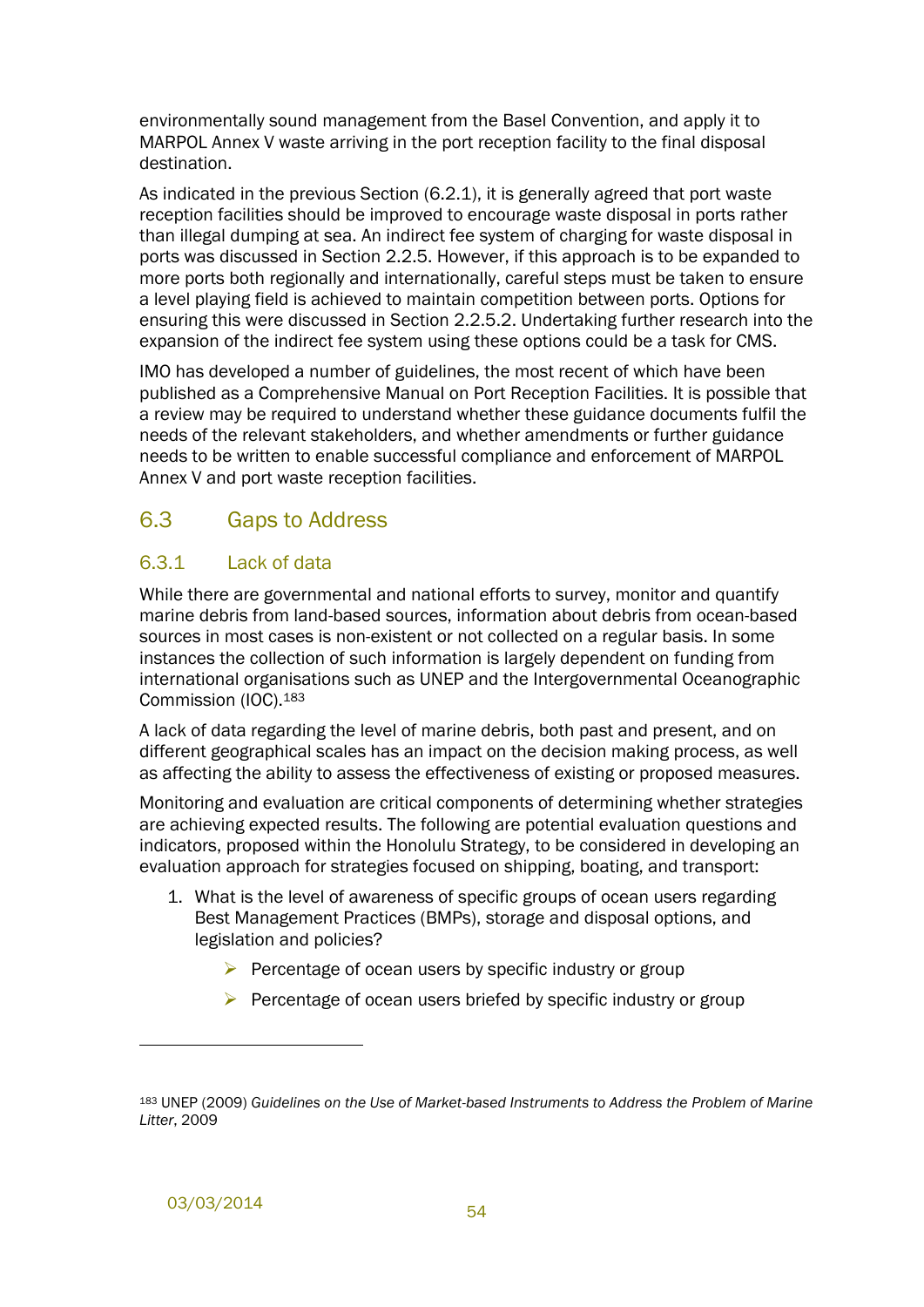- $\triangleright$  Percentage of ocean users adopting best practices by specific industry or group
- $\triangleright$  Tonnage of lost cargo
- $\triangleright$  Cost of lost cargo
- 2. What percentage of specific groups of ocean users are using proper waste storage and disposal options?
	- $\triangleright$  Percentage of ocean users using proper waste storage on board and disposal at port reception facilities
	- $\triangleright$  Tonnage of waste collected at port reception facilities
- 3. What is the level of awareness of fishermen regarding BMPs, legislation and policies?
	- $\triangleright$  Percentage of fishermen who think current practices and methods to prevent abandoned, lost, or otherwise discarded fishing gear (ALDFG) sources are adequate by fishing fleet or area
	- $\triangleright$  Percentage of fishers aware of BMPs, practices, and legislation by fishing fleet or area
	- $\triangleright$  Percentage of fishers briefed by fishing fleet or area
- 4. What percentage of fishermen are adopting best practices and modified or alternative fishing gear?
	- $\triangleright$  Percentage of fishermen adopting best practices by fishing fleet or area
	- $\triangleright$  Percentage of fishermen using alternative/modified fishing gear by fishing fleet or area
	- $\triangleright$  Number of gear items lost
	- $\triangleright$  Tonnage of gear lost
	- $\triangleright$  Cost of lost gear<sup>184</sup>

Whilst this information will contribute to the knowledge base on marine debris, it is important to also undertake research investigating the cost and cost effectiveness of measures to prevent the disposal of garbage at sea. At present there is a significant lack of data of this sort, but combined with information about the effectiveness of measures it is possible to estimate the level of funding and investment required to make a difference. Furthermore, whilst a number of best practice measures have been identified in Section [2.0,](#page-12-0) the extent to which these measures are implemented is not widely known; addressing this gap would be very useful in understanding the types of measures that industry does or does not favour.



<sup>184</sup> UNEP, and NOAA (2011) The Honolulu Strategy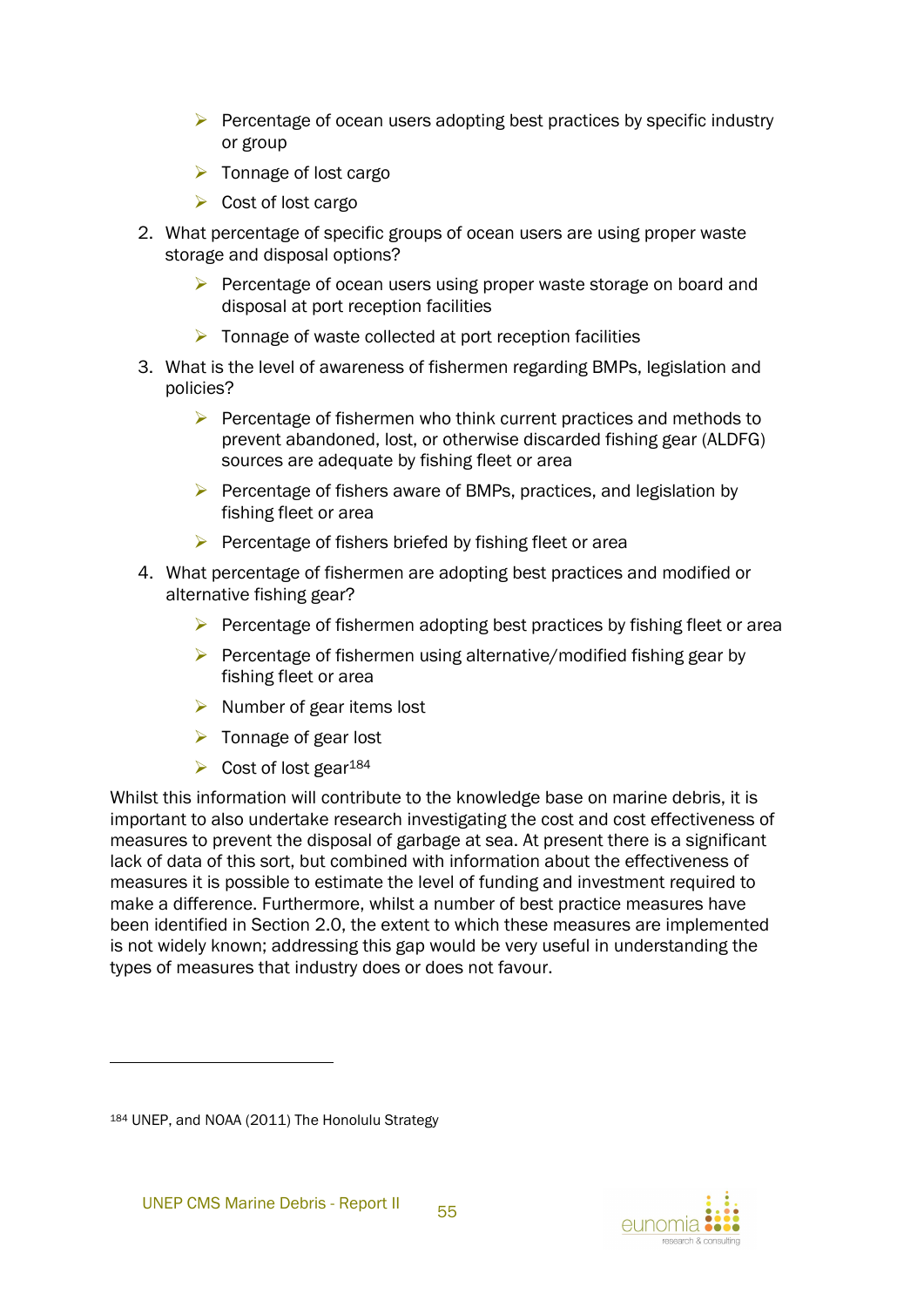### <span id="page-61-0"></span>6.3.2 Education for seafarers

Much of the pollution from shipping is caused by a lack of knowledge about the marine environment. Raising awareness and training on the issues of marine debris is essential to achieving success. <sup>185</sup> It is important to ensure education is delivered on all levels; from seafarers and fishermen to the top level of management in large shipping firms. There has been a distinct lack of campaigns to raise awareness or education programmes within the commercial shipping industry, an issue discussed in Report III.

At the end of the day it is people who build, maintain and operate the ships and take decisions which can have far-reaching consequences. Providing training for seafarers, both before they start working on a ship and when they have become part of the crew, is a keystone to achieving better compliance with international legislation. At present knowledge of the marine ecosystem is not a part of the curriculum. <sup>186</sup> The ProSea Foundation provides sustainability courses for the maritime and fishing sectors, schools, governmental agencies and businesses. The courses are for both those who work at sea, as well as land based decision makers. ProSea has been providing marine awareness courses since 1999 and has developed the IMO model course Marine Environmental Awareness. <sup>187</sup> As such, ProSea is a well-placed organisation for CMS to work with in terms of delivering the appropriate training and education for users of the marine environment, with particular regard to marine debris.

## <span id="page-61-1"></span>6.3.3 Cruise Ships

Generally speaking, it is sensible to assume that the volume of solid waste produced by a vessel at sea is proportionate to the number of crew and passengers on board. On this basis, combined with the fact that the cruise industry is rapidly expanding, cruise ships are a significant source of garbage, and could potentially be a large source of marine debris if not carefully regulated and monitored. As mentioned in Section [5.3,](#page-54-1) cruises often visit ecologically vulnerable or sensitive areas, yet the majority of current legislation regarding pollution and shipboard waste was developed prior to the rapid growth of the cruise market. Consequently there exists no international legislation addressing the particular issues surrounding pollution and waste management on these vessels.<sup>188</sup>

If such legislation were to be established, the possible criteria to address could be:

<sup>187</sup> ProSea (2014) *ProSea - About ProSea*, accessed 24 January 2014, http://www.prosea.info/?page\_id=2

<sup>185</sup> Seas at Risk (2006) *Implementing the Clean Ship Approach: closing the gap between what is possible and what is required by law*, accessed 10 October 2013, http://www.seas-atrisk.org/1mages/SAR%20Mind%20the%20Gap%20seminar%20presentation.pdf

<sup>186</sup> Seas at Risk (2007) *The Clean Ship Concept: A strategy for uncoupling growth in shipping from environmental harm*, accessed 10 October 2013, http://www.seas-atrisk.org/1mages/Seas%20At%20Risk%20Policy%20Analysis%20\_V\_W%20case%20study%201\_.pdf

<sup>188</sup> Butt, N. (2007) The impact of cruise ship generated waste on home ports and ports of call: A study of Southampton, *Marine Policy*, Vol.31, pp.591 – 598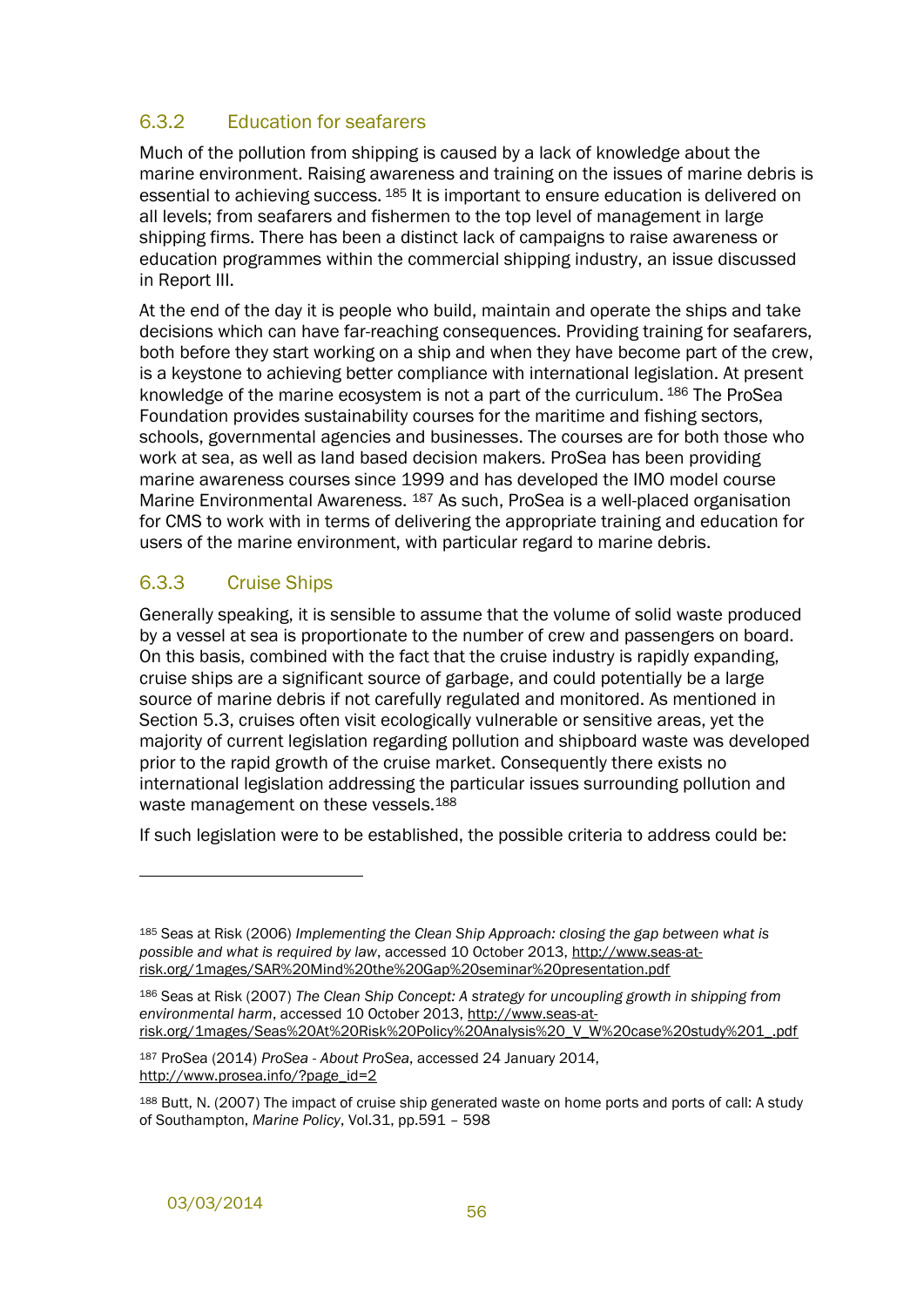- $\triangleright$  Implementing zero disposal of solid waste at sea; and
- $\triangleright$  Ensuring that cruise ships only call at ports that have adequate port waste reception facilities to handle the volume of waste produced.

## <span id="page-62-0"></span>6.4 Market-based Instruments (MBIs)

When properly harnessed, the market can be a powerful driver for change. The use of economic incentives to discourage the disposal of garbage at sea has already been recommended by Seas at Risk, and UNEP commissioned a guidance document on the use of market-based instruments to address the problem of marine debris in April 2009. <sup>189</sup> <sup>190</sup>

The costs associated with marine debris are largely borne by those that are not causing the problem, with the result that there is insufficient liability to the entities responsible for the source of the problem. In other words, the polluter does not pay at present. As discussed in Report I, the impacts of marine debris can have high economic and ecological costs.<sup>191</sup> The direct and indirect benefits of reducing and preventing marine debris merit the investment of time, effort and money. However, there must be political will to address this issue; the cooperation and support of government, the private sector and the general population, are essential for a longterm and effective approach to handling marine debris.<sup>192</sup>

The aim of using economic incentives and disincentives is to change people's behaviour regarding the correct handling of their waste. Market forces can be influenced by communities, governments, industry and nongovernmental organisations. When used in parallel with public education, adequate waste management infrastructure and other related efforts, market based instruments (MBIs) can be extremely effective.<sup>193</sup>

MBIs addressing the inland sources of marine debris are discussed in Report I; an integrated approach must be adopted to ensure the different incentives address different target audiences and can be feasibly used in parallel. MBIs for ocean based sources of marine debris are not yet widespread.



<sup>189</sup> Seas at Risk (2006) *Implementing the Clean Ship Approach: closing the gap between what is possible and what is required by law*, accessed 10 October 2013, http://www.seas-atrisk.org/1mages/SAR%20Mind%20the%20Gap%20seminar%20presentation.pdf

<sup>190</sup> UNEP, and IEEP (2009) *Guidelines on the Use of Market Based Instruments to Address the Problem of Marine Litter*, accessed 11 October 2013,

http://www.unep.org/regionalseas/marinelitter/publications/docs/Economic\_Instruments\_and\_Marin e\_Litter.pdf

<sup>191</sup> For example: loss of biodiversity, loss of ecosystem functions, loss of revenue, loss of livelihood of population groups, and increased maintenance costs.

<sup>192</sup> UNEP (2009) *Guidelines on the Use of Market-based Instruments to Address the Problem of Marine Litter*, 2009

<sup>193</sup> UNEP (2009) *Guidelines on the Use of Market-based Instruments to Address the Problem of Marine Litter*, 2009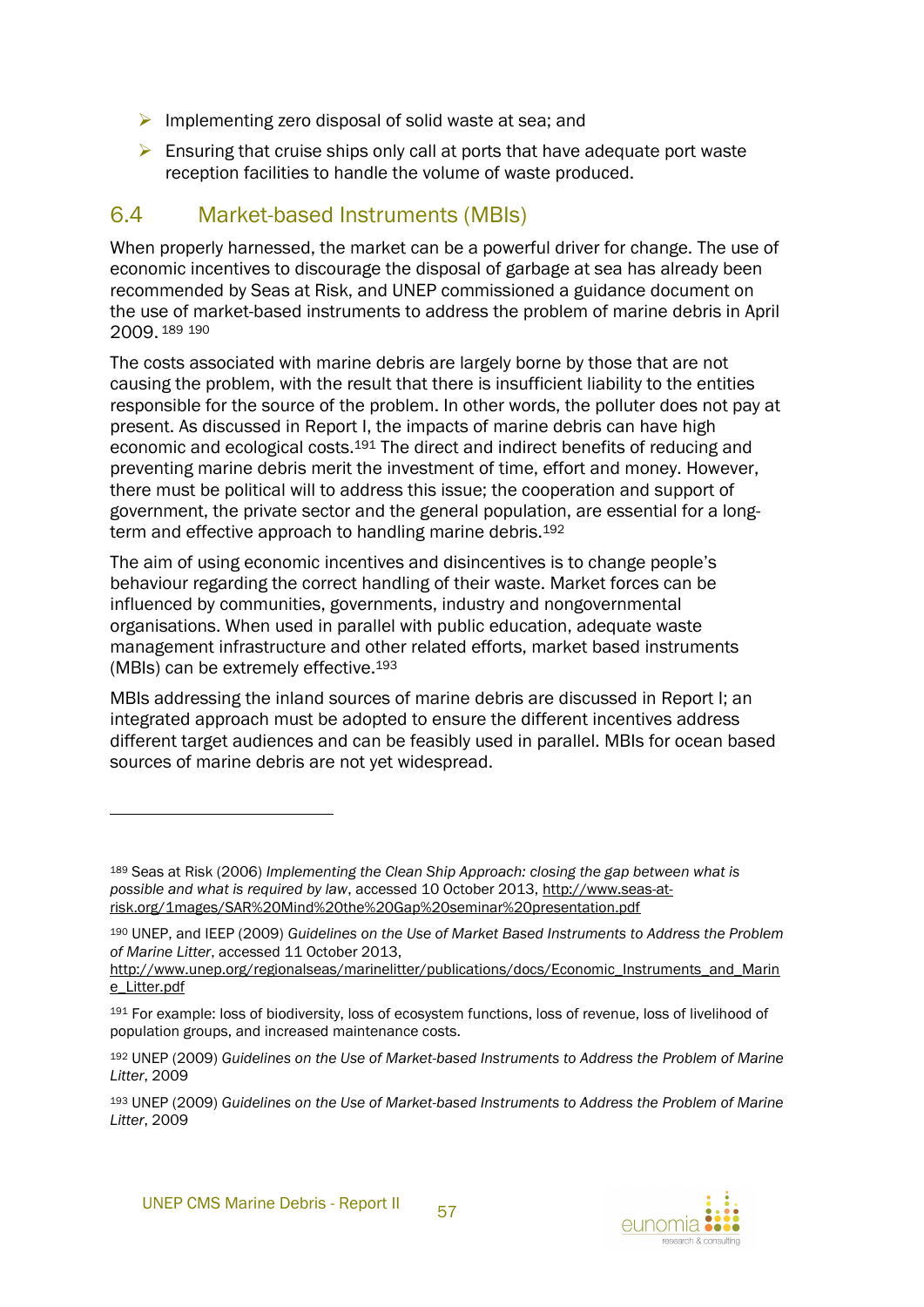An instrument that actively encourages relevant operators to adopt best practice may be more effective where enforcement is particularly challenging. For example, offering appropriate tax relief or a reduction in port fees to ships or fleets that operate a zero waste discharge at sea policy, would give significant advantages to commercial shipping operators that employ best practice, therefore encouraging the industry to adopt best practice. In theory, port operators that support this scenario would in turn receive benefits through a greater number of ships calling into the port in question.

However, it is important to remember that nations vary in their stages of economic, social and political development, all of which affect their ability to respond to environmental problems such as marine debris. Measures are more likely to be effective if the regulatory framework and institutional infrastructures are in place. Nations also differ in their ability to afford some of the expenses associated with strategies and programmes. The relevance and effectiveness of any instrument will need to be assessed on a case -by-case basis to determine its potential for success.<sup>194</sup>

## <span id="page-63-0"></span>6.5 Role for CMS

The maritime industry is a complex sector with stakeholders engaging at all levels. These interdependencies between fuel suppliers, ship owners, cargo owners and financing and insurance companies mean that the implementation of best practice requires not only technological, but also social and organisational changes. Ensuring success calls for a multi-stakeholder approach; the crew and ship owner are important, but a number of other players in the maritime industry must also be involved. When thinking about incentives or possible actions that are to be included it is essential to ensure they are well targeted to actors that can and are willing to make a difference. 195

As in other spheres there is always a tendency to try and shift the responsibilities to others. An example is waste collection and treatment. Ship operators complain that ports do not offer reception facilities while ports claim that the crew of visiting ships do not deliver their waste in port. Without clear directions, problems – and associated solutions – will be put on the shoulders of others. 196

UNEP, perhaps through the Regional Seas Programme, can facilitate coordination between all of the different stakeholders to enable best practice measures to be implemented. International forums such as the IMO take decisions on the basis of a consensus, which invariably means that large flag-States (particularly those acting as

<sup>194</sup> UNEP (2009) *Guidelines on the Use of Market-based Instruments to Address the Problem of Marine Litter*, 2009

<sup>195</sup> Seas at Risk (2007) *The Clean Ship Concept: A strategy for uncoupling growth in shipping from environmental harm*, accessed 10 October 2013, http://www.seas-atrisk.org/1mages/Seas%20At%20Risk%20Policy%20Analysis%20\_V\_W%20case%20study%201\_.pdf

<sup>196</sup> Seas at Risk (2007) *The Clean Ship Concept: A strategy for uncoupling growth in shipping from environmental harm*, accessed 10 October 2013, http://www.seas-atrisk.org/1mages/Seas%20At%20Risk%20Policy%20Analysis%20\_V\_W%20case%20study%201\_.pdf